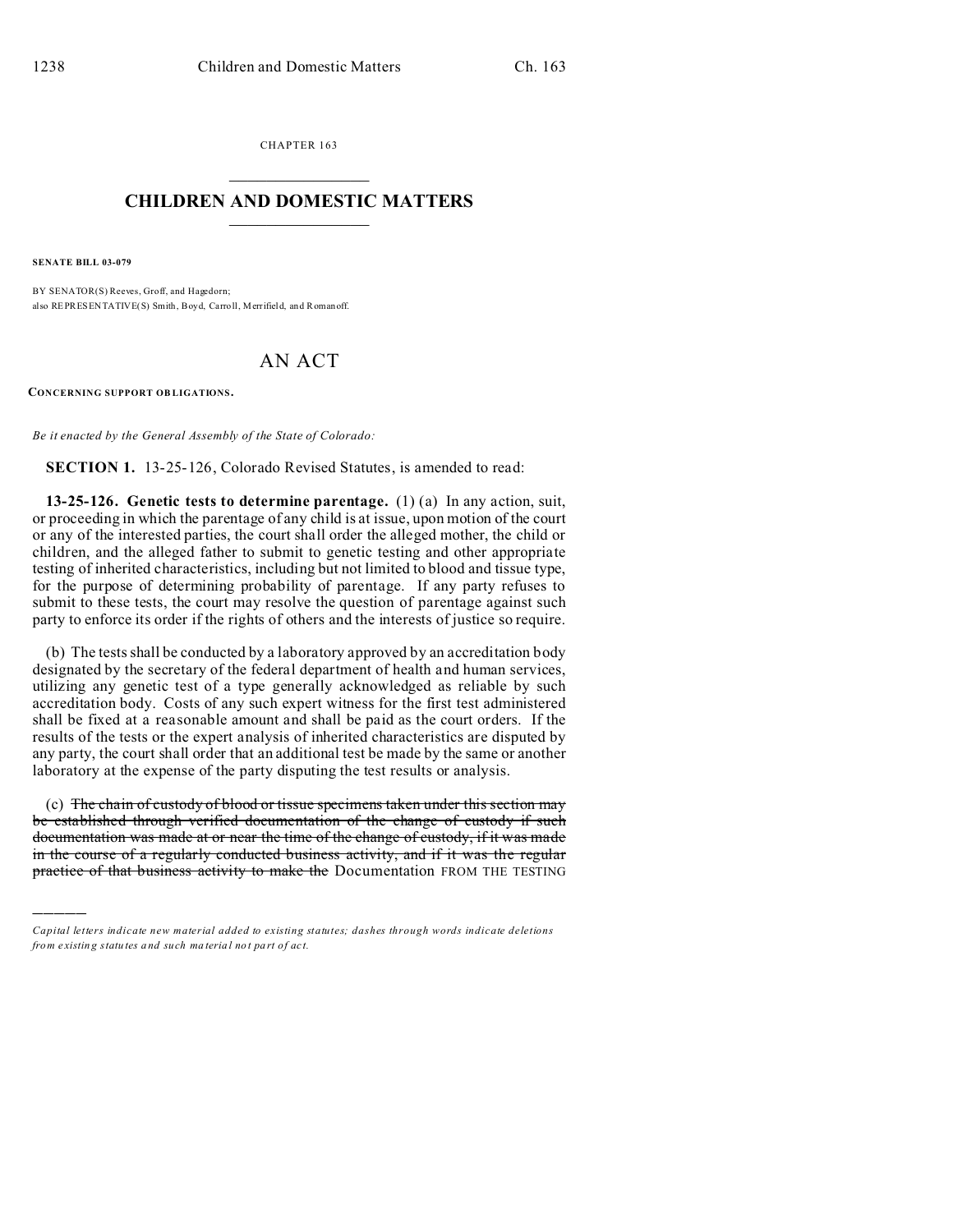LABORATORY OF THE FOLLOWING INFORMATION IS SUFFICIENT TO ESTABLISH A RELIABLE CHAIN OF CUSTODY THAT MAKES THE RESULTS OF GENETIC TESTING ADMISSIBLE WITHOUT TESTIMONY:

(I) THE NAMES AND PHOTOGRAPHS OF THE INDIVIDUALS FROM WHOM SPECIMENS HAVE BEEN TAKEN;

(II) THE NAMES OF THE INDIVIDUALS WHO COLLECTED THE SPECIMENS;

(III) THE PLACES AT WHICH AND DATES ON WHICH THE SPECIMENS WERE COLLECTED;

(IV) THE NAMES OF THE INDIVIDUALS WHO RECEIVED THE SPECIMENS IN THE TESTING LABORATORY; AND

(V) THE DATES THE SPECIMENS WERE RECEIVED.

(d) An objection to the tests performed on the blood or tissue specimens taken pursuant to this section, or the results thereof, shall be made prior to trial. A SPECIMEN USED IN GENETIC TESTING MAY CONSIST OF ONE OR MORE SAMPLES OR A COMBINATION OF SAMPLES, OF BLOOD, BUCCAL CELLS, BONE, HAIR, OR OTHER BODY TISSUE OR FLUID. THE SPECIMEN USED IN THE TESTING NEED NOT BE OF THE SAME KIND FOR EACH INDIVIDUAL UNDERGOING GENETIC TESTING.

(e) The results of such tests shall have the following effect:

(I) If the court finds that the conclusion of the experts conducting the tests, as disclosed by the evidence based upon the tests, is that the alleged parent is not the parent of the child, the question of parentage shall be resolved accordingly.

(II) If the experts conducting the tests conclude that the genetic tests or other tests of inherited characteristics show that the alleged parent is not excluded and that the probability of the alleged parent's parentage is less than ninety-seven percent, this evidence must be admitted by the court and shall be weighed with other competent evidence of parentage.

(III) If the experts conducting the tests conclude that the genetic tests or other tests of inherited characteristics show that the alleged parent is not excluded and that the probability of the alleged parent's parentage is ninety-seven percent or higher, the alleged parent is presumed to be the parent, and this evidence must be admitted. Other expert testimony can be offered to rebut the presumption, but cannot prohibit the presumption from attaching.

(IV) The presumption of legitimacy of a child born during wedlock is overcome if the court finds that the conclusion of the experts conducting the tests, as disclosed by the evidence based upon the tests, shows that the husband or wife is not the parent of the child. SPECIMENS AND REPORTS ARE CONFIDENTIAL. AN INDIVIDUAL WHO INTENTIONALLY RELEASES AN IDENTIFIABLE SPECIMEN OF ANOTHER INDIVIDUAL FOR ANY PURPOSE OTHER THAN THAT RELEVANT TO THE PROCEEDING REGARDING PARENTAGE WITHOUT A COURT ORDER OR THE WRITTEN PERMISSION OF THE INDIVIDUAL WHO FURNISHED THE SPECIMEN COMMITS A CLASS 1 MISDEMEANOR AND,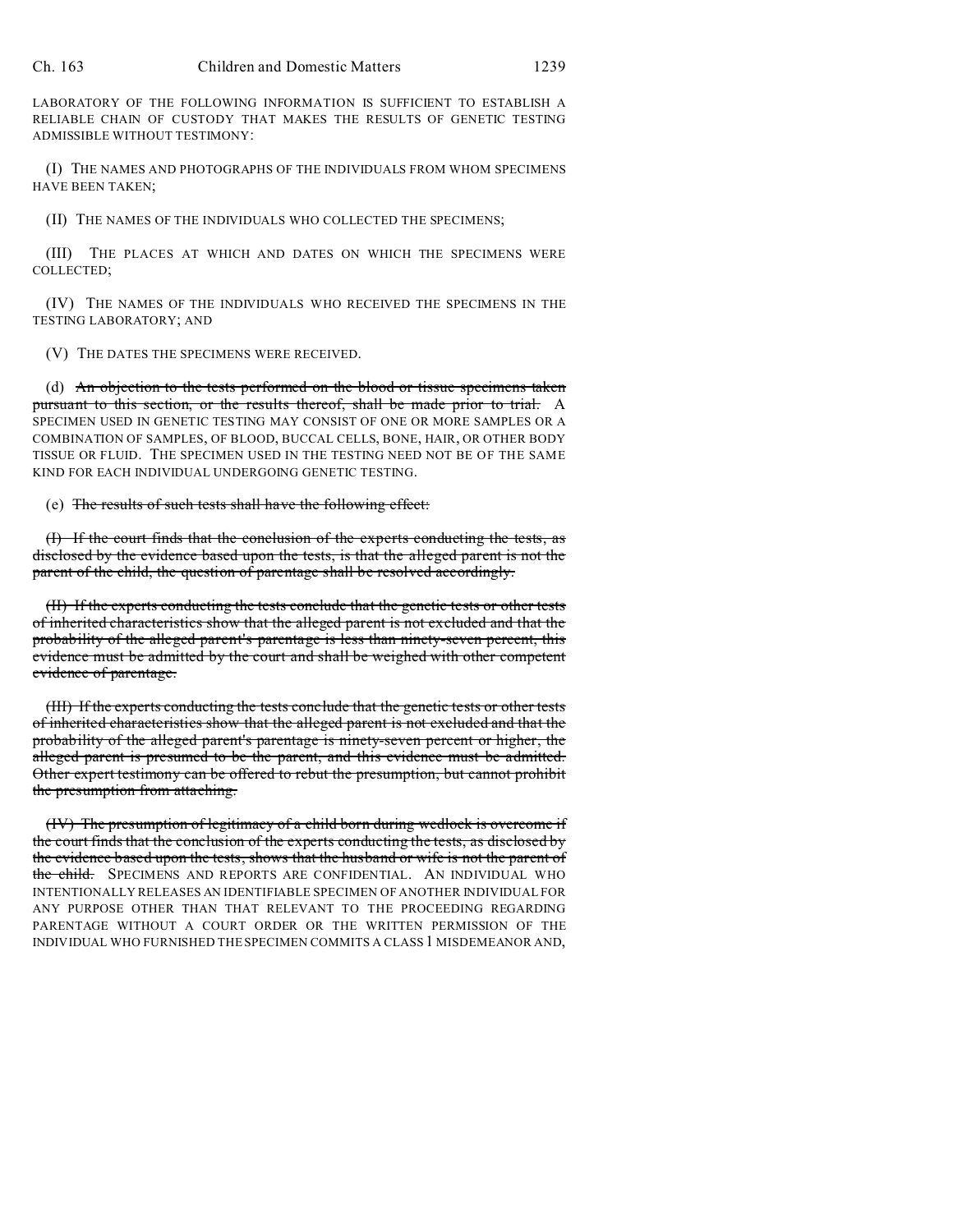UPON CONVICTION, SHALL BE PUNISHED AS PROVIDED IN SECTION 18-1.3-501 (1), C.R.S.

(f) A REPORT OF GENETIC TESTING SHALL BE IN A RECORD, DEFINED IN SECTION 19-1-103 (91.5),C.R.S., AND SIGNED UNDER PENALTY OF PERJURY BY A DESIGNEE OF THE TESTING LABORATORY. A REPORT MADE PURSUANT TO THE REQUIREMENTS OF THIS ARTICLE IS SELF-AUTHENTICATING.

(g) UNDER THIS SECTION, A MAN IS PRESUMED TO BE THE FATHER OF A CHILD IF THE GENETIC TESTING COMPLIES WITH THE REQUIREMENTS OF THIS SECTION AND THE RESULTS DISCLOSE THAT THE MAN IS NOT EXCLUDED AND THAT THE MAN HAS AT LEAST A NINETY-SEVEN PERCENT PROBABILITY OF PATERNITY.

(h) A MAN PRESUMED TO BE THE FATHER OF THE CHILD PURSUANT TO PARAGRAPH (g) OF THIS SUBSECTION (1) MAY REBUT THE GENETIC TESTING RESULTS ONLY BY OTHER GENETIC TESTING THAT SATISFIES THE REQUIREMENTS OF THIS SECTION AND THAT:

(I) EXCLUDES THE MAN AS THE GENETIC FATHER OF THE CHILD; OR

(II) IDENTIFIES ANOTHER MAN AS THE FATHER OF THE CHILD.

(i) THE PRESUMPTION OF LEGITIMACY OF A CHILD BORN DURING WEDLOCK MAY BE OVERCOME, AS PROVIDED IN SECTION 19-4-105 (2) (a), C.R.S., IF THE COURT FINDS THAT THE CONCLUSION OF THE EXPERTS CONDUCTING THE TESTS, AS DISCLOSED BY THE EVIDENCE BASED UPON THE TESTS, SHOWS THAT THE HUSBAND OR WIFE IS NOT THE PARENT OF THE CHILD.

(2) Any objection to genetic testing results shall be made in writing not less than fifteen days before the first scheduled hearing at which the results may be introduced into evidence or fifteen days after motion for summary judgment is served on such person; except that a person shall object to the genetic testing results not less than twenty-four hours prior to the first scheduled hearing if such person did not receive the results fifteen or more days before such hearing. The test results shall be admissible as evidence of paternity in a paternity AN action filed pursuant to ARTICLE 10 OF TITLE 14, C.R.S., article 4 of title 19, C.R.S., or article 13.5 of title 26, C.R.S., without the need for foundation testimony or other proof of authenticity or accuracy.

(3) FOR GOOD CAUSE SHOWN, THE COURT MAY ORDER GENETIC TESTING OF A DECEASED INDIVIDUAL.

(4) THE COURT MAY ORDER GENETIC TESTING OF A BROTHER OF A MAN PRESUMED TO BE THE FATHER OF A CHILD IF THE MAN IS COMMONLY BELIEVED TO HAVE AN IDENTICAL BROTHER AND EVIDENCE SUGGESTS THAT THE BROTHER MAY BE THE GENETIC FATHER OF THE CHILD. IF GENETIC TESTING EXCLUDES NONE OF THE BROTHERS AS THE GENETIC FATHER, AND EACH BROTHER SATISFIES THE REQUIREMENTS AS THE PRESUMED FATHER OF THE CHILD UNDER SECTION 19-4-105, C.R.S.,WITHOUT CONSIDERATION OF ANOTHER IDENTICAL BROTHER BEING PRESUMED TO BE THE FATHER OF THE CHILD, THE COURT MAY RELY ON NONGENETIC EVIDENCE TO ADJUDICATE WHICH BROTHER IS THE FATHER OF THE CHILD.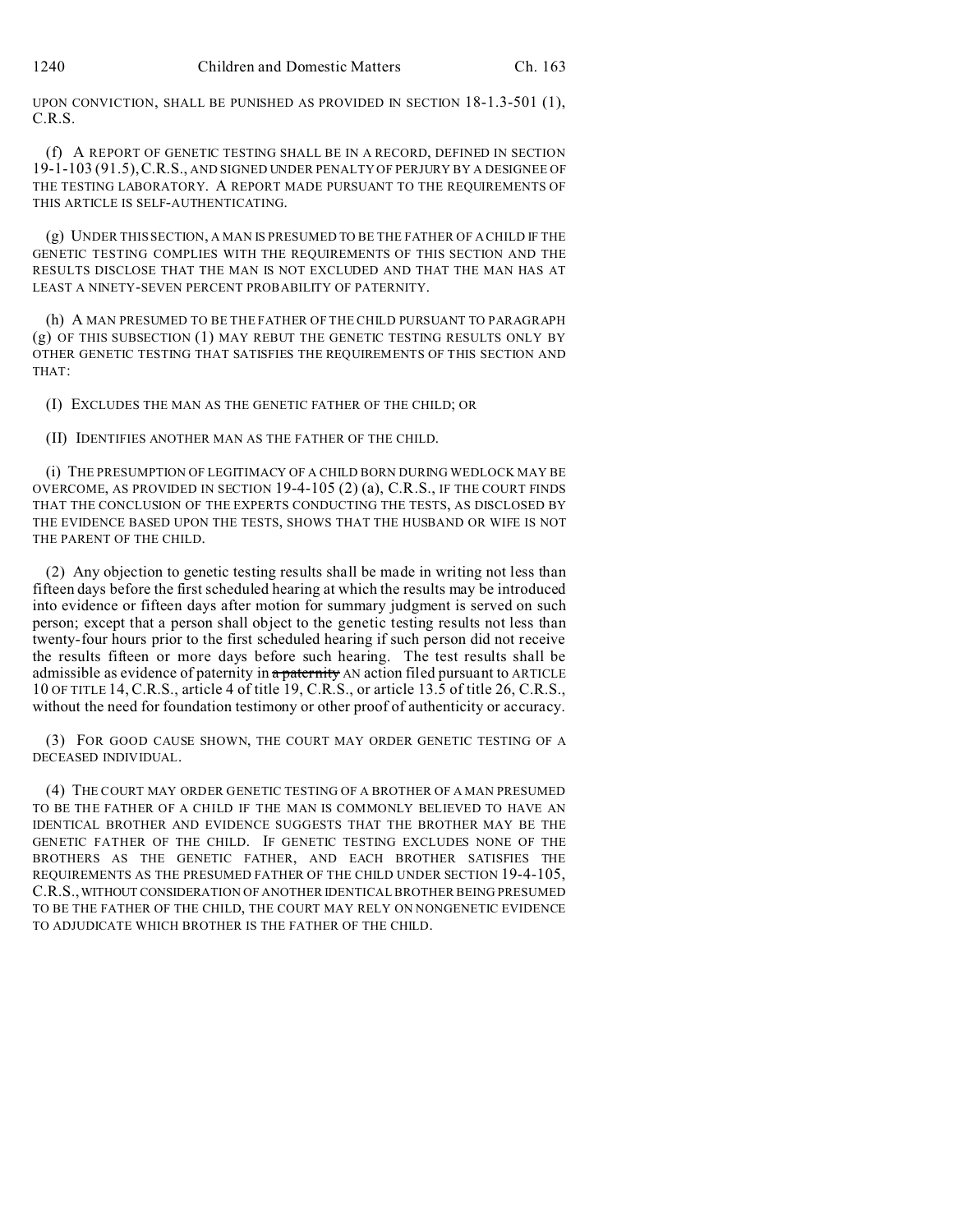**SECTION 2.** Part 1 of article 5 of title 14, Colorado Revised Statutes, is amended, WITH THE RELOCATION OF PROVISIONS, to read:

**14-5-101. Short title.** THIS ARTICLE SHALL BE KNOWN AND MAY BE CITED AS THE "UNIFORM INTERSTATE FAMILY SUPPORT ACT".

## **14-5-102. [Formerly 14-5-101.] Definitions.** In this article:

(1) "Child" means an individual, whether over or under the age of majority, who is or is alleged to be owed a duty of support by the individual's parent or who is or is alleged to be the beneficiary of a support order directed to the parent.

(2) "Child support order" means a support order for a child, including a child who has attained the age of majority under the law of the issuing state.

(3) "Duty of support" means an obligation imposed or imposable by law to provide support for a child, spouse, or former spouse, including an unsatisfied obligation to provide support.

(4) "Home state" means the state in which a child lived with a parent or a person acting as parent for at least six consecutive months immediately preceding the time of filing of a petition or comparable pleading for support and, if a child is less than six months old, the state in which the child lived from birth with any of them. A period of temporary absence of any of them is counted as part of the six-month or other period.

(5) "Income" includes earnings or other periodic entitlements to money from any source and any other property subject to withholding for support under the law of this state.

(6) "Income-withholding order" means an order or other legal process directed to an obligor's employer or other debtor, as defined by the income-withholding law of this state, to withhold support from the income of the obligor.

(7) "Initiating state" means a state from which a proceeding is forwarded or in which a proceeding is filed for forwarding to a responding state under this article or a law or procedure substantially similar to this article. the "Uniform Reciprocal Enforcement of Support Act", or the "Revised Uniform Reciprocal Enforcement of Support Act".

(8) "Initiating tribunal" means the authorized tribunal in an initiating state.

(9) "Issuing state" means the state in which a tribunal issues a support order or renders a judgment determining parentage.

(10) "Issuing tribunal" means the tribunal that issues a support order or renders a judgment determining parentage.

(11) "Law" includes decisional and statutory law and rules and regulations having the force of law.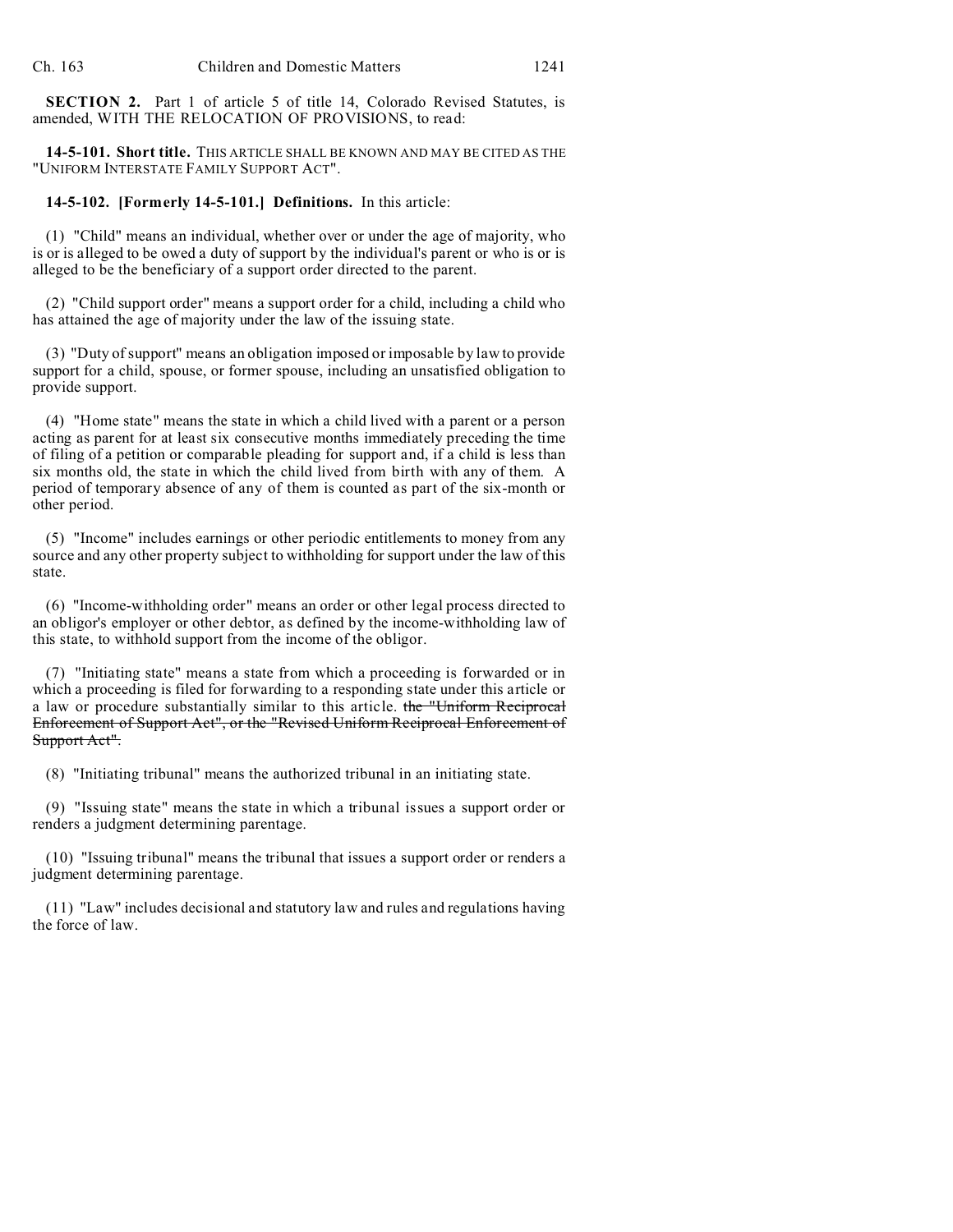(12) "Obligee" means:

 $(H)(A)$  An individual to whom a duty of support is or is alleged to be owed or in whose favor a support order has been issued or a judgment determining parentage has been rendered;

 $(ii)$  (B) A state or political subdivision to which the rights under a duty of support or support order have been assigned or which has independent claims based on financial assistance provided to an individual obligee; or

 $(iii)$  (C) An individual seeking a judgment determining parentage of the individual's child.

(13) "Obligor" means an individual, or the estate of a decedent:

 $(i)$  (A) Who owes or is alleged to owe a duty of support;

 $(ii)$  (B) Who is alleged but has not been adjudicated to be a parent of a child; or

 $(ii)$  (C) Who is liable under a support order.

(14) "PERSON" MEANS AN INDIVIDUAL, CORPORATION, BUSINESS TRUST, ESTATE, TRUST, PARTNERSHIP, LIMITED LIABILITY COMPANY, ASSOCIATION, JOINT VENTURE, GOVERNMENT, GOVERNMENTAL SUBDIVISION, AGENCY,ORINSTRUMENTALITY, PUBLIC CORPORATION, OR ANY OTHER LEGAL OR COMMERCIAL ENTITY.

(15) "RECORD" MEANS INFORMATION THAT IS INSCRIBED ON A TANGIBLE MEDIUM OR THAT IS STORED IN AN ELECTRONIC OR OTHER MEDIUM AND IS RETRIEVABLE IN PERCEIVABLE FORM.

(14) (16) "Register" means to file a support order or judgment determining parentage in the appropriate location for the filing of foreign support orders.

(15) (17) "Registering tribunal" means a tribunal in which a support order is registered.

(16) (18) "Responding state" means a state in which a proceeding is filed or to which a proceeding is forwarded for filing from an initiating state under this article or a law or procedure substantially similar to this article. the "Uniform Reciprocal Enforcement of Support Act", or the "Revised Uniform Reciprocal Enforcement of Support Act".

 $(17)$  (19) "Responding tribunal" means the authorized tribunal in a responding state.

(18) (20) "Spousal-support order" means a support order for a spouse or former spouse of the obligor.

(19) (21) "State" means a state of the United States, the District of Columbia, Puerto Rico, the United States Virgin Islands, or any territory or insular possession subject to the jurisdiction of the United States. The term includes: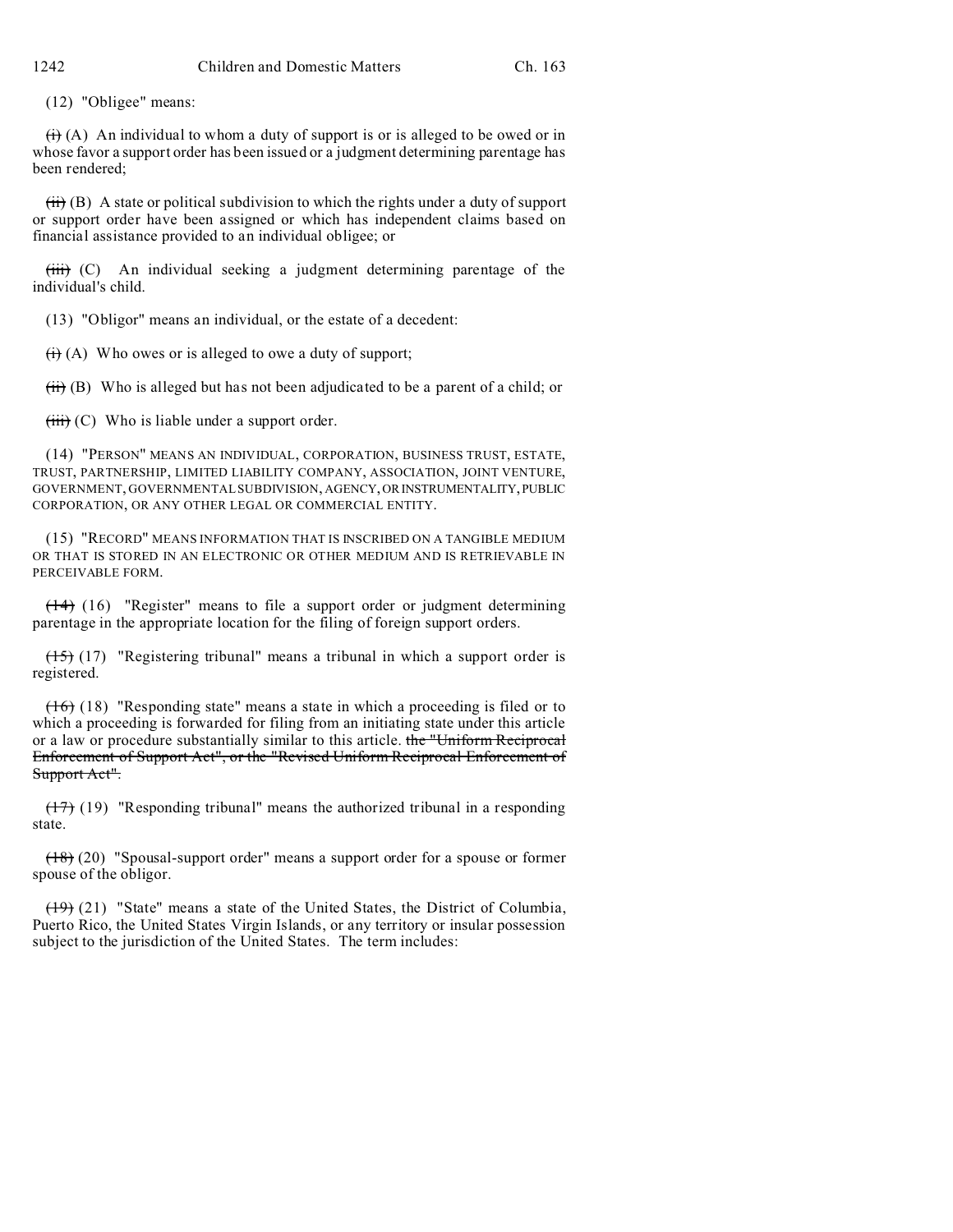$(i)$  (A) An Indian tribe; and

 $(ii)$  (B) A foreign jurisdiction COUNTRY OR POLITICAL SUBDIVISION that:

(i) HAS BEEN DECLARED TO BE A FOREIGN RECIPROCATING COUNTRY OR POLITICAL SUBDIVISION UNDER FEDERAL LAW;

(ii) HAS ESTABLISHED A RECIPROCAL ARRANGEMENT FOR CHILD SUPPORT WITH THIS STATE AS PROVIDED IN SECTION 14-5-308; OR

(iii) Has enacted a law or established procedures for issuance and enforcement of support orders which are substantially similar to the procedures under this article. the "Uniform Reciprocal Enforcement of Support Act", or the "Revised Uniform Reciprocal Enforcement of Support Act".

 $(20)$  (22) "Support enforcement agency" means a public official or agency authorized to seek:

 $\overrightarrow{(t)}$  (A) Enforcement of support orders or laws relating to the duty of support;

 $(ii)$  (B) Establishment or modification of child support;

 $(iii)$  (C) Determination of parentage; or

 $(iv)$  (D) To locate LOCATION OF obligors or their assets; OR

(E) DETERMINATION OF THE CONTROLLING CHILD SUPPORT ORDER.

 $(21)$  (23) "Support order" means a judgment, decree, or order, OR DIRECTIVE, whether temporary, final, or subject to modification, ISSUED BY A TRIBUNAL, for the benefit of a child, a spouse, or a former spouse, which provides for monetary support, health care, arrearages, or reimbursement, and may include related costs and fees, interest, income withholding, attorney's fees, and other relief.

 $(22)(24)$  "Tribunal" means a court, administrative agency, or quasi-judicial entity authorized to establish, enforce, or modify support orders or to determine parentage.

**14-5-103. [Formerly 14-5-102.] Tribunals of this state.** The court and the administrative agency are the tribunals of this state.

**14-5-104. [Formerly 14-5-103.] Remedies cumulative.** (a) Remedies provided by this article are cumulative and do not affect the availability of remedies under other law, INCLUDING THE RECOGNITION OF A SUPPORT ORDER OF A FOREIGN COUNTRY OR POLITICAL SUBDIVISION ON THE BASIS OF COMITY.

(b) THIS ARTICLE DOES NOT:

(1) PROVIDE THE EXCLUSIVE METHOD OF ESTABLISHING OR ENFORCING A SUPPORT ORDER UNDER THE LAWS OF THIS STATE; OR

(2) GRANT A TRIBUNAL OF THIS STATE JURISDICTION TO RENDER JUDGMENT OR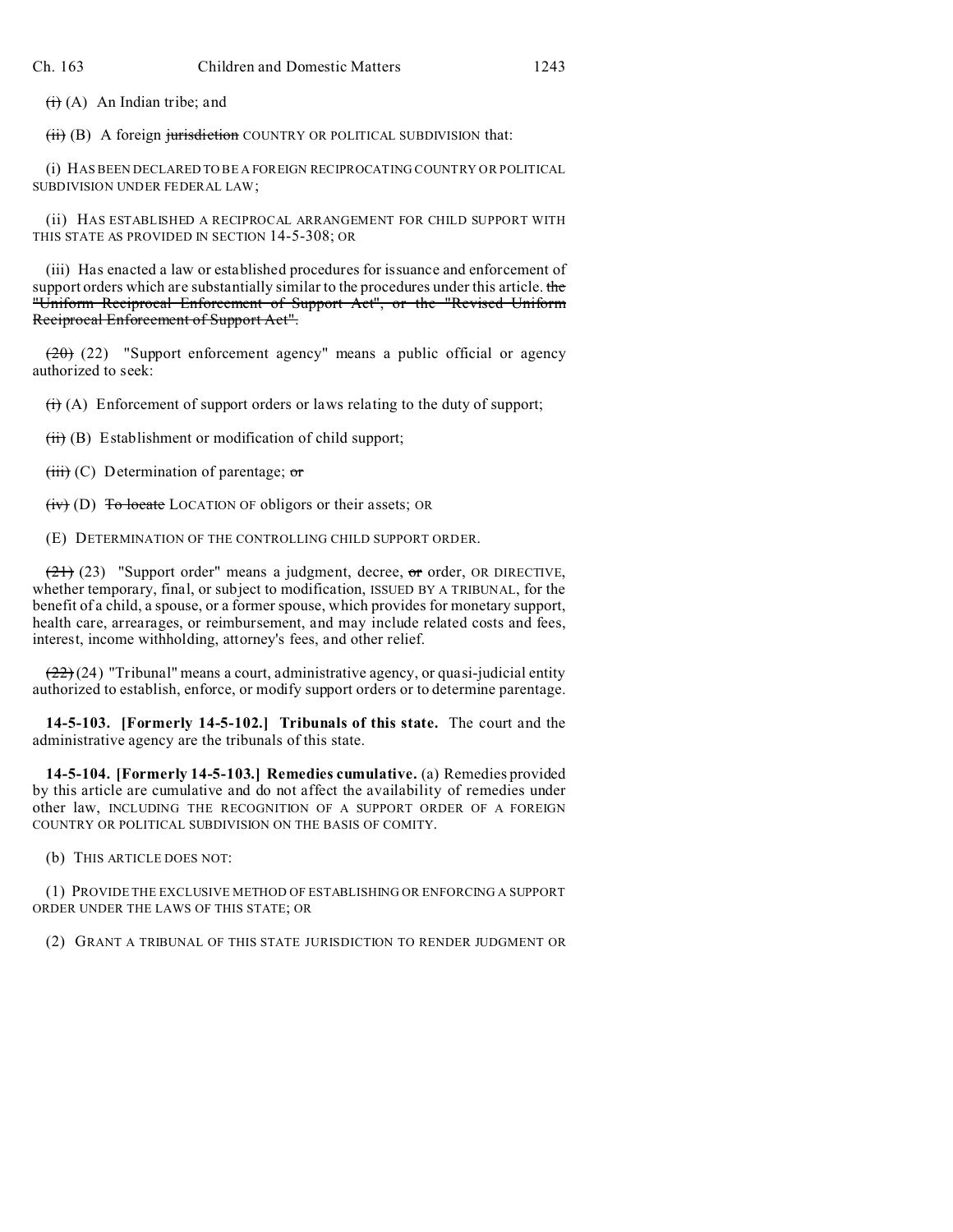ISSUE AN ORDER RELATING TO CHILD CUSTODY OR VISITATION IN A PROCEEDING UNDER THIS ARTICLE.

**SECTION 3.** 14-5-201, Colorado Revised Statutes, is amended to read:

**14-5-201. Bases for jurisdiction over nonresident.** (a) In a proceeding to establish OR enforce or modify a support order or to determine parentage, a tribunal of this state may exercise personal jurisdiction over a nonresident individual or the individual's guardian or conservator if:

(1) The individual is personally served with a summons within this state;

(2) The individual submits to the jurisdiction of this state by consent, by entering a general appearance, or by filing a responsive document having the effect of waiving any contest to personal jurisdiction;

(3) The individual resided with the child in this state;

(4) The individual resided in this state and provided prenatal expenses or support for the child;

(5) The child resides in this state as a result of the acts or directives of the individual;

(6) The individual engaged in sexual intercourse in this state and the child may have been conceived by that act of intercourse; or

(7) There is any other basis consistent with the constitutions of this state and the United States for the exercise of personal jurisdiction.

(b) THE BASES OF PERSONAL JURISDICTION SET FORTH IN SUBSECTION (a) OF THIS SECTION OR IN ANY OTHER LAW OF THIS STATE MAY NOT BE USED TO ACQUIRE PERSONAL JURISDICTION FOR A TRIBUNAL OF THE STATE TO MODIFY A CHILD SUPPORT ORDER OF ANOTHER STATE UNLESS THE REQUIREMENTS OF SECTION 14-5-611 OR 14-5-615 ARE MET.

**SECTION 4.** 14-5-202, Colorado Revised Statutes, is amended to read:

**14-5-202. Duration of personal jurisdiction.** A tribunal of this state exercising personal jurisdiction over a nonresident under section 14-5-201 may apply section 14-5-316 (Special rules of evidence and procedure) to receive evidence from another state, and section 14-5-318 (Assistance with discovery) to obtain discovery through a tribunal of another state. In all other respects, parts 3 through 7 of this article do not apply and the tribunal shall apply the procedural and substantive law of this state, including the rules on choice of law other than those established by this article. PERSONAL JURISDICTION ACQUIRED BY A TRIBUNAL OF THIS STATE IN A PROCEEDING UNDER THIS ARTICLE OR OTHER LAW OF THIS STATE RELATING TO A SUPPORT ORDER CONTINUES AS LONG AS A TRIBUNAL OF THIS STATE HAS CONTINUING, EXCLUSIVE JURISDICTION TO MODIFY ITS ORDER OR CONTINUING JURISDICTION TO ENFORCE ITS ORDER AS PROVIDED BY SECTIONS 14-5-205, 14-5-206, AND 14-5-211.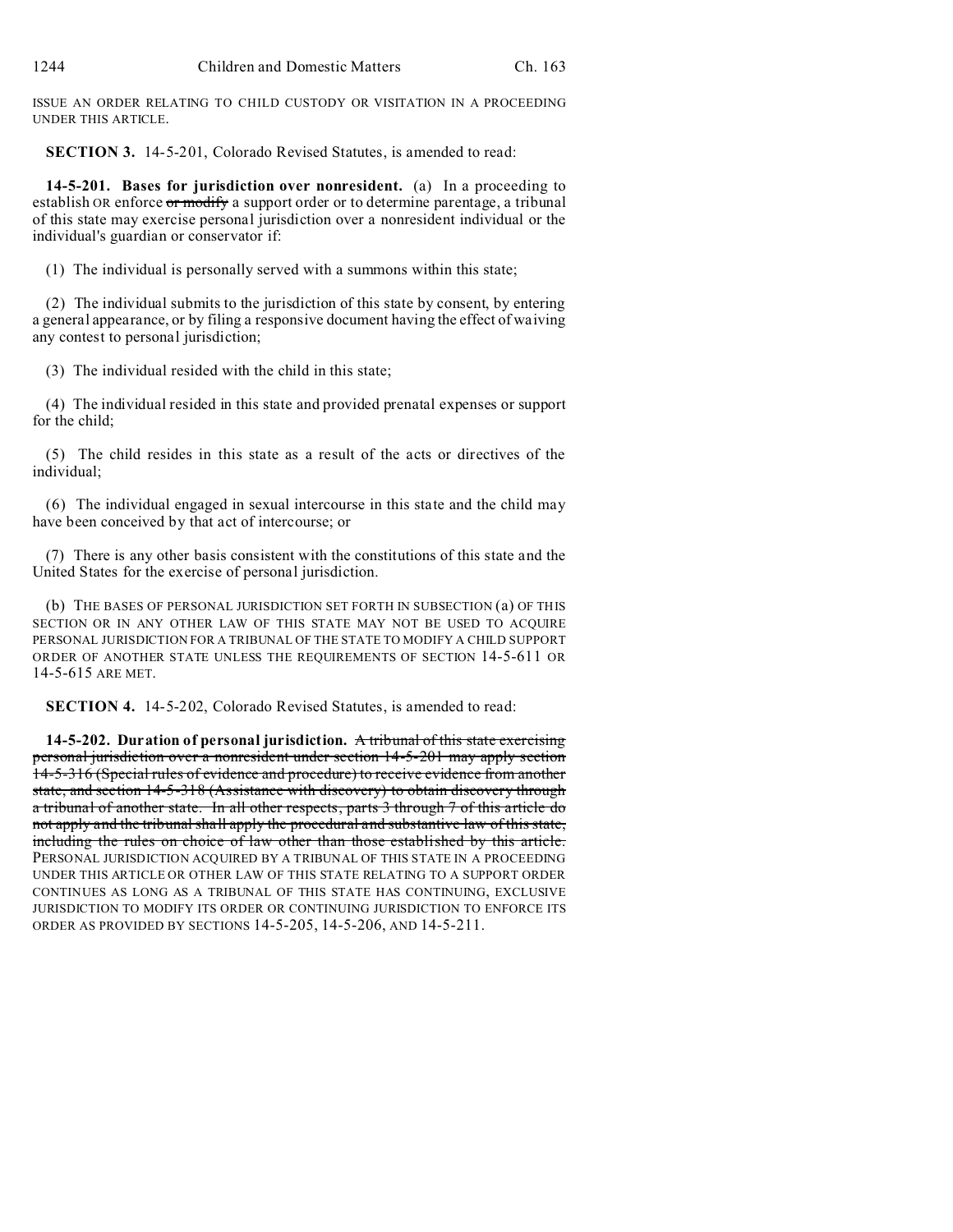**SECTION 5.** 14-5-205, Colorado Revised Statutes, is amended to read:

**14-5-205. Continuing, exclusive jurisdiction to modify child support order.** (a) A tribunal of this state issuing THAT HAS ISSUED a CHILD support order consistent with the law of this state has AND SHALL EXERCISE continuing, exclusive jurisdiction over a TO MODIFY ITS child support order IF THE ORDER IS THE CONTROLLING ORDER AND:

 $(1)$  As long as AT THE TIME OF THE FILING OF A REQUEST FOR MODIFICATION, this state remains IS the residence of the obligor, the individual obligee, or the child for whose benefit the support order is issued; or

(2) Until all of the parties who are individuals have filed written consents with the tribunal of this state for a tribunal of another state to modify the order and assume continuing, exclusive jurisdiction EVEN IF THIS STATE IS NOT THE RESIDENCE OF THE OBLIGOR, THE INDIVIDUAL OBLIGEE, OR THE CHILD FOR WHOSE BENEFIT THE SUPPORT ORDER IS ISSUED, THE PARTIES CONSENT IN A RECORD OR IN OPEN COURT THAT THE TRIBUNAL OF THIS STATE MAY CONTINUE TO EXERCISE JURISDICTION TO MODIFY ITS **ORDER** 

(b) A tribunal of this state issuing THAT HAS ISSUED a child support order consistent with the law of this state may not exercise its continuing, EXCLUSIVE jurisdiction to modify the order if: the order has been modified by a tribunal of another state pursuant to this article or a law substantially similar to this article.

(1) ALL OF THE PARTIES WHO ARE INDIVIDUALS FILE CONSENT IN A RECORD WITH THE TRIBUNAL OF THIS STATE THAT A TRIBUNAL OF ANOTHER STATE THAT HAS JURISDICTION OVER AT LEAST ONE OF THE PARTIES WHO IS AN INDIVIDUAL OR THAT IS LOCATED IN THE STATE OF RESIDENCE OF THE CHILD MAY MODIFY THE ORDER AND ASSUME CONTINUING, EXCLUSIVE JURISDICTION; OR

(2) ITS ORDER IS NOT THE CONTROLLING ORDER.

(c) If a child support order of this state is modified by a tribunal of another state pursuant to this article or a law substantially similar to this article, a tribunal of this state loses its continuing, exclusive jurisdiction with regard to prospective enforcement of the order issued in this state, and may only: IF A TRIBUNAL OF ANOTHER STATE HAS ISSUED A CHILD SUPPORT ORDER PURSUANT TO THE "UNIFORM INTERSTATE FAMILY SUPPORT ACT", OR A LAW SUBSTANTIALLY SIMILAR TO THAT ACT, WHICH MODIFIES A CHILD SUPPORT ORDER OF A TRIBUNAL OF THIS STATE, TRIBUNALS OF THIS STATE SHALL RECOGNIZE THE CONTINUING, EXCLUSIVE JURISDICTION OF THE TRIBUNAL OF THE OTHER STATE.

(1) Enforce the order that was modified as to amounts accruing before the modification;

(2) Enforce nonmodifiable aspects of that order; and

(3) Provide other appropriate relief for violations of that order which occurred before the effective date of the modification.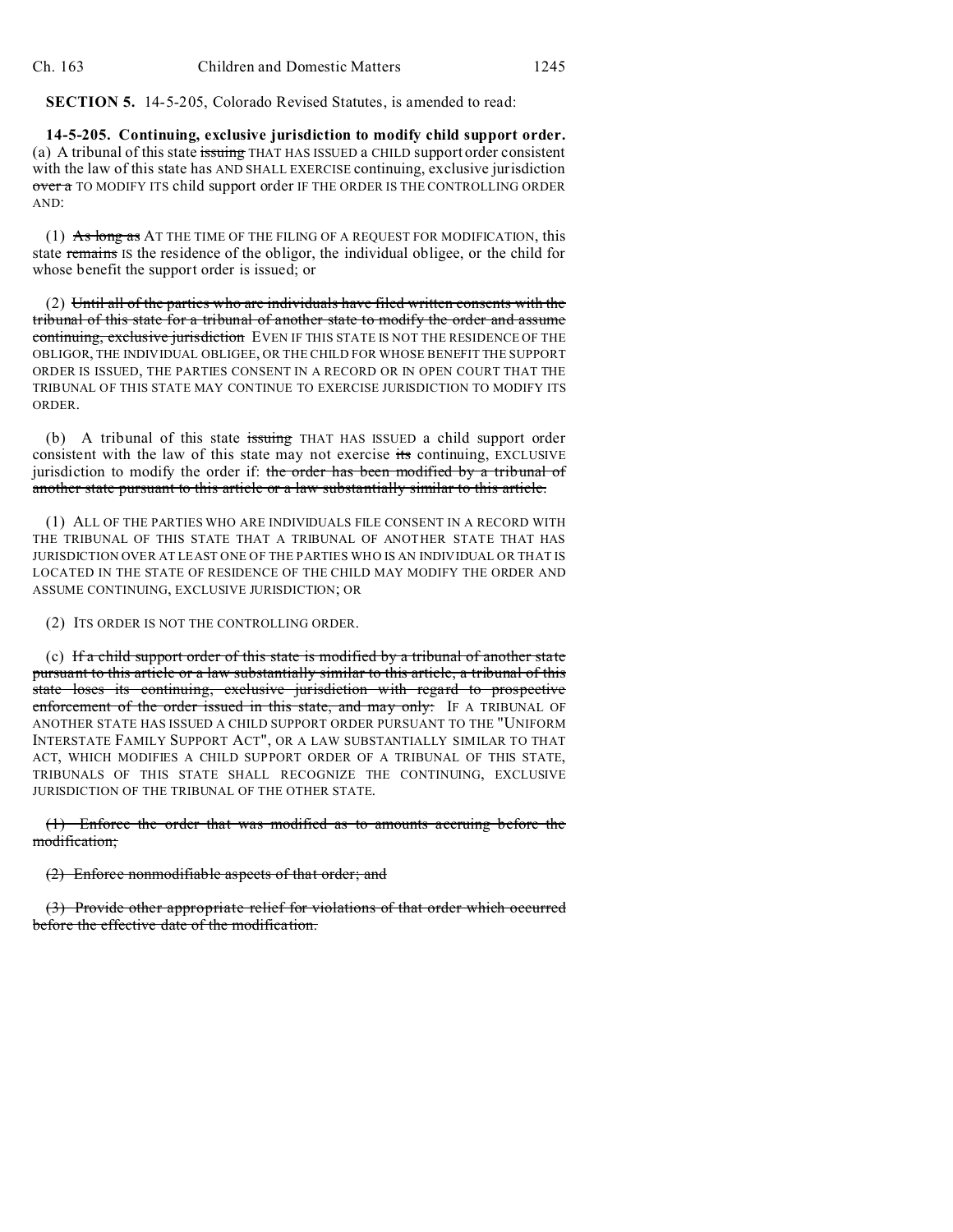(d) A tribunal of this state shall recognize the continuing, exclusive jurisdiction of a tribunal of another state which has issued a child support order pursuant to this article or a law substantially similar to this article. A TRIBUNAL OF THIS STATE THAT LACKS CONTINUING, EXCLUSIVE JURISDICTION TO MODIFY A CHILD SUPPORT ORDER MAY SERVE AS AN INITIATING TRIBUNAL TO REQUEST A TRIBUNAL OF ANOTHER STATE TO MODIFY A SUPPORT ORDER ISSUED IN THAT STATE.

(e) A temporary support order issued ex parte or pending resolution of a jurisdictional conflict does not create continuing, exclusive jurisdiction in the issuing tribunal.

(f) A tribunal of this state issuing a support order consistent with the law of this state has continuing, exclusive jurisdiction over a spousal support order throughout the existence of the support obligation. A tribunal of this state may not modify a spousal support order issued by a tribunal of another state having continuing, exclusive jurisdiction over that order under the law of that state.

**SECTION 6.** 14-5-206, Colorado Revised Statutes, is amended to read:

**14-5-206. Continuing jurisdiction to enforce child support order.** (a) A tribunal of this state THAT HAS ISSUED A CHILD SUPPORT ORDER CONSISTENT WITH THE LAW OF THIS STATE may serve as an initiating tribunal to request a tribunal of another state to enforce: or modify a support order issued in that state.

(1) THE ORDER IF THE ORDER IS THE CONTROLLING ORDER AND HAS NOT BEEN MODIFIED BY A TRIBUNAL OFANOTHER STATE THAT ASSUMED JURISDICTION PURSUANT TO THE "UNIFORM INTERSTATE FAMILY SUPPORT ACT"; OR

(2) A MONEY JUDGMENT FOR ARREARS OF SUPPORT AND INTEREST ON THE ORDER ACCRUED BEFORE A DETERMINATION THAT AN ORDER OF ANOTHER STATE IS THE CONTROLLING ORDER.

(b) A tribunal of this state having continuing exclusive jurisdiction over a support order may act as a responding tribunal to enforce  $\sigma r$  modify the order. If a party subject to the continuing, exclusive jurisdiction of the tribunal no longer resides in the issuing state, in subsequent proceedings the tribunal may apply section 14-5-316 (Special rules of evidence and procedure) to receive evidence from another state and section 14-5-318 (Assistance with discovery) to obtain discovery through a tribunal of another state.

(c) A tribunal of this state which lacks continuing, exclusive jurisdiction over a spousal support order may not serve as a responding tribunal to modify a spousal support order of another state.

**SECTION 7.** 14-5-207, Colorado Revised Statutes, is amended to read:

**14-5-207. Determination of controlling child support order.** (a) If a proceeding is brought under this article and only one tribunal has issued a child support order, the order of that tribunal controls and must be so recognized.

(b) If a proceeding is brought under this article, and two or more child support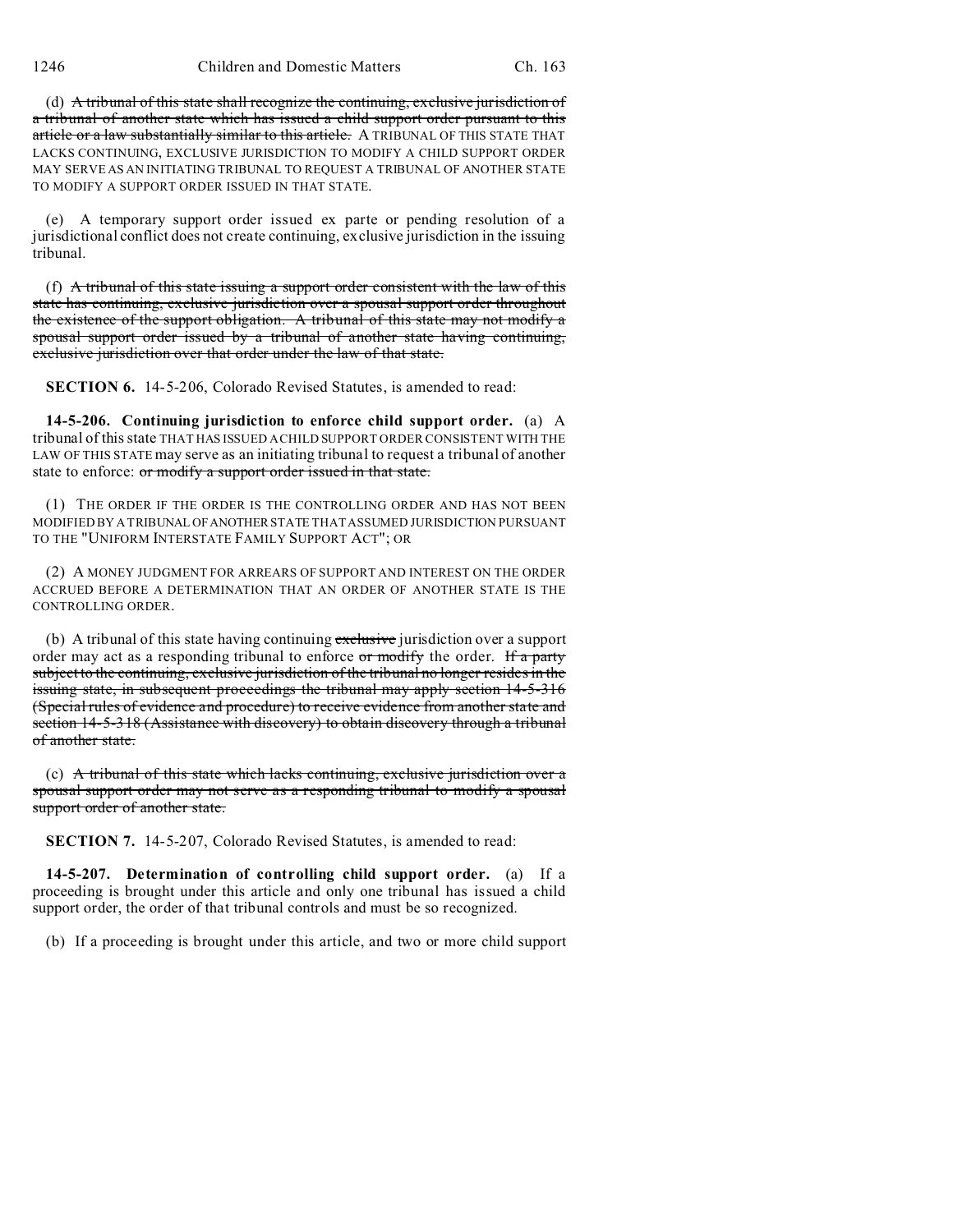orders have been issued by tribunals of this state or another state with regard to the same obligor and SAME child, a tribunal of this state HAVING PERSONAL JURISDICTION OVER BOTH THE OBLIGOR AND INDIVIDUAL OBLIGEE shall apply the following rules in determining AND BY ORDER SHALL DETERMINE which order CONTROLS: to recognize for purposes of continuing, exclusive jurisdiction:

(1) If only one of the tribunals would have continuing, exclusive jurisdiction under this article, the order of that tribunal controls and must be so recognized.

(2) If more than one of the tribunals would have continuing, exclusive jurisdiction under this article:

(A) An order issued by a tribunal in the current home state of the child controls; and must be so recognized, but

(B) If an order has not been issued in the current home state of the child, the order most recently issued controls. and must be so recognized.

(3) If none of the tribunals would have continuing, exclusive jurisdiction under this article, the tribunal of this state having jurisdiction over the parties shall issue a child support order which controls. and must be so recognized.

(c) If two or more child support orders have been issued for the same obligor and SAME child, and if the obligor or the individual obligee resides in this state, UPON REQUEST OF a party WHO IS AN INDIVIDUAL OR A SUPPORT ENFORCEMENT AGENCY, may request a tribunal of this state HAVING PERSONAL JURISDICTION OVER BOTH THE OBLIGOR AND THE OBLIGEE WHO IS AN INDIVIDUAL SHALL to determine which order controls and must be so recognized under subsection (b) of this section. The request must be accompanied by a certified copy of every support order in effect. The requesting party shall give notice of the request to each party whose rights may be affected by the determination. THE REQUEST MAY BE FILED WITH A REGISTRATION FOR ENFORCEMENT OR REGISTRATION FOR MODIFICATION PURSUANT TO PART 6 OF THIS ARTICLE, OR MAY BE FILED AS A SEPARATE PROCEEDING.

(d) The tribunal that issued the controlling order under subsection  $(a)$ ,  $(b)$ , or  $(c)$ of this section is the tribunal that has continuing, exclusive jurisdiction under section 14-5-205. A REQUEST TO DETERMINE WHICH IS THE CONTROLLING ORDER SHALL BE ACCOMPANIED BY A COPY OF EVERY CHILD SUPPORT ORDER IN EFFECT AND THE APPLICABLE RECORD OF PAYMENTS. THE REQUESTING PARTY SHALL GIVE NOTICE OF THE REQUEST TO EACH PARTY WHOSE RIGHTS MAY BE AFFECTED BY THE DETERMINATION.

(e) A tribunal of this state which determines by order the identity of the controlling order under subsection (b) (1) or (2) of this section or which issues a new controlling order under subsection (b)  $(3)$  of this section shall state in that order the basis upon which the tribunal made its determination. THE TRIBUNAL THAT ISSUED THE CONTROLLING ORDER UNDER SUBSECTION (a), (b), OR (c) OF THIS SECTION HAS CONTINUING JURISDICTION TO THE EXTENT PROVIDED IN SECTION 14-5-205 OR 14-5-206.

(f) Within thirty days after issuance of an order determining the identity of the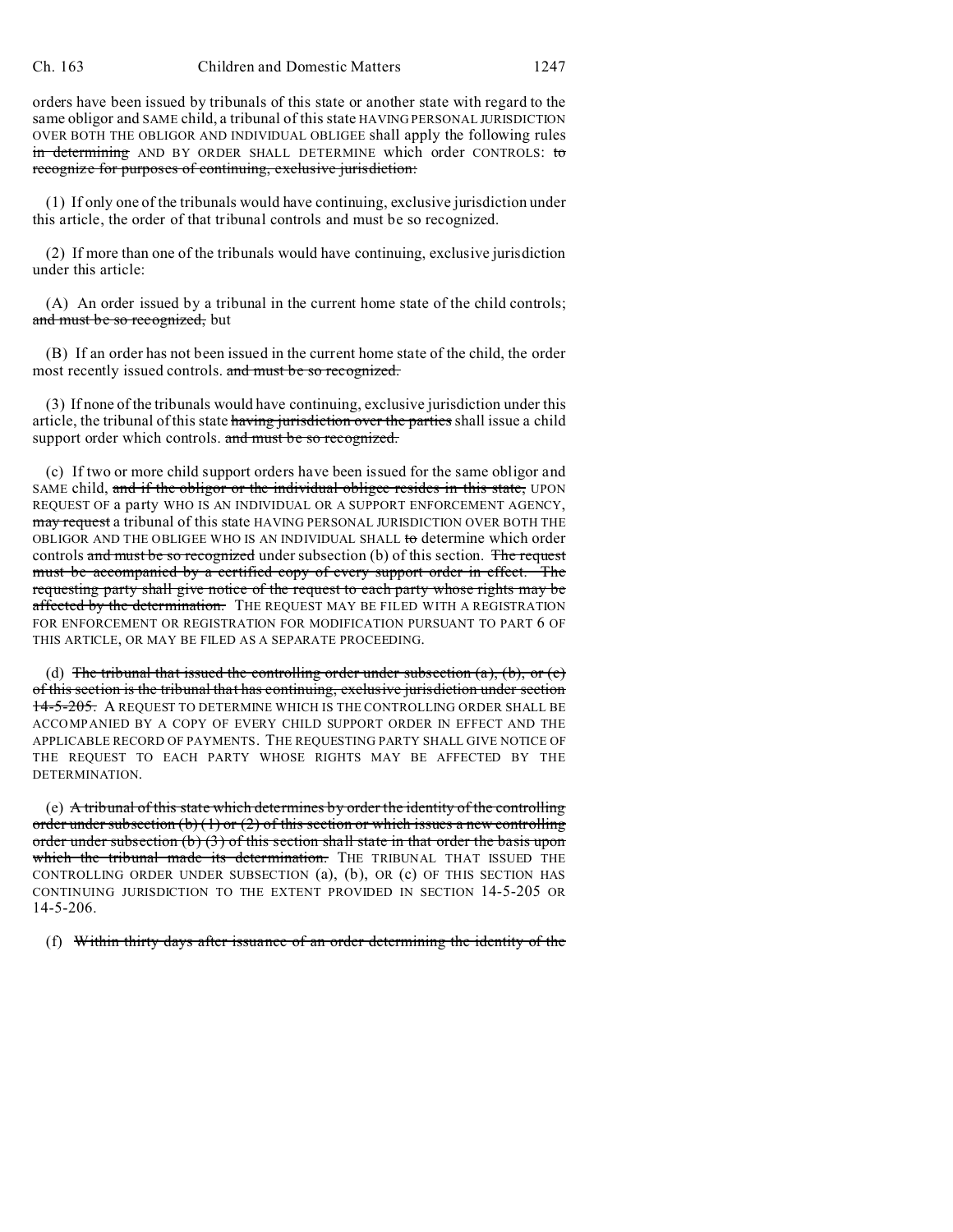controlling order, the party obtaining the order shall file a certified copy of it with each tribunal that issued or registered an earlier order of child support. A party who obtains the order and fails to file a certified copy is subject to appropriate sanctions by a tribunal in which the issue of failure to file arises. The failure to file does not affect the validity or enforceability of the controlling order. A TRIBUNAL OF THIS STATE THAT DETERMINES BY ORDER WHICH IS THE CONTROLLING ORDER UNDER SUBSECTION  $(b)$   $(1)$ ,  $(b)$   $(2)$ ,  $OR$   $(c)$   $OF$  THIS SECTION,  $OR$  THAT ISSUES A NEW CONTROLLING ORDER UNDER SUBSECTION (b) (3) OF THIS SECTION, SHALL STATE IN THAT ORDER:

(1) THE BASIS UPON WHICH THE TRIBUNAL MADE ITS DETERMINATION;

(2) THE AMOUNT OF PROSPECTIVE SUPPORT, IF ANY; AND

(3) THE TOTAL AMOUNT OF CONSOLIDATED ARREARS AND ACCRUED INTEREST, IF ANY, UNDER ALL OF THE ORDERS AFTER ALL PAYMENTS MADE ARE CREDITED AS PROVIDED BY SECTION 14-5-209.

(g) WITHIN THIRTY DAYS AFTER ISSUANCE OF AN ORDER DETERMINING WHICH IS THE CONTROLLING ORDER, THE PARTY OBTAINING THE ORDER SHALL FILE A CERTIFIED COPY OF IT IN EACH TRIBUNAL THAT ISSUED OR REGISTERED AN EARLIER ORDER OF CHILD SUPPORT. APARTY OR SUPPORT ENFORCEMENT AGENCY OBTAINING THE ORDER THAT FAILS TO FILE A CERTIFIED COPY IS SUBJECT TO APPROPRIATE SANCTIONS BY A TRIBUNAL IN WHICH THE ISSUE OF FAILURE TO FILE ARISES. THE FAILURE TO FILE DOES NOT AFFECT THE VALIDITY OR ENFORCEABILITY OF THE CONTROLLING ORDER.

(h) AN ORDER THAT HAS BEEN DETERMINED TO BE THE CONTROLLING ORDER, OR A JUDGMENT FOR CONSOLIDATED ARREARS OF SUPPORT AND INTEREST, IF ANY, MADE PURSUANT TO THIS SECTION SHALL BE RECOGNIZED IN PROCEEDINGS UNDER THIS ARTICLE.

**SECTION 8.** 14-5-208, Colorado Revised Statutes, is amended to read:

**14-5-208. Child support orders for two or more obligees.** In responding to multiple registrations or petitions for enforcement of two or more child support orders in effect at the same time with regard to the same obligor and different individual obligees, at least one of which was issued by a tribunal of another state, a tribunal of this state shall enforce those orders in the same manner as if the multiple orders had been issued by a tribunal of this state.

**SECTION 9.** 14-5-209, Colorado Revised Statutes, is amended to read:

**14-5-209. Credit for payment.** A TRIBUNAL OF THIS STATE SHALL CREDIT amounts collected and credited for a particular period pursuant to a support order ANY CHILD SUPPORT ORDER AGAINST THE AMOUNTS OWED FOR THE SAME PERIOD UNDER ANY OTHER CHILD SUPPORT ORDER FOR SUPPORT OF THE SAME CHILD issued by a tribunal of THIS OR another state. must be credited against the amounts accruing or accrued for the same period under a support order issued by the tribunal of this state.

**SECTION 10.** Part 2 of article 5 of title 14, Colorado Revised Statutes, is amended BY THE ADDITION OF THE FOLLOWING NEW SECTIONS to read: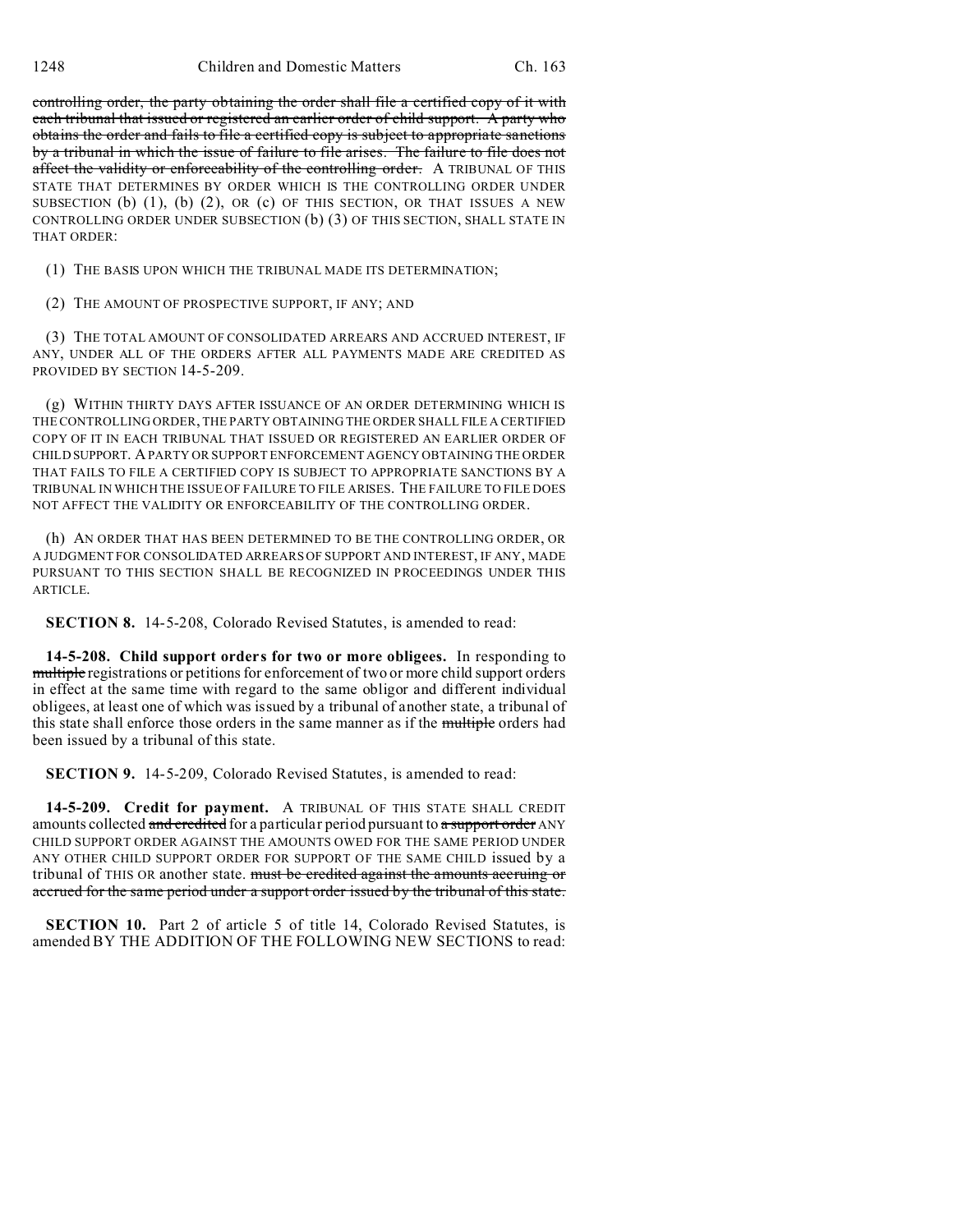**14-5-210. Application of article to nonresident subject to personal jurisdiction.** A TRIBUNAL OF THIS STATE EXERCISING PERSONAL JURISDICTION OVER A NONRESIDENT IN A PROCEEDING UNDER THIS ARTICLE, UNDER OTHER LAW OF THIS STATE RELATING TO A SUPPORT ORDER, OR RECOGNIZING A SUPPORT ORDER OF A FOREIGN COUNTRY OR POLITICAL SUBDIVISION ON THE BASIS OF COMITY MAY RECEIVE EVIDENCE FROM ANOTHER STATE PURSUANT TO SECTION 14-5-316, COMMUNICATE WITH A TRIBUNAL OF ANOTHER STATE PURSUANT TO SECTION 14-5-317, AND OBTAIN DISCOVERY THROUGH A TRIBUNAL OF ANOTHER STATE PURSUANT TO SECTION 14-5-318. IN ALL OTHER RESPECTS, PARTS 3 TO 7 OF THIS ARTICLE DO NOT APPLY AND THE TRIBUNAL SHALL APPLY THE PROCEDURALAND SUBSTANTIVE LAW OF THIS STATE.

**14-5-211. Continuing, exclusive jurisdiction to modify spousal-support order.** (a) A TRIBUNAL OF THIS STATE ISSUING A SPOUSAL-SUPPORT ORDER CONSISTENT WITH THE LAW OF THIS STATE HAS CONTINUING, EXCLUSIVE JURISDICTION TO MODIFY THE SPOUSAL-SUPPORT ORDER THROUGHOUT THE EXISTENCE OF THE SUPPORT OBLIGATION.

(b) A TRIBUNAL OF THIS STATE MAY NOT MODIFY A SPOUSAL-SUPPORT ORDER ISSUED BY A TRIBUNAL OF ANOTHER STATE HAVING CONTINUING, EXCLUSIVE JURISDICTION OVER THAT ORDER UNDER THE LAW OF THAT STATE.

(c) A TRIBUNAL OF THIS STATE THAT HAS CONTINUING, EXCLUSIVE JURISDICTION OVER A SPOUSAL-SUPPORT ORDER MAY SERVE AS:

(1) AN INITIATING TRIBUNAL TO REQUEST A TRIBUNAL OF ANOTHER STATE TO ENFORCE THE SPOUSAL-SUPPORT ORDER ISSUED IN THIS STATE; OR

(2) A RESPONDING TRIBUNAL TO ENFORCE OR MODIFY ITS OWN SPOUSAL-SUPPORT ORDER.

**SECTION 11.** 14-5-301, Colorado Revised Statutes, is amended to read:

**14-5-301. Proceedings under article.** (a) Except as otherwise provided in this article, this part 3 applies to all proceedings under this article.

(b) This article provides for the following proceedings: AN INDIVIDUAL PETITIONER OR A SUPPORT ENFORCEMENT AGENCY MAY INITIATE A PROCEEDING AUTHORIZED UNDER THIS ARTICLE BY FILING A PETITION IN AN INITIATING TRIBUNAL FOR FORWARDING TO A RESPONDING TRIBUNAL OR BY FILING A PETITION OR A COMPARABLE PLEADING DIRECTLY IN A TRIBUNAL OF ANOTHER STATE WHICH HAS OR CAN OBTAIN PERSONAL JURISDICTION OVER THE RESPONDENT.

(1) Establishment of an order for spousal support or child support pursuant to part 4 of this article;

(2) Enforcement of a support order and income-withholding order of another state without registration pursuant to part 5 of this article;

(3) Registration of an order for spousal support or child support of another state for enforcement pursuant to part 6 of this article;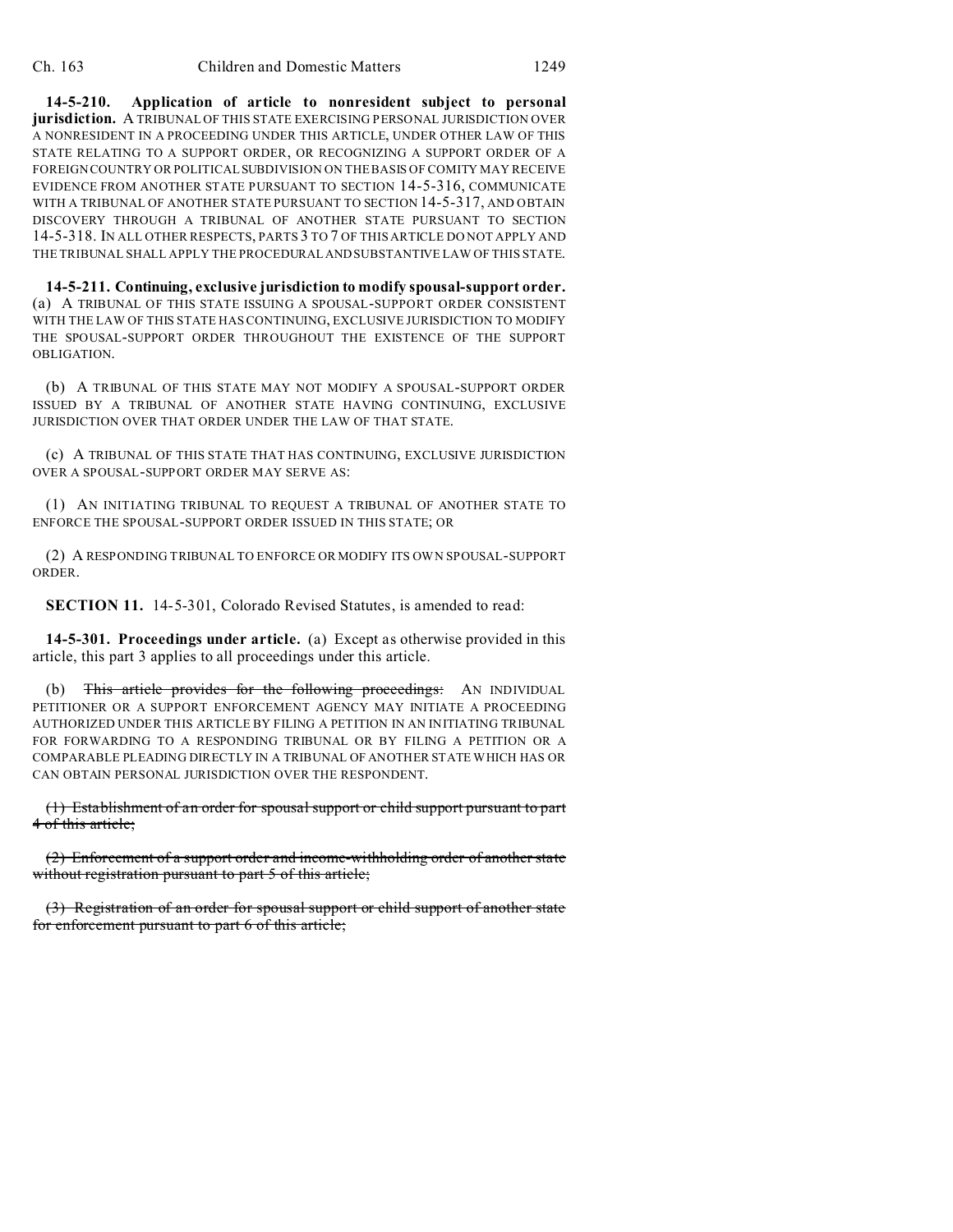(4) Modification of an order for child support or spousal support issued by a tribunal of this state pursuant to part B of part 2 of this article;

(5) Registration of an order for child support of another state for modification pursuant to part 6 of this article;

(6) Determination of parentage pursuant to part 7 of this article; and

(7) Assertion of jurisdiction over nonresidents pursuant to part A of part 2 of this article.

(c) A petitioner or a support enforcement agency may commence a proceeding authorized under this article by filing a petition in an initiating tribunal for forwarding to a responding tribunal or by filing a petition or a comparable pleading directly in a tribunal of another state which has or can obtain personal jurisdiction over the respondent.

**SECTION 12.** 14-5-303, Colorado Revised Statutes, is amended to read:

**14-5-303. Application of law of this state.** Except as otherwise provided by IN this article, a responding tribunal of this state SHALL:

(1) Shall Apply the procedural and substantive law including the rules on choice of law, generally applicable to similar proceedings originating in this state and may exercise all powers and provide all remedies available in those proceedings; and

(2) Shall Determine the duty of support and the amount payable in accordance with the law and support guidelines of this state.

**SECTION 13.** 14-5-304, Colorado Revised Statutes, is amended to read:

**14-5-304. Duties of initiating tribunal.** (a) Upon the filing of a petition authorized by this article, an initiating tribunal of this state shall forward three copies of the petition and its accompanying documents:

(1) To the responding tribunal or appropriate support enforcement agency in the responding state; or

(2) If the identity of the responding tribunal is unknown, to the state information agency of the responding state with a request that they be forwarded to the appropriate tribunal and that receipt be acknowledged.

(b) If a responding state has not enacted this article or a law or procedure substantially similar to this article, REQUESTED BY THE RESPONDING TRIBUNAL, a tribunal of this state may SHALL issue a certificate or other document and make findings required by the law of the responding state. If the responding state is a foreign jurisdiction COUNTRY OR POLITICAL SUBDIVISION, UPON REQUEST the tribunal may SHALL specify the amount of support sought, and CONVERT THAT AMOUNT INTO THE EQUIVALENT AMOUNT IN THE FOREIGN CURRENCY UNDER APPLICABLE OFFICIAL OR MARKET EXCHANGE RATE AS PUBLICLY REPORTED, AND provide ANY other documents necessary to satisfy the requirements of the responding state.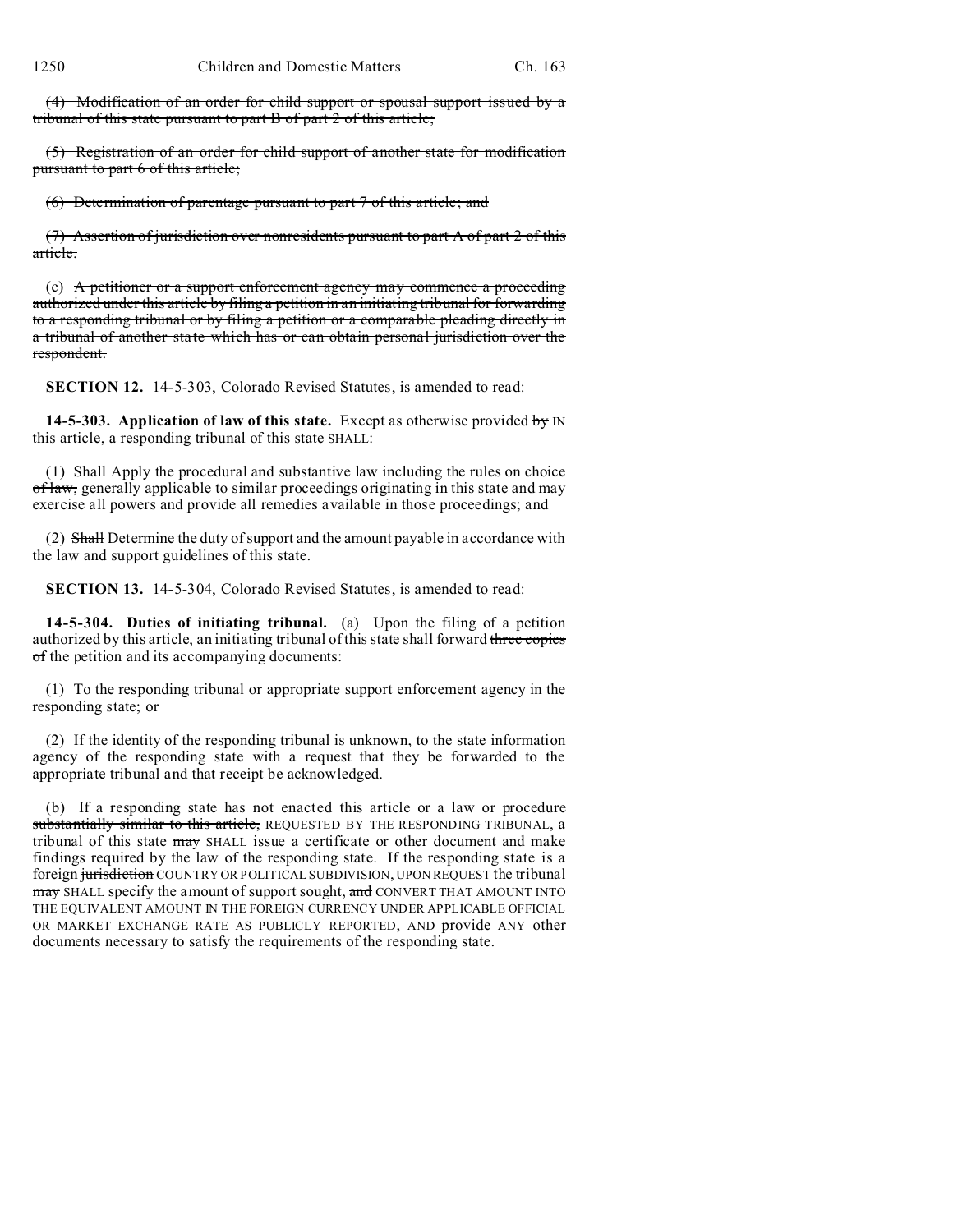**SECTION 14.** 14-5-305 (a), the introductory portion to 14-5-305 (b), and 14-5-305 (b) (1), Colorado Revised Statutes, are amended, and the said 14-5-305 is further amended BY THE ADDITION OF A NEW SUBSECTION, to read:

**14-5-305. Duties and powers of responding tribunal.** (a) When a responding tribunal of this state receives a petition or comparable pleading from an initiating tribunal or directly pursuant to section  $14-5-301$  (c) (Proceedings under this article) SECTION 14-5-301 (b), it shall cause the petition or pleading to be filed and notify the petitioner where and when it was filed.

(b) A responding tribunal of this state, to the extent otherwise authorized NOT PROHIBITED by OTHER law, may do one or more of the following:

(1) Issue or enforce a support order, modify a child support order, DETERMINE THE CONTROLLING CHILD SUPPORT ORDER, or render a judgment to determine parentage;

(f) IF REQUESTED TO ENFORCE A SUPPORT ORDER, ARREARS, OR JUDGMENT OR MODIFY A SUPPORT ORDER STATED IN AFOREIGN CURRENCY, A RESPONDING TRIBUNAL OF THIS STATE SHALL CONVERT THE AMOUNT STATED IN THE FOREIGN CURRENCY TO THE EQUIVALENT AMOUNT IN DOLLARS UNDER THE APPLICABLE OFFICIAL OR MARKET EXCHANGE RATE AS PUBLICLY REPORTED.

**SECTION 15.** 14-5-306, Colorado Revised Statutes, is amended to read:

**14-5-306. Inappropriate tribunal.** If a petition or comparable pleading is received by an inappropriate tribunal of this state, it THE TRIBUNAL shall forward the pleading and accompanying documents to an appropriate tribunal in this state or another state and notify the petitioner where and when the pleading was sent.

**SECTION 16.** 14-5-307, Colorado Revised Statutes, is amended to read:

**14-5-307. Duties of support enforcement agency.** (a) A support enforcement agency of this state, upon request, shall provide services to a petitioner in a proceeding under this article.

(b) A support enforcement agency OF THIS STATE that is providing services to the petitioner as appropriate shall:

(1) Take all steps necessary to enable an appropriate tribunal in this state or another state to obtain jurisdiction over the respondent;

(2) Request an appropriate tribunal to set a date, time, and place for a hearing;

(3) Make a reasonable effort to obtain all relevant information, including information as to income and property of the parties;

(4) Within two days, exclusive of Saturdays, Sundays, and legal holidays, after receipt of a written notice IN A RECORD from an initiating, responding, or registering tribunal, send a copy of the notice to the petitioner;

(5) Within two days, exclusive of Saturdays, Sundays, and legal holidays, after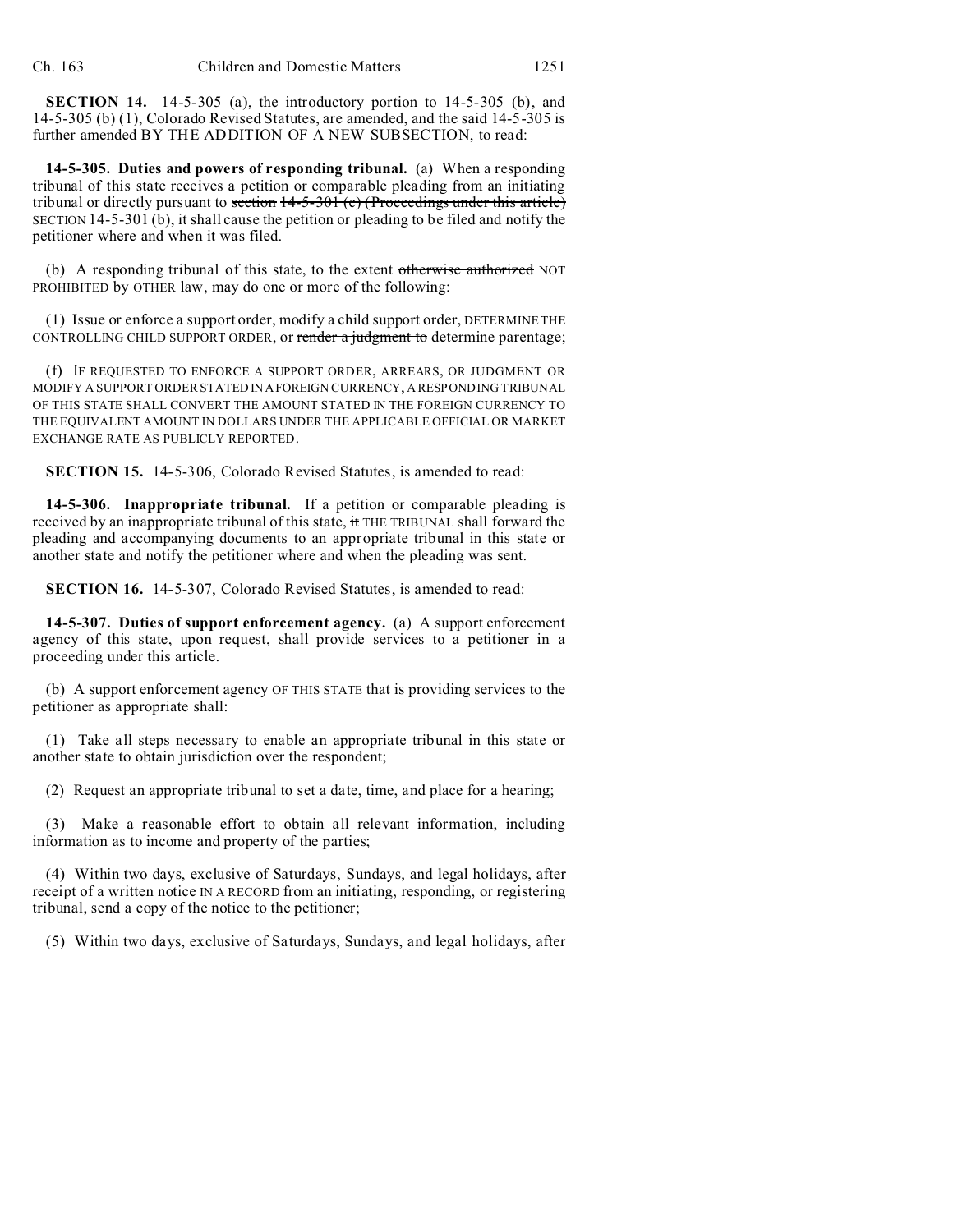receipt of a written communication IN A RECORD from the respondent or the respondent's attorney, send a copy of the communication to the petitioner; and

(6) Notify the petitioner if jurisdiction over the respondent cannot be obtained.

(c) This article does not create or negate a relationship of attorney and client or other fiduciary relationship between a support enforcement agency or the attorney for the agency and the individual being assisted by the agency. A SUPPORT ENFORCEMENT AGENCY OF THIS STATE THAT REQUESTS REGISTRATION OF A CHILD SUPPORT ORDER IN THIS STATE FOR ENFORCEMENT OR FOR MODIFICATION SHALL MAKE REASONABLE EFFORTS:

(1) TO ENSURE THAT THE ORDER TO BE REGISTERED IS THE CONTROLLING ORDER; OR

(2) IF TWO OR MORE CHILD SUPPORT ORDERS EXIST AND THE IDENTITY OF THE CONTROLLING ORDER HAS NOT BEEN DETERMINED, TO ENSURE THAT A REQUEST FOR SUCH A DETERMINATION IS MADE IN A TRIBUNAL HAVING JURISDICTION TO DO SO.

(d) A SUPPORT ENFORCEMENT AGENCY OF THIS STATE THAT REQUESTS REGISTRATION AND ENFORCEMENT OF A SUPPORT ORDER, ARREARS, OR JUDGMENT STATED IN A FOREIGN CURRENCY SHALL CONVERT THE AMOUNTS STATED IN THE FOREIGN CURRENCY INTO THE EQUIVALENT AMOUNTS IN DOLLARS UNDER THE APPLICABLE OFFICIAL OR MARKET EXCHANGE RATE AS PUBLICLY REPORTED.

(e) A SUPPORT ENFORCEMENT AGENCY OF THIS STATE SHALL ISSUE OR REQUEST A TRIBUNAL OF THIS STATE TO ISSUE A CHILD SUPPORT ORDER AND AN INCOME-WITHHOLDING ORDER THAT REDIRECT PAYMENT OF CURRENT SUPPORT, ARREARS, AND INTEREST IF REQUESTED TO DO SO BY A SUPPORT ENFORCEMENT AGENCY OF ANOTHER STATE PURSUANT TO SECTION 14-5-319 OF THE "UNIFORM INTERSTATE FAMILY SUPPORT ACT".

(f) THIS ARTICLE DOES NOT CREATE OR NEGATE A RELATIONSHIP OF ATTORNEY AND CLIENT OR OTHER FIDUCIARY RELATIONSHIP BETWEEN A SUPPORT ENFORCEMENT AGENCY OR THE ATTORNEY FOR THE AGENCY AND THE INDIVIDUAL BEING ASSISTED BY THE AGENCY.

**SECTION 17.** 14-5-308, Colorado Revised Statutes, is amended to read:

**14-5-308. Duty of attorney general.** (a) If the attorney general determines that the support enforcement agency is neglecting or refusing to provide services to an individual, the attorney general may order the agency to perform its duties under this article or may provide those services directly to the individual.

(b) THE ATTORNEY GENERAL MAY DETERMINE THAT A FOREIGN COUNTRY OR POLITICAL SUBDIVISION HAS ESTABLISHED A RECIPROCAL ARRANGEMENT FOR CHILD SUPPORT WITH THIS STATE AND TAKE APPROPRIATE ACTION FOR NOTIFICATION OF THE DETERMINATION.

**SECTION 18.** 14-5-310 (b) (2) and (b) (3), Colorado Revised Statutes, are amended to read: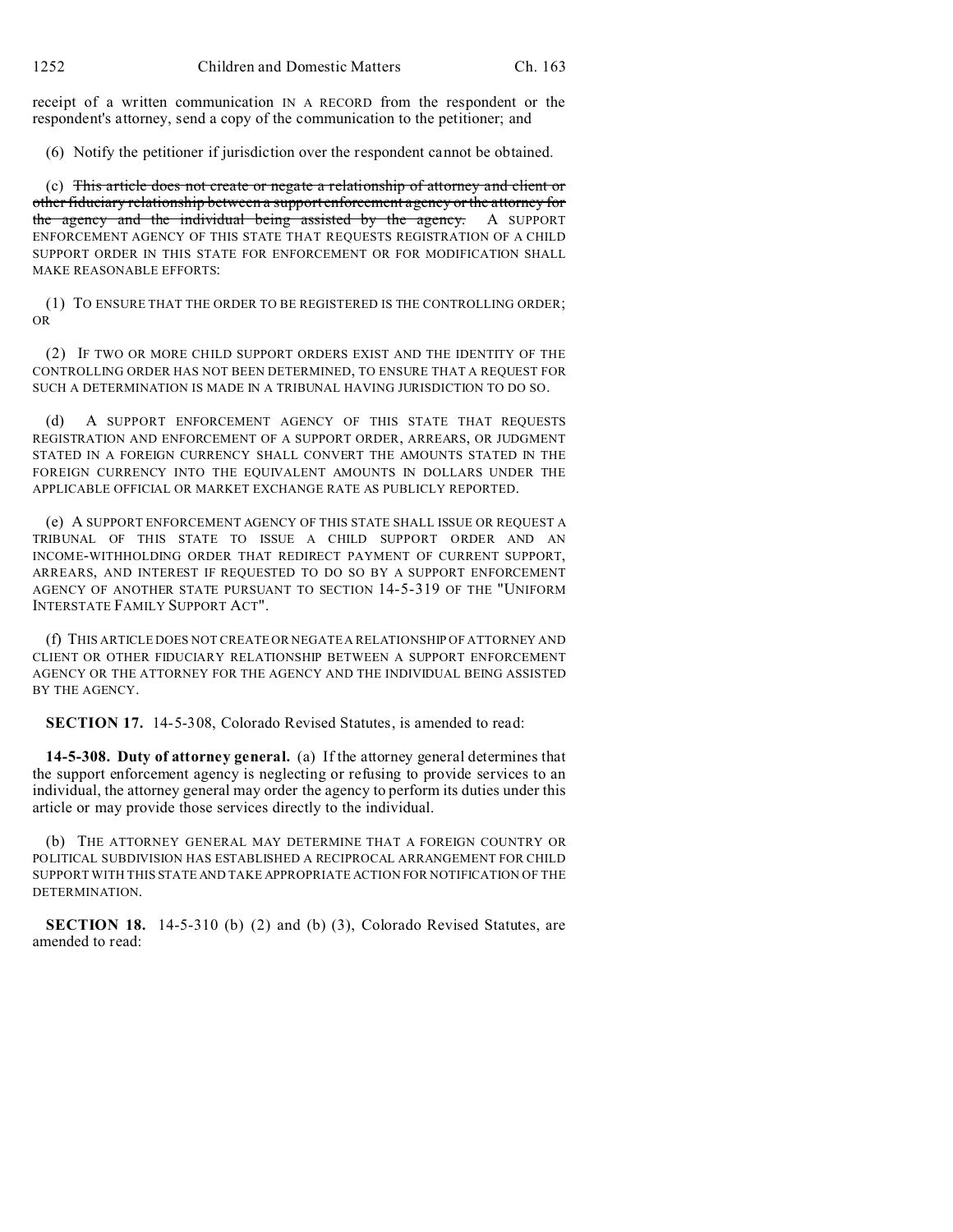**14-5-310. Duties of state information agency.** (b) The state information agency shall:

(2) Maintain a register of NAMES AND ADDRESSES OF tribunals and support enforcement agencies received from other states;

(3) Forward to the appropriate tribunal in the  $\theta$  place COUNTY in this state in which the individual obligee WHO IS AN INDIVIDUAL or the obligor resides, or in which the obligor's property is believed to be located, all documents concerning a proceeding under this article received from an initiating tribunal or the state information agency of the initiating state; and

**SECTION 19.** 14-5-311 (a), Colorado Revised Statutes, is amended to read:

**14-5-311. Pleadings and accompanying documents.** (a) IN A PROCEEDING UNDER THIS ARTICLE, a petitioner seeking to establish or modify a support order, or to determine parentage, in a proceeding under this article OR TO REGISTER AND MODIFY A SUPPORT ORDER OF ANOTHER STATE must verify the FILE A petition. Unless otherwise ordered under section 14-5-312, (Nondisclosure of information in exceptional circumstances), the petition or accompanying documents must provide, so far as known, the name, residential address, and social security numbers of the obligor and the obligee OR THE PARENT AND ALLEGED PARENT, and the name, sex, residential address, social security number, and date of birth of each child for whom WHOSE BENEFIT support is sought OR WHOSE PARENTAGE IS TO BE DETERMINED. UNLESS FILED AT THE TIME OF REGISTRATION, the petition must be accompanied by a certified copy of any support order in effect KNOWN TO HAVE BEEN ISSUED BY ANOTHER TRIBUNAL. The petition may include any other information that may assist in locating or identifying the respondent.

**SECTION 20.** 14-5-312, Colorado Revised Statutes, is amended to read:

**14-5-312. Nondisclosure of information in exceptional circumstances.** Upon a finding, which may be made ex parte, that the health, safety, or liberty of a party or child would be unreasonably put at risk by the disclosure of identifying information, or if an existing order so provides, a tribunal shall order that the address of the child or party or other identifying information not be disclosed in a pleading or other document filed in a proceeding under this article. IF A PARTY ALLEGES IN AN AFFIDAVIT OR A PLEADING UNDER OATH THAT THE HEALTH, SAFETY, OR LIBERTY OF A PARTY OR CHILD WOULD BE JEOPARDIZED BY DISCLOSURE OF SPECIFIC IDENTIFYING INFORMATION, THAT INFORMATION SHALL BE SEALED AND MAY NOT BE DISCLOSED TO THE OTHER PARTY OR THE PUBLIC. AFTER A HEARING IN WHICH A TRIBUNAL TAKES INTO CONSIDERATION THE HEALTH, SAFETY, OR LIBERTY OF THE PARTY OR CHILD, THE TRIBUNAL MAY ORDER DISCLOSURE OF INFORMATION THAT THE TRIBUNAL DETERMINES TO BE IN THE INTEREST OF JUSTICE.

**SECTION 21.** 14-5-313 (c), Colorado Revised Statutes, is amended to read:

**14-5-313. Costs and fees.** (c) The tribunal shall order the payment of costs and reasonable attorney's fees if it determines that a hearing was requested primarily for delay. In a proceeding under part 6 of this article, (Enforcement and modification of support order after registration), a hearing is presumed to have been requested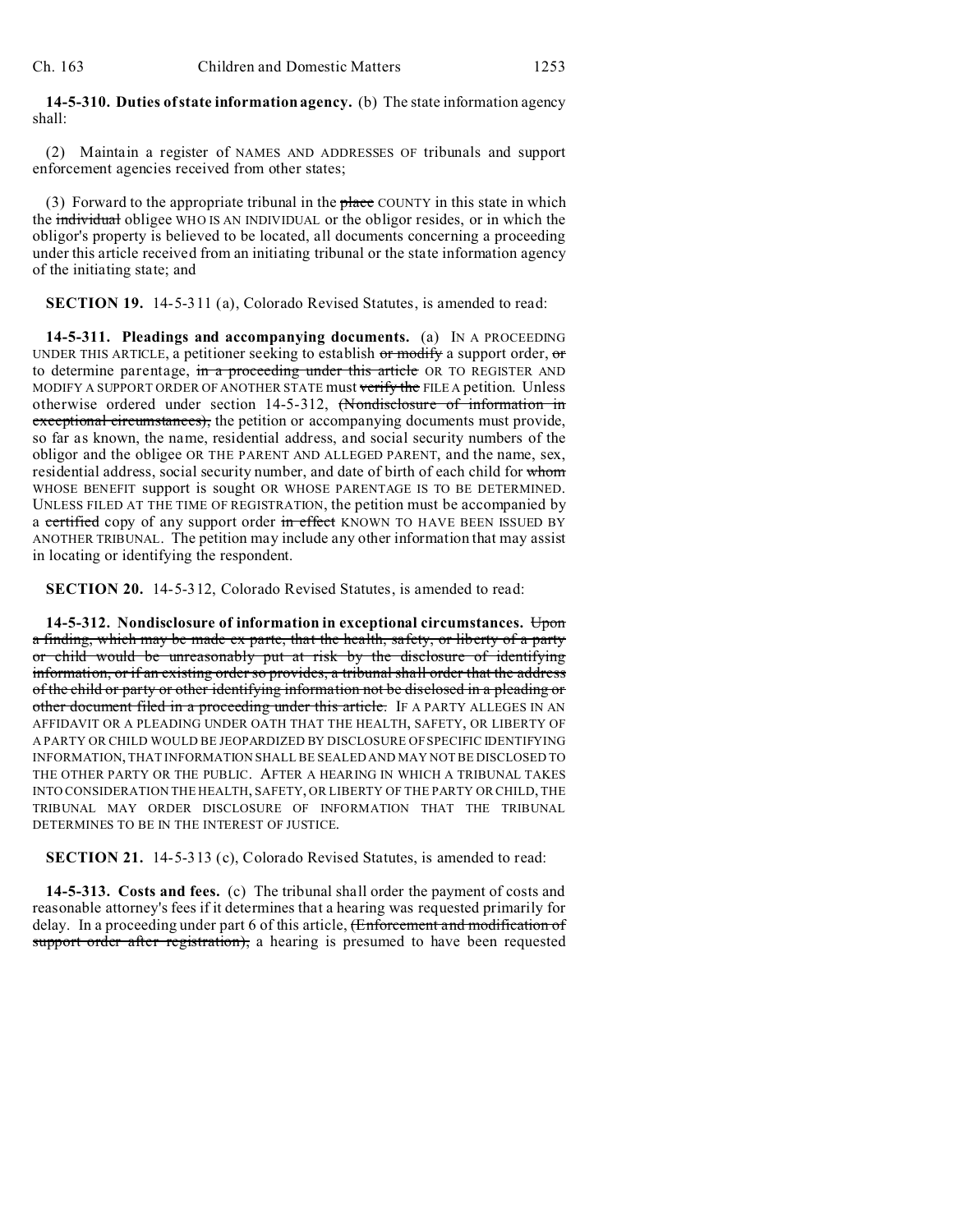primarily for delay if a registered support order is confirmed or enforced without change.

**SECTION 22.** 14-5-314 (a) and (c), Colorado Revised Statutes, are amended to read:

**14-5-314. Limited immunity of petitioner.** (a) Participation by a petitioner in a proceeding UNDER THIS ARTICLE before a responding tribunal, whether in person, by private attorney, or through services provided by the support enforcement agency, does not confer personal jurisdiction over the petitioner in another proceeding.

(c) The immunity granted by this section does not extend to civil litigation based on acts unrelated to a proceeding under this article committed by a party while PHYSICALLY present in this state to participate in the proceeding.

**SECTION 23.** 14-5-316 (a), (b), (e), and (f), Colorado Revised Statutes, are amended, and the said 14-5-316 is further amended BY THE ADDITION OF A NEW SUBSECTION, to read:

**14-5-316. Special rules of evidence and procedure.** (a) The physical presence of the petitioner A NONRESIDENT PARTY WHO IS AN INDIVIDUAL in a responding tribunal of this state is not required for the establishment, enforcement, or modification of a support order or the rendition of a judgment determining parentage.

(b)  $\overrightarrow{A}$  verified petition, AN affidavit, A document substantially complying with federally mandated forms, and OR a document incorporated by reference in any of them, WHICH WOULD not BE excluded under the hearsay rule if given in person, is admissible in evidence if given under oath PENALTY OF PERJURY by a party or witness residing in another state.

(e) Documentary evidence transmitted from another state to a tribunal of this state by telephone, telecopier, or other means that do not provide an original writing RECORD may not be excluded from evidence on an objection based on the means of transmission.

(f) In a proceeding under this article, a tribunal of this state  $\frac{m}{xy}$  SHALL permit a party or witness residing in another state to be deposed or to testify by telephone, audiovisual means, or other electronic means at a designated tribunal or other location in that state. A tribunal of this state shall cooperate with tribunals of other states in designating an appropriate location for the deposition or testimony.

(j) A VOLUNTARY ACKNOWLEDGMENT OF PATERNITY, CERTIFIED AS A TRUE COPY, IS ADMISSIBLE TO ESTABLISH PARENTAGE OF THE CHILD.

**SECTION 24.** 14-5-317, Colorado Revised Statutes, is amended to read:

**14-5-317. Communications between tribunals.** A tribunal of this state may communicate with a tribunal of another state OR FOREIGN COUNTRY OR POLITICAL SUBDIVISION in writing A RECORD, or by telephone or other means, to obtain information concerning the laws, of that state, the legal effect of a judgment, decree, or order of that tribunal, and the status of a proceeding in the other state OR FOREIGN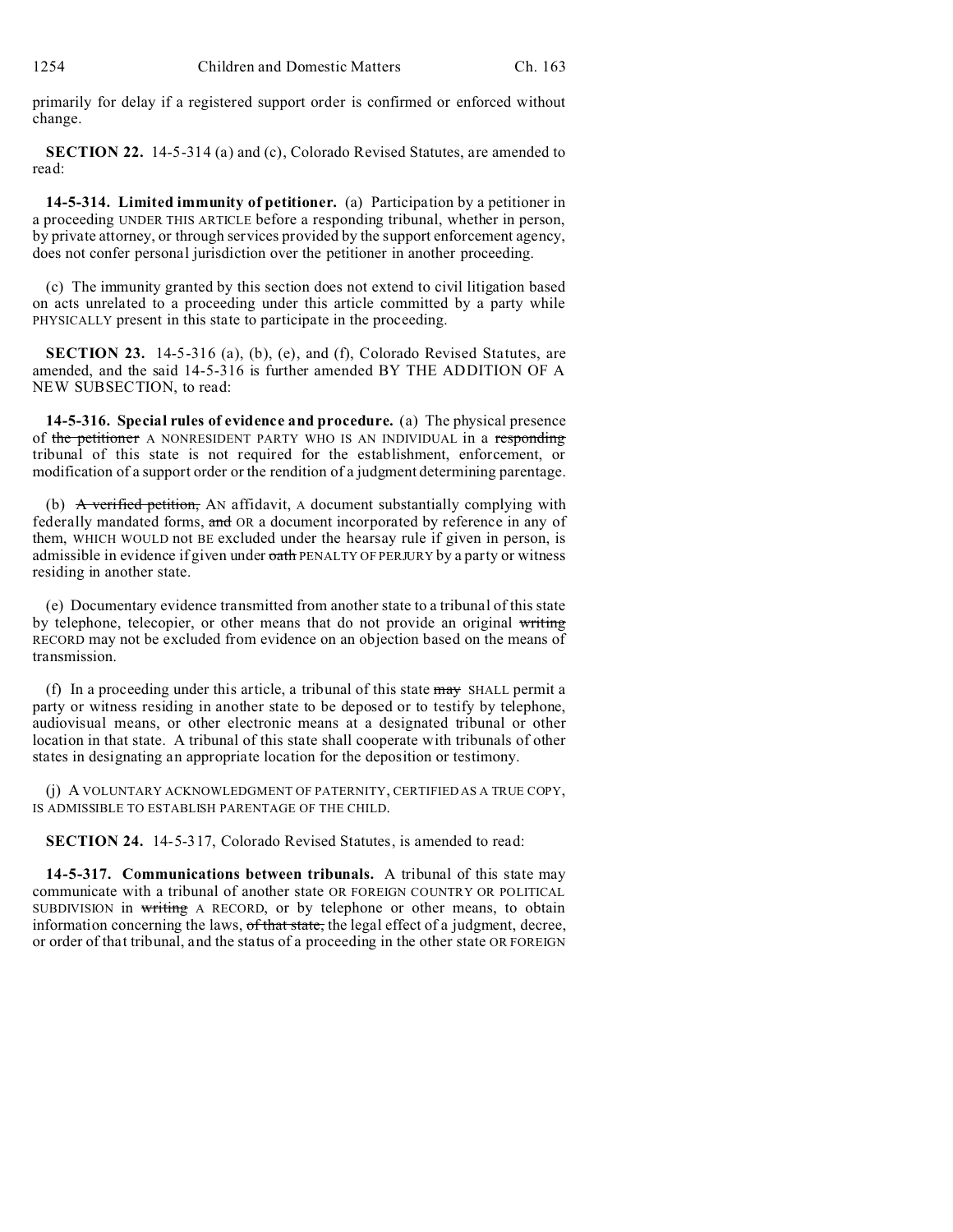COUNTRY OR POLITICAL SUBDIVISION. A tribunal of this state may furnish similar information by similar means to a tribunal of another state OR FOREIGN COUNTRY OR POLITICAL SUBDIVISION.

**SECTION 25.** 14-5-319, Colorado Revised Statutes, is amended to read:

**14-5-319. Receipt and disbursement of payments.** (a) A support enforcement agency or tribunal of this state shall disburse promptly any amounts received pursuant to a support order, as directed by the order. The agency or tribunal shall furnish to a requesting party or tribunal of another state a certified statement by the custodian of the record of the amounts and dates of all payments received.

(b) IF NEITHER THE OBLIGOR, NOR THE OBLIGEE WHO IS AN INDIVIDUAL, NOR THE CHILD RESIDES IN THIS STATE, UPON REQUEST FROM THE SUPPORT ENFORCEMENT AGENCY OF THIS STATE OR ANOTHER STATE, THE SUPPORT ENFORCEMENT AGENCY OF THIS STATE OR A TRIBUNAL OF THIS STATE SHALL:

(1) DIRECT THAT THE SUPPORT PAYMENT BE MADE TO THE SUPPORT ENFORCEMENT AGENCY IN THE STATE IN WHICH THE OBLIGEE IS RECEIVING SERVICES; AND

(2) ISSUE AND SEND TO THE OBLIGOR'S EMPLOYER A CONFORMING INCOME-WITHHOLDING ORDER OR AN ADMINISTRATIVE NOTICE OF CHANGE OF PAYEE, REFLECTING THE REDIRECTED PAYMENTS.

(c) THE SUPPORT ENFORCEMENT AGENCY OF THIS STATE RECEIVING REDIRECTED PAYMENTS FROM ANOTHER STATE PURSUANT TO A LAW SIMILAR TO SUBSECTION (b) OF THIS SECTION SHALL FURNISH TO A REQUESTING PARTY OR TRIBUNAL OF THE OTHER STATE A CERTIFIED STATEMENT BY THE CUSTODIAN OF THE RECORD OF THE AMOUNT AND DATES OF ALL PAYMENTS RECEIVED.

**SECTION 26.** 14-5-401, Colorado Revised Statutes, is amended to read:

**14-5-401. Petition to establish support order.** (a) If a support order entitled to recognition under this article has not been issued, a responding tribunal of this state may issue a support order if:

(1) The individual seeking the order resides in another state; or

(2) The support enforcement agency seeking the order is located in another state.

(b) The tribunal may issue a temporary child support order if THE TRIBUNAL DETERMINES THAT SUCH AN ORDER IS APPROPRIATE AND THE INDIVIDUAL ORDERED TO PAY IS:

(1) The respondent has signed a verified statement acknowledging parentage; A PRESUMED FATHER OF THE CHILD;

(2) The respondent has been determined by or pursuant to law to be the parent; or PETITIONING TO HAVE HIS PATERNITY ADJUDICATED;

(3) There is other clear and convincing evidence that the respondent is the child's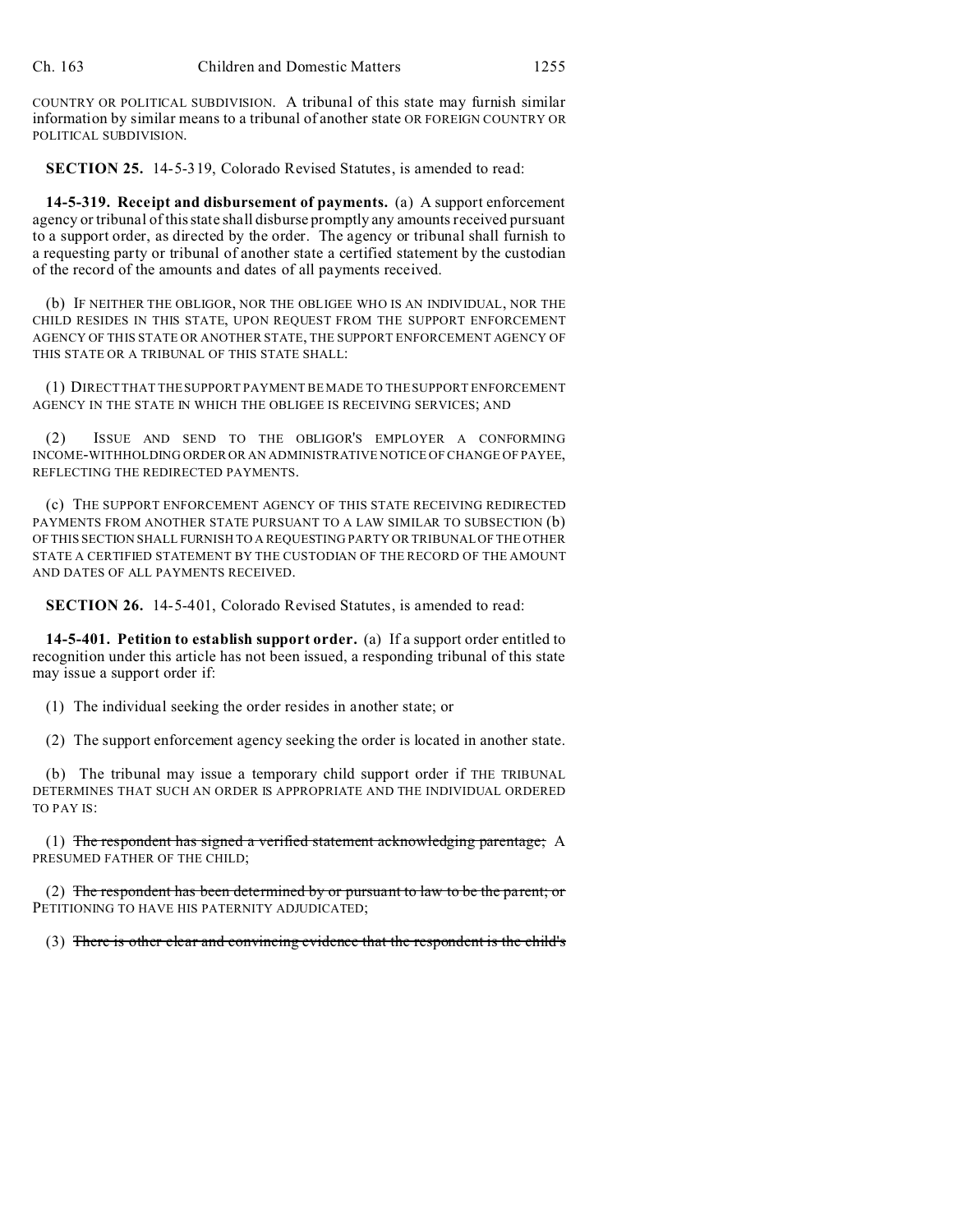parent. IDENTIFIED AS THE FATHER OF THE CHILD THROUGH GENETIC TESTING;

(4) AN ALLEGED FATHER WHO HAS DECLINED TO SUBMIT TO GENETIC TESTING;

(5) SHOWN BY CLEAR AND CONVINCING EVIDENCE TO BE THE FATHER OF THE CHILD;

(6) AN ACKNOWLEDGED FATHER AS PROVIDED BY SECTION  $19-4-105(1)$  (e), C.R.S;

(7) THE MOTHER OF THE CHILD; OR

(8) AN INDIVIDUAL WHO HAS BEEN ORDERED TO PAY CHILD SUPPORT IN A PREVIOUS PROCEEDING AND THE ORDER HAS NOT BEEN REVERSED OR VACATED.

(c) Upon finding, after notice and opportunity to be heard, that an obligor owes a duty of support, the tribunal shall issue a support order directed to the obligor and may issue other orders pursuant to section 14-5-305. (Duties and powers of responding tribunal).

**SECTION 27.** 14-5-501, Colorado Revised Statutes, is amended to read:

**14-5-501. Employer's receipt of income-withholding order of another state.** An income-withholding order issued in another state may be sent BY OR ON BEHALF OF THE OBLIGEE, OR BY THE SUPPORT ENFORCEMENT AGENCY, to the person or entity defined as the obligor's employer under the income-withholding law of this state without first filing a petition or comparable pleading or registering the order with a tribunal of this state.

**SECTION 28.** 14-5-502 (c) (2), Colorado Revised Statutes, is amended to read:

**14-5-502. Employer's compliance with income-withholding order of another state.** (c) Except as otherwise provided in subsection (d) of this section and section 14-5-503, the employer shall withhold and distribute the funds as directed in the withholding order by complying with terms of the order which specify:

(2) The person or agency designated to receive payments and the address to which the payments are to be forwarded;

**SECTION 29.** 14-5-503, Colorado Revised Statutes, is amended to read:

**14-5-503. Employer's compliance with two or more income-withholding orders.** If an obligor's employer receives multiple TWO OR MORE income-withholding orders with respect to the earnings of the same obligor, the employer satisfies the terms of the multiple orders if the employer complies with the law of the state of the obligor's principal place of employment to establish the priorities for withholding and allocating income withheld for multiple TWO OR MORE child support obligees.

**SECTION 30.** 14-5-506, Colorado Revised Statutes, is amended to read:

**14-5-506. Contest by obligor.** (a) An obligor may contest the validity or enforcement of an income-withholding order issued in another state and received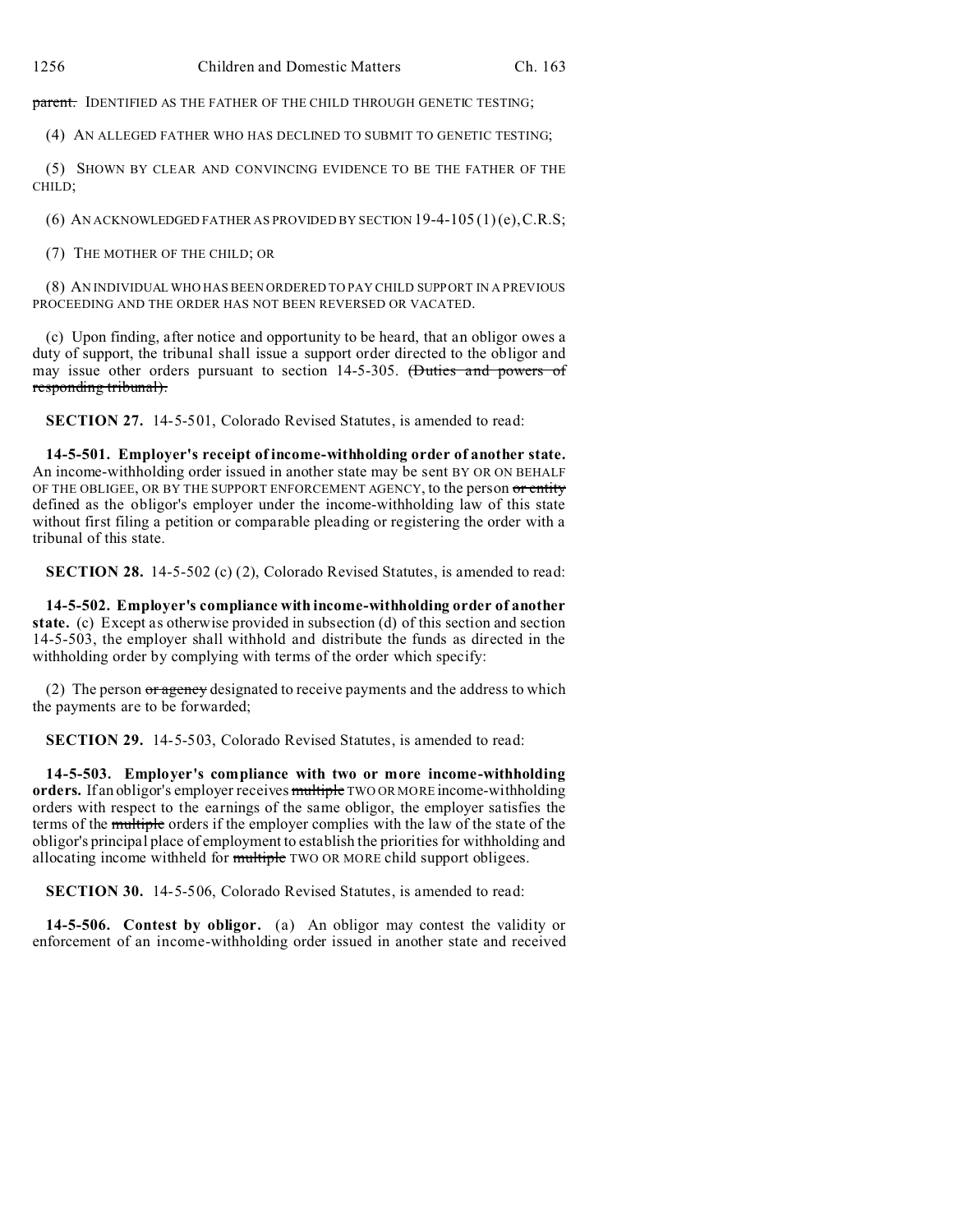directly by an employer in this state BY REGISTERING THE ORDER IN A TRIBUNAL OF THIS STATE AND FILING A CONTEST TO THAT ORDER AS PROVIDED IN PART 6 OF THIS ARTICLE, OR OTHERWISE CONTESTING THE ORDER in the same manner as if the order had been issued by a tribunal of this state. Section 14-5-604 (Choice of law) applies to the contest.

(b) The obligor shall give notice of the contest to:

(1) A support enforcement agency providing services to the obligee;

(2) Each employer that has directly received an income-withholding order RELATING TO THE OBLIGOR; and

(3) The person or agency designated to receive payments in the income-withholding order or if no person  $\sigma r$  agency is designated, to the obligee.

**SECTION 31.** 14-5-507 (a), Colorado Revised Statutes, is amended to read:

**14-5-507. Administrative enforcement of orders.** (a) A party OR SUPPORT ENFORCEMENT AGENCY seeking to enforce a support order or an income-withholding order, or both, issued by a tribunal of another state may send the documents required for registering the order to a support enforcement agency of this state.

**SECTION 32.** 14-5-601, Colorado Revised Statutes, is amended to read:

**14-5-601. Registration of order for enforcement.** A support order or an income-withholding order issued by a tribunal of another state may be registered in this state for enforcement.

**SECTION 33.** 14-5-602, Colorado Revised Statutes, is amended to read:

**14-5-602. Procedure to register order for enforcement.** (a) A support order or income-withholding order of another state may be registered in this state by sending the following documents RECORDS and information to the appropriate tribunal in this state:

(1) A letter of transmittal to the tribunal requesting registration and enforcement;

(2) Two copies, including one certified copy, of  $\frac{1}{\text{all orders}}$  THE ORDER to be registered, including any modification of  $a$ <sup>n</sup> THE order;

(3) A sworn statement by the party seeking PERSON REQUESTING registration or a certified statement by the custodian of the records showing the amount of any arrearage;

(4) The name of the obligor and, if known:

 $(ii)$  (A) The obligor's address and social security number;

 $(ii)$  (B) The name and address of the obligor's employer and any other source of income of the obligor; and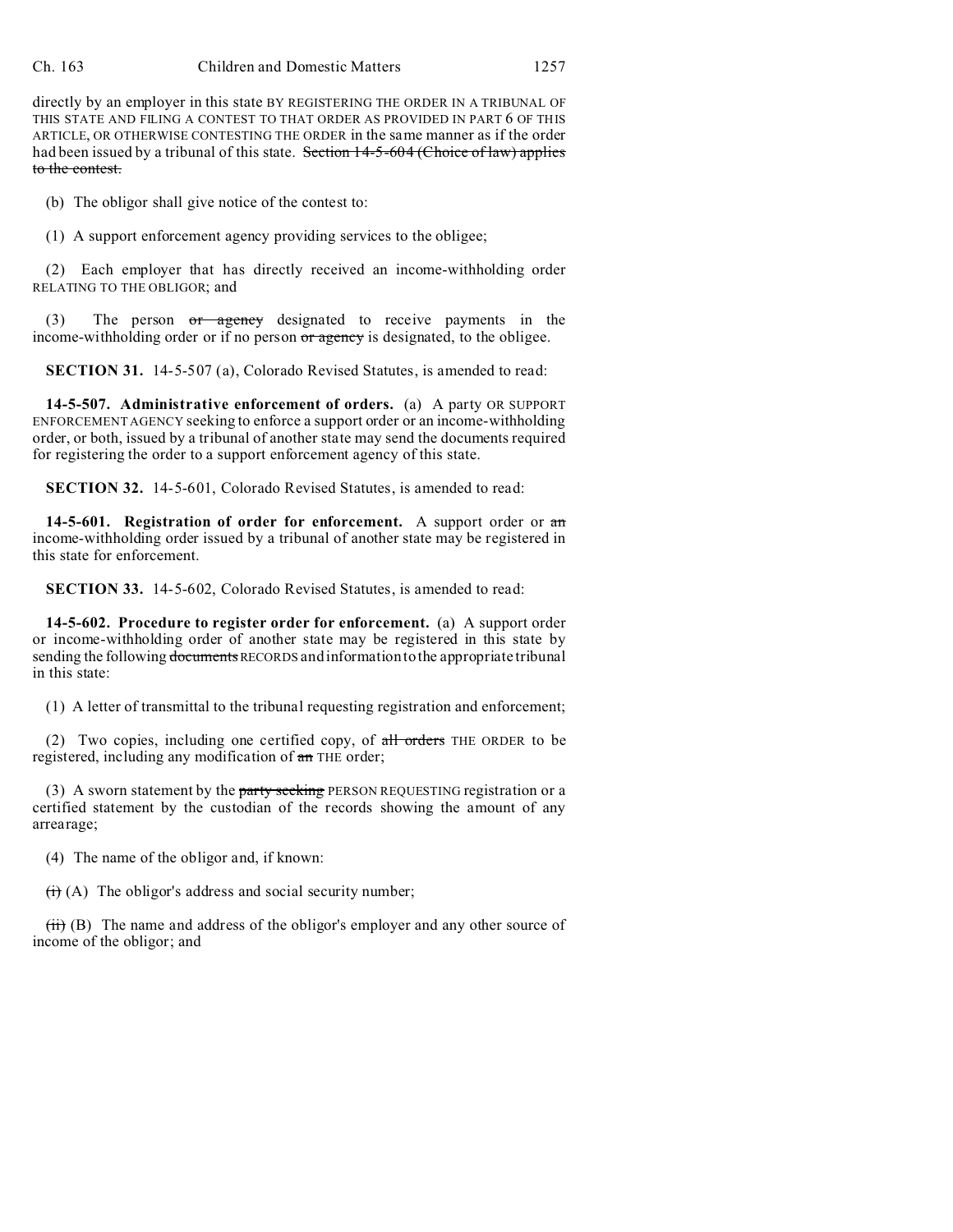$(iii)$  (C) A description and the location of property of the obligor in this state not exempt from execution; and

(5) EXCEPT AS OTHERWISE PROVIDED IN SECTION 14-5-312, the name and address of the obligee and, if applicable, the agency or person to whom support payments are to be remitted.

(b) On receipt of a request for registration, the registering tribunal shall cause the order to be filed as a foreign judgment, together with one copy of the documents and information, regardless of their form.

(c) A petition or comparable pleading seeking a remedy that must be affirmatively sought under other law of this state may be filed at the same time as the request for registration or later. The pleading must specify the grounds for the remedy sought.

(d) IF TWO OR MORE ORDERS ARE IN EFFECT, THE PERSON REQUESTING REGISTRATION SHALL:

(1) FURNISH TO THE TRIBUNAL A COPY OF EVERY SUPPORT ORDER ASSERTED TO BE IN EFFECT IN ADDITION TO THE DOCUMENTS SPECIFIED IN THIS SECTION;

(2) SPECIFY THE ORDER ALLEGED TO BE THE CONTROLLING ORDER, IF ANY; AND

(3) SPECIFY THE AMOUNT OF CONSOLIDATED ARREARS, IF ANY.

(e) A REQUEST FOR A DETERMINATION OF WHICH IS THE CONTROLLING ORDER MAY BE FILED SEPARATELY OR WITH A REQUEST FOR REGISTRATION AND ENFORCEMENT OR FOR REGISTRATION AND MODIFICATION. THE PERSON REQUESTING REGISTRATION SHALL GIVE NOTICE OF THE REQUEST TO EACH PARTY WHOSE RIGHTS MAY BE AFFECTED BY THE DETERMINATION.

**SECTION 34.** 14-5-604, Colorado Revised Statutes, is amended to read:

**14-5-604. Choice of law.** (a) EXCEPT AS OTHERWISE PROVIDED IN SUBSECTION (d) OF THIS SECTION, the law of the issuing state governs:

(1) The nature, extent, amount, and duration of current payments and other obligations of support and UNDER A REGISTERED SUPPORT ORDER;

(2) The COMPUTATION AND payment of arrearages AND ACCRUAL OF INTEREST ON THE ARREARAGES under the SUPPORT order; AND

(3) THE EXISTENCE AND SATISFACTION OF OTHER OBLIGATIONS UNDER THE SUPPORT ORDER.

(b) In a proceeding for arrearages UNDER A REGISTERED SUPPORT ORDER, the statute of limitation under the laws of this state or of the issuing state, whichever is longer, applies.

(c) A RESPONDING TRIBUNAL OF THIS STATE SHALL APPLY THE PROCEDURES AND REMEDIES OF THIS STATE TO ENFORCE CURRENT SUPPORT AND TO COLLECT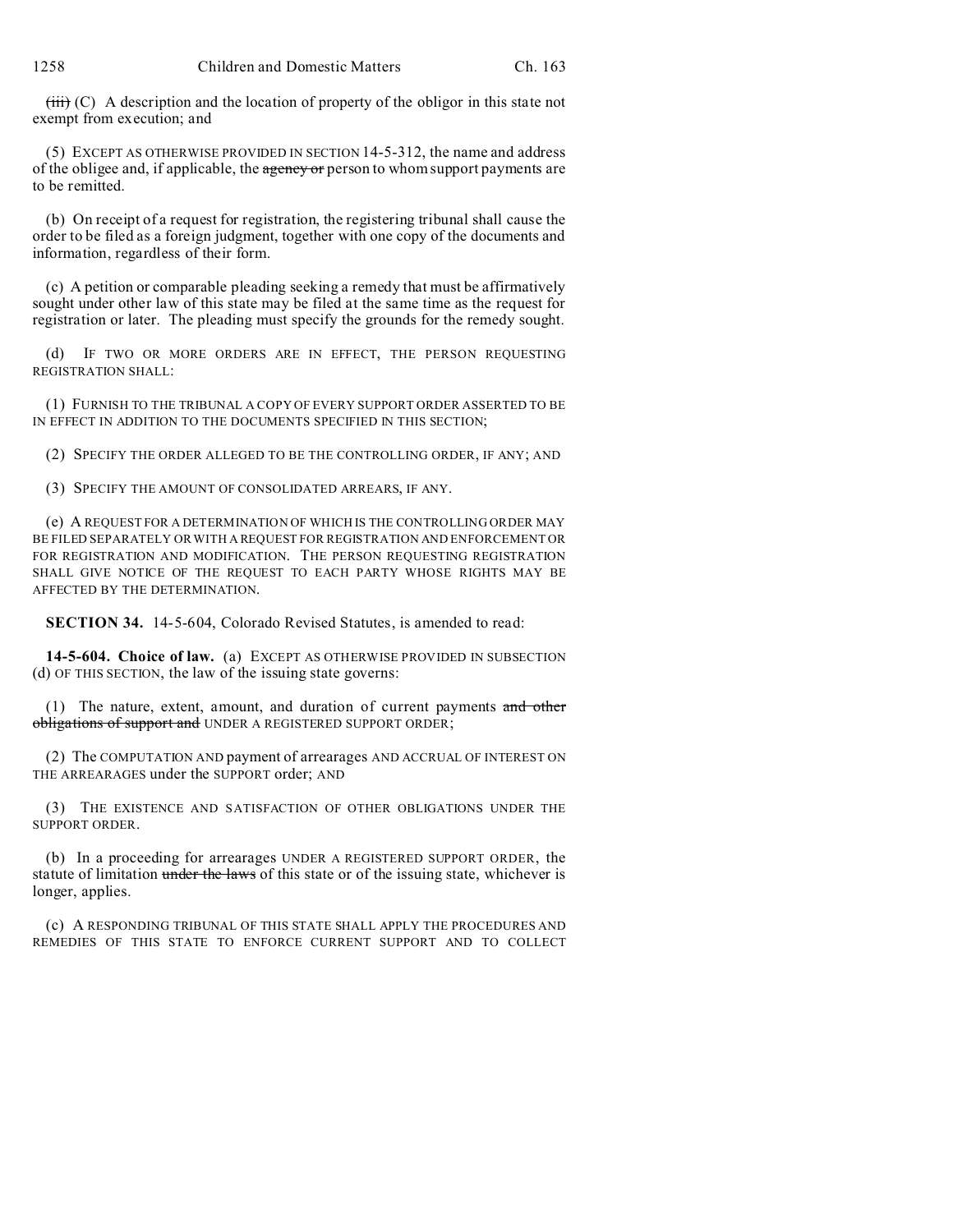ARREARAGES AND INTEREST DUE ON A SUPPORT ORDER OF ANOTHER STATE REGISTERED IN THIS STATE.

(d) AFTER A TRIBUNAL OF THIS OR ANOTHER STATE DETERMINES WHICH IS THE CONTROLLING ORDER AND ISSUES AN ORDER CONSOLIDATING ARREARAGES, IF ANY, A TRIBUNAL OF THIS STATE SHALL PROSPECTIVELY APPLY THE LAW OF THE STATE ISSUING THE CONTROLLING ORDER, INCLUDING ITSLAW ON INTERESTON ARREARAGES, ON CURRENT AND FUTURE SUPPORT, AND ON CONSOLIDATED ARREARAGES.

**SECTION 35.** 14-5-605 (b) and (c), Colorado Revised Statutes, are amended, and the said 14-5-605 is further amended BY THE ADDITION OF A NEW SUBSECTION, to read:

**14-5-605. Notice of registration of order.** (b) The A notice must inform the nonregistering party:

(1) That a registered order is enforceable as of the date of registration in the same manner as an order issued by a tribunal of this state;

(2) That a hearing to contest the validity or enforcement of the registered order must be requested within twenty days after notice;

(3) That failure to contest the validity or enforcement of the registered order in a timely manner will result in confirmation of the order and enforcement of the order and the alleged arrearages; and precludes further contest of that order with respect to any matter that could have been asserted; and

(4) Of the amount of any alleged arrearages.

(c) Upon registration of an income-withholding order for enforcement, the registering tribunal shall notify the obligor's employer pursuant to the income-withholding law of this state. IF THE REGISTERING PARTY ASSERTS THAT TWO OR MORE ORDERS ARE IN EFFECT, A NOTICE MUST ALSO:

(1) IDENTIFY THE TWO OR MORE ORDERS AND THE ORDER ALLEGED BY THE REGISTERING PERSON TO BE THE CONTROLLING ORDER AND THE CONSOLIDATED ARREARAGES, IF ANY;

(2) NOTIFY THE NONREGISTERING PARTY OF THE RIGHT TO A DETERMINATION OF WHICH IS THE CONTROLLING ORDER:

(3) STATE THAT THE PROCEDURES PROVIDED IN SUBSECTION (b) OF THIS SECTION APPLY TO THE DETERMINATION OF WHICH IS THE CONTROLLING ORDER; AND

(4) STATE THAT FAILURE TO CONTEST THE VALIDITY OR ENFORCEMENT OF THE ORDER ALLEGED TO BE THE CONTROLLING ORDER IN A TIMELY MANNER MAY RESULT IN CONFIRMATION THAT THE ORDER IS THE CONTROLLING ORDER.

(d) UPON REGISTRATION OF AN INCOME-WITHHOLDING ORDER FOR ENFORCEMENT, THE REGISTERING TRIBUNAL SHALL NOTIFY THE OBLIGOR'S EMPLOYER PURSUANT TO THE INCOME-WITHHOLDING LAW OF THIS STATE.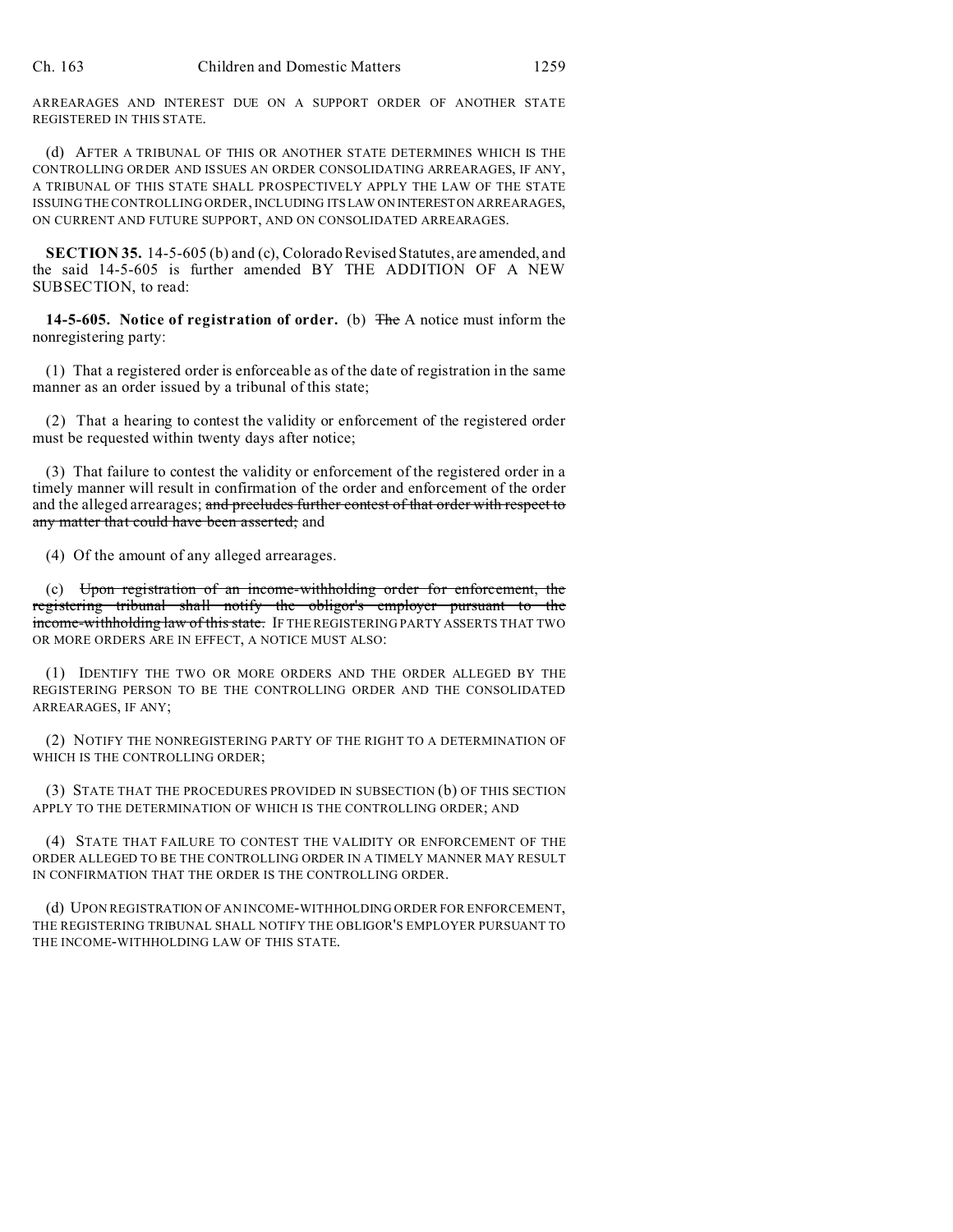**SECTION 36.** 14-5-606 (a), Colorado Revised Statutes, is amended to read:

**14-5-606. Procedure to contest validity or enforcement of registered order.**

(a) A nonregistering party seeking to contest the validity or enforcement of a registered order in this state shall request a hearing within twenty days after notice of the registration. The nonregistering party may seek to vacate the registration, to assert any defense to an allegation of noncompliance with the registered order, or to contest the remedies being sought or the amount of any alleged arrearages pursuant to section 14-5-607. (Contest of registration or enforcement).

**SECTION 37.** 14-5-607 (a) (6) and (a) (7), Colorado Revised Statutes, are amended, and the said 14-5-607 (a) is further amended BY THE ADDITION OF A NEW PARAGRAPH, to read:

**14-5-607. Contest of registration or enforcement.** (a) A party contesting the validity or enforcement of a registered order or seeking to vacate the registration has the burden of proving one or more of the following defenses:

(6) Full or partial payment has been made;  $\sigma$ 

(7) The statute of limitation under section  $14-5-604$  (Choice of law) precludes enforcement of some or all of the ALLEGED arrearages; OR

(8) THE ALLEGED CONTROLLING ORDER IS NOT THE CONTROLLING ORDER.

**SECTION 38.** 14-5-609, Colorado Revised Statutes, is amended to read:

**14-5-609. Procedure to register child support order of another state for modification.** A party or support enforcement agency seeking to modify, or to modify and enforce, a child support order issued in another state shall register that order in this state in the same manner provided in part A of this article PART 6 if the order has not been registered. A petition for modification may be filed at the same time as a request for registration, or later. The pleading must specify the grounds for modification.

**SECTION 39.** 14-5-610, Colorado Revised Statutes, is amended to read:

**14-5-610. Effect of registration for modification.** A tribunal of this state may enforce a child support order of another state registered for purposes of modification, in the same manner as if the order had been issued by a tribunal of this state, but the registered order may be modified only if the requirements of section 14-5-611, 14-5-613, OR 14-5-615 (Modification of child support order of another state) have been met.

**SECTION 40.** 14-5-611, Colorado Revised Statutes, is amended to read:

**14-5-611. Modification of child support order of another state.** (a) After IF SECTION 14-5-613 DOES NOT APPLY, EXCEPT AS OTHERWISE PROVIDED IN SECTION 14-5-615, UPON PETITION A TRIBUNAL OF THIS STATE MAY MODIFY a child support order issued in another state has been WHICH ORDER IS registered in this state the responding tribunal of this state may modify that order only if section 14-5-613 does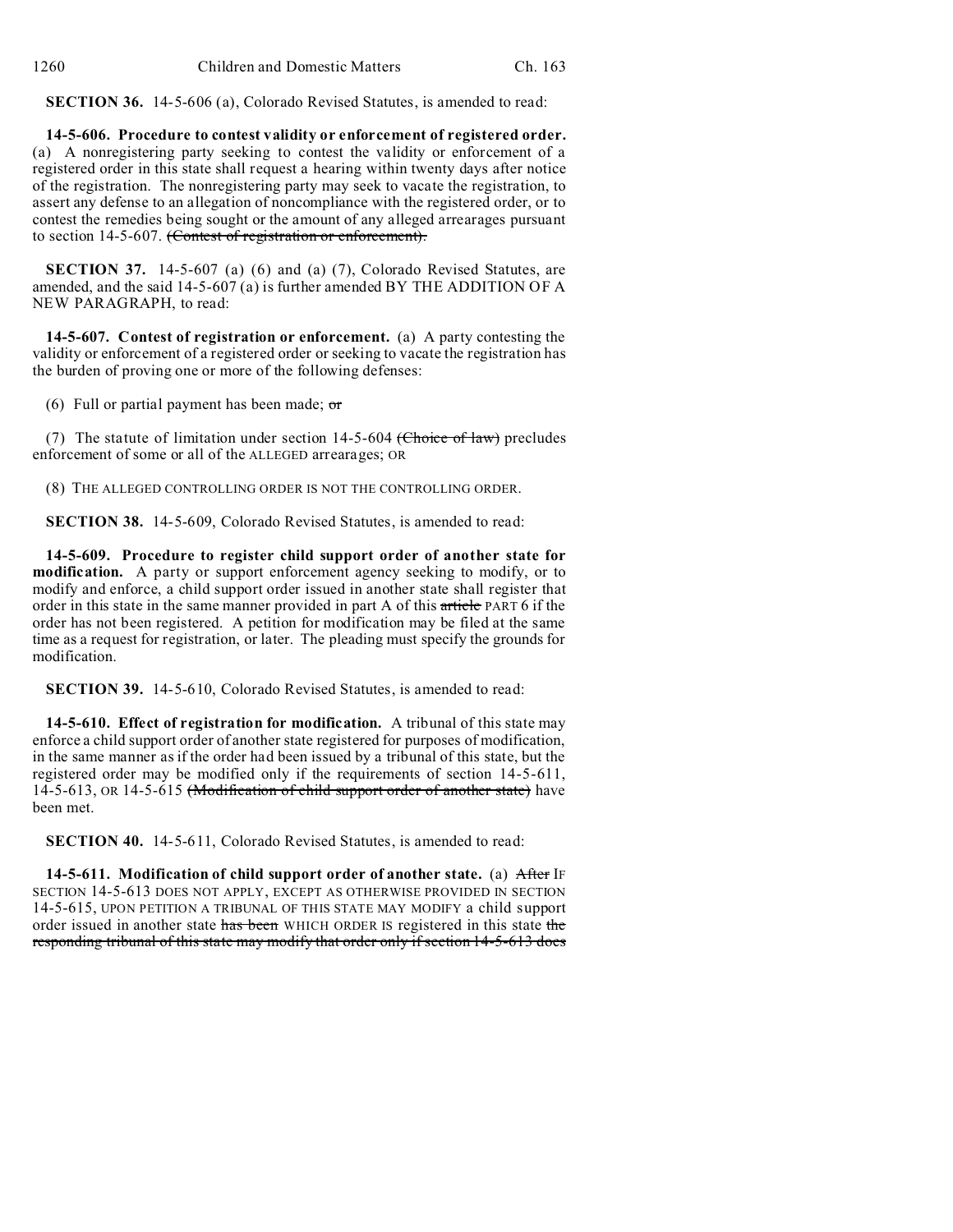not apply and IF, after notice and hearing, it THE TRIBUNAL finds that:

(1) The following requirements are met:

 $\overrightarrow{(t)}$  (A) NEITHER the child, NOR the individual obligee WHO IS AN INDIVIDUAL, and NOR the obligor do not reside RESIDES in the issuing state;

 $(ii)$  (B) A petitioner who is a nonresident of this state seeks modification; and

 $(iii)$  (C) The respondent is subject to the personal jurisdiction of the tribunal of this state; or

(2) THIS STATE IS THE STATE OF RESIDENCE OF the child or a party who is an individual is subject to the personal jurisdiction of the tribunal of this state, and all of the parties who are individuals have filed written consents IN A RECORD in the issuing tribunal for a tribunal of this state to modify the support order and assume continuing, exclusive jurisdiction. over the order. However, if the issuing state is a foreign jurisdiction that has not enacted a law or established procedures substantially similar to the procedures under this article, the consent otherwise required of an individual residing in this state is not required for the tribunal to assume jurisdiction to modify the child support order.

(b) Modification of a registered child support order is subject to the same requirements, procedures, and defenses that apply to the modification of an order issued by a tribunal of this state and the order may be enforced and satisfied in the same manner.

(c) EXCEPT AS OTHERWISE PROVIDED IN SECTION 14-5-615, a tribunal of this state may not modify any aspect of a child support order that may not be modified under the law of the issuing state, INCLUDING THE DURATION OF THE OBLIGATION OF SUPPORT. If two or more tribunals have issued child support orders for the same obligor and SAME child, the order that controls and must be so recognized under section 14-5-207 establishes the aspects of the support order which are nonmodifiable.

(d) On issuance of an order modifying a child support order issued in another state, a tribunal of this state becomes the tribunal having continuing, exclusive jurisdiction. IN A PROCEEDING TO MODIFY A CHILD SUPPORT ORDER, THE LAW OF THE STATE THAT IS DETERMINED TO HAVE ISSUED THE INITIAL CONTROLLING ORDER GOVERNS THE DURATION OF THE OBLIGATION OF SUPPORT. THE OBLIGOR'S FULFILLMENT OF THE DUTY OF SUPPORT ESTABLISHED BY THAT ORDER PRECLUDES IMPOSITION OF A FURTHER OBLIGATION OF SUPPORT BY A TRIBUNAL OF THIS STATE.

(e) ON ISSUANCE OF AN ORDER BY A TRIBUNAL OF THIS STATE MODIFYING A CHILD SUPPORT ORDER ISSUED IN ANOTHER STATE, THE TRIBUNAL OF THIS STATE BECOMES THE TRIBUNAL HAVING CONTINUING, EXCLUSIVE JURISDICTION.

**SECTION 41.** 14-5-612, Colorado Revised Statutes, is amended to read:

**14-5-612. Recognition of order modified in another state.** IF A CHILD SUPPORT ORDER ISSUED BY a tribunal of this state shall recognize a modification of its earlier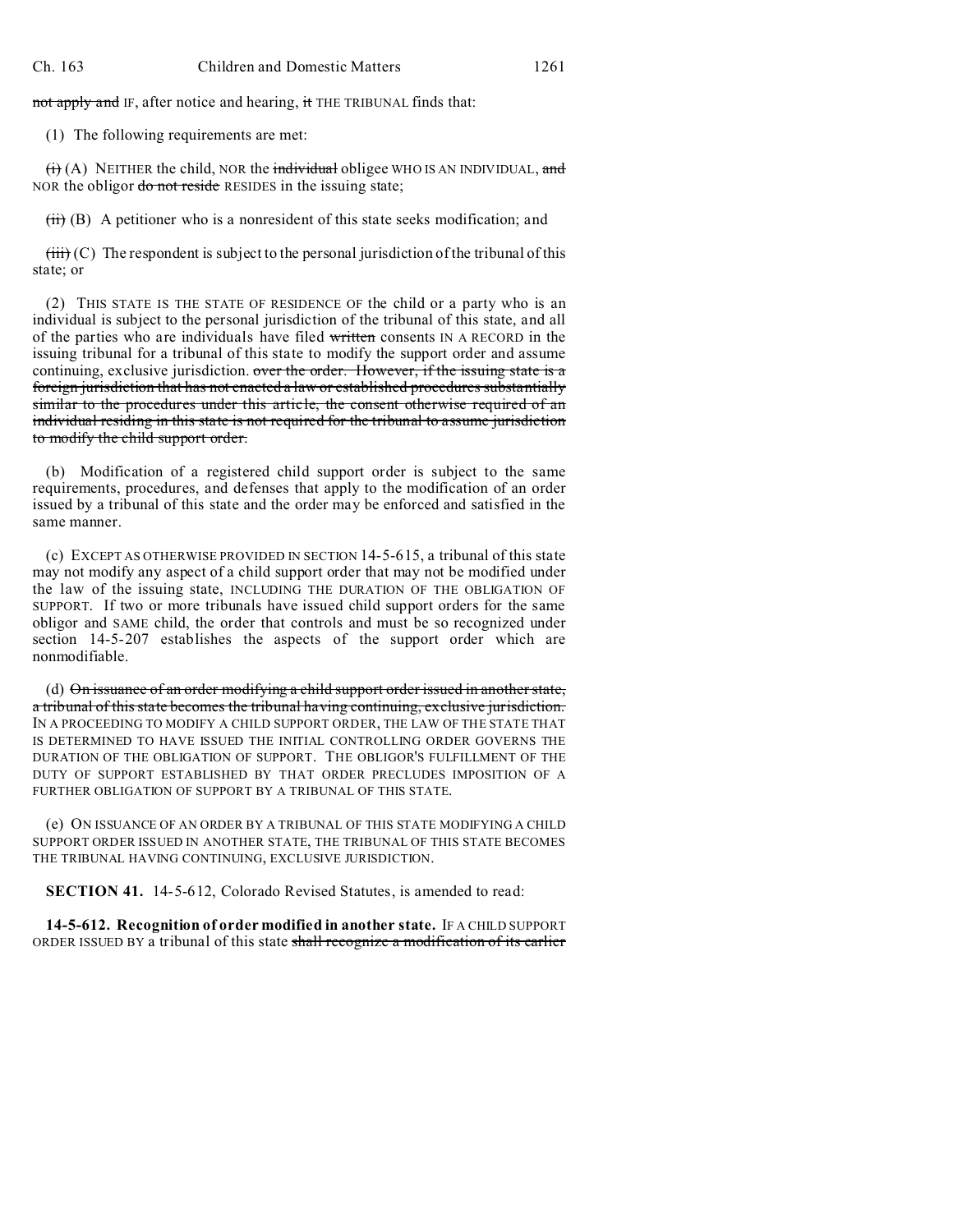1262 Children and Domestic Matters Ch. 163

child support order IS MODIFIED by a tribunal of another state which assumed jurisdiction pursuant to a law substantially similar to this article and, upon request, except as otherwise provided in this article, shall THE "UNIFORM INTERSTATE FAMILY SUPPORT ACT", A TRIBUNAL OF THIS STATE:

(1) MAY enforce the ITS order that was modified only as to  $a$  mounts ARREARS AND INTEREST accruing before the modification;

(2) Enforce only nonmodifiable aspects of that order MAY PROVIDE APPROPRIATE RELIEF FOR VIOLATIONS OF ITS ORDER WHICH OCCURRED BEFORE THE EFFECTIVE DATE OF THE MODIFICATION; AND

(3) Provide other appropriate relief only for violations of that order which occurred before the effective date of the modification; and SHALL RECOGNIZE THE MODIFYING ORDER OF THE OTHER STATE, UPON REGISTRATION, FOR THE PURPOSE OF ENFORCEMENT.

(4) Recognize the modifying order of the other state, upon registration, for the purpose of enforcement.

**SECTION 42.** Part 6 of article 5 of title 14, Colorado Revised Statutes, is amended BY THE ADDITION OF A NEW SECTION to read:

**14-5-615. Jurisdiction to modify child support order of foreign country or political subdivision.** (a) IF A FOREIGN COUNTRY OR POLITICAL SUBDIVISION THAT IS A STATE WILL NOT OR MAY NOT MODIFY ITS CHILD SUPPORT ORDER PURSUANT TO ITS LAWS, A TRIBUNAL OF THIS STATE MAY ASSUME JURISDICTION TO MODIFY THE CHILD SUPPORT ORDER AND BIND ALL INDIVIDUALS SUBJECT TO THE PERSONAL JURISDICTION OF THE TRIBUNAL WHETHER OR NOT THE CONSENT TO MODIFICATION OF A CHILD SUPPORT ORDER OTHERWISE REQUIRED OF THE INDIVIDUAL PURSUANT TO SECTION 14-5-611 HAS BEEN GIVEN OR WHETHER THE INDIVIDUAL SEEKING MODIFICATION IS A RESIDENT OF THIS STATE OR OF THE FOREIGN COUNTRY OR POLITICAL SUBDIVISION.

(b) AN ORDER ISSUED PURSUANT TO THIS SECTION IS THE CONTROLLING ORDER.

**SECTION 43.** 14-5-701, Colorado Revised Statutes, is amended to read:

**14-5-701. Proceeding to determine parentage.** (a) A tribunal COURT of this state AUTHORIZED TO DETERMINE PARENTAGE OF A CHILD may serve as an initiating or A responding tribunal in a proceeding TO DETERMINE PARENTAGE brought under this article or a law or procedure substantially similar to this article. the "Uniform Reciprocal Enforcement of Support Act", or the "Revised Uniform Reciprocal Enforcement of Support Act" to determine that the petitioner is a parent of a particular child or to determine that a respondent is a parent of that child.

(b) In a proceeding to determine parentage, a responding tribunal of this state shall apply the "Uniform Parentage Act" and the rules of this state on choice of law.

**SECTION 44.** 14-5-801 (b) (2), Colorado Revised Statutes, is amended to read: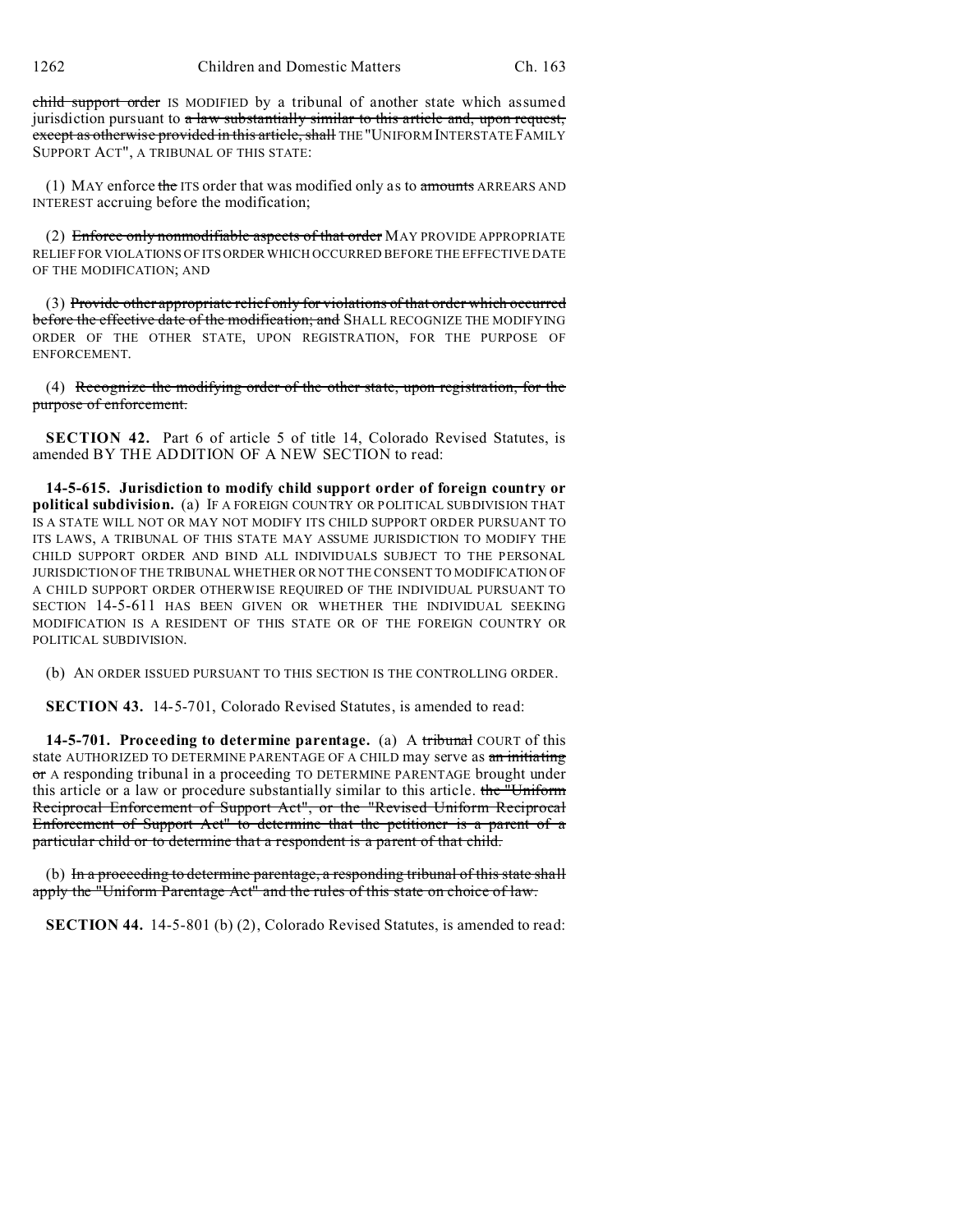## **14-5-801. Grounds for rendition.** (b) The governor of this state may:

(2) On the demand  $b\mathbf{v}$  OF the governor of another state, surrender an individual found in this state who is charged criminally in the other state with having failed to provide for the support of an obligee.

**SECTION 45.** 14-5-802 (a) and (b), Colorado Revised Statutes, are amended to read:

**14-5-802. Conditions of rendition.** (a) Before making A demand that the governor of another state surrender an individual charged criminally in this state with having failed to provide for the support of an obligee, the governor of this state may require a prosecutor of this state to demonstrate that at least sixty days previously the obligee had initiated proceedings for support pursuant to this article or that the proceeding would be of no avail.

(b) If, under this article or a law substantially similar to this article, the "Uniform Reciprocal Enforcement of Support Act", or the "Revised Uniform Reciprocal Enforcement of Support Act<sup>"</sup>, the governor of another state makes a demand that the governor of this state surrender an individual charged criminally in that state with having failed to provide for the support of a child or other individual to whom a duty of support is owed, the governor may require a prosecutor to investigate the demand and report whether a proceeding for support has been initiated or would be effective. If it appears that a proceeding would be effective but has not been initiated, the governor may delay honoring the demand for a reasonable time to permit the initiation of a proceeding.

**SECTION 46.** 14-5-901, Colorado Revised Statutes, is amended to read:

**14-5-901. Uniformity of application and construction.** This article shall be applied and construed to effectuate its general purpose to make uniform IN APPLYING AND CONSTRUING THIS ARTICLE, CONSIDERATION SHALL BE GIVEN TO THE NEED TO PROMOTE UNIFORMITY OF the law with respect to the ITS subject of this article MATTER among states enacting THAT ENACT it.

**SECTION 47. Repeal.** 14-5-902, Colorado Revised Statutes, is repealed as follows:

**14-5-902. Short title.** This article may be cited as the "Uniform Interstate Family Support Act".

**SECTION 48. Repeal.** 14-5-1005, Colorado Revised Statutes, is repealed as follows:

**14-5-1005. Declaration of reciprocity.** When the attorney general is satisfied that reciprocal provisions will be made by any foreign jurisdiction for the enforcement therein of support orders made within this state, the attorney general may declare the foreign jurisdiction to be a reciprocating state for the purpose of this section, and any such declaration may be revoked by the attorney general. Such a declaration by the attorney general may be reviewed by the tribunal in an action brought pursuant to this title.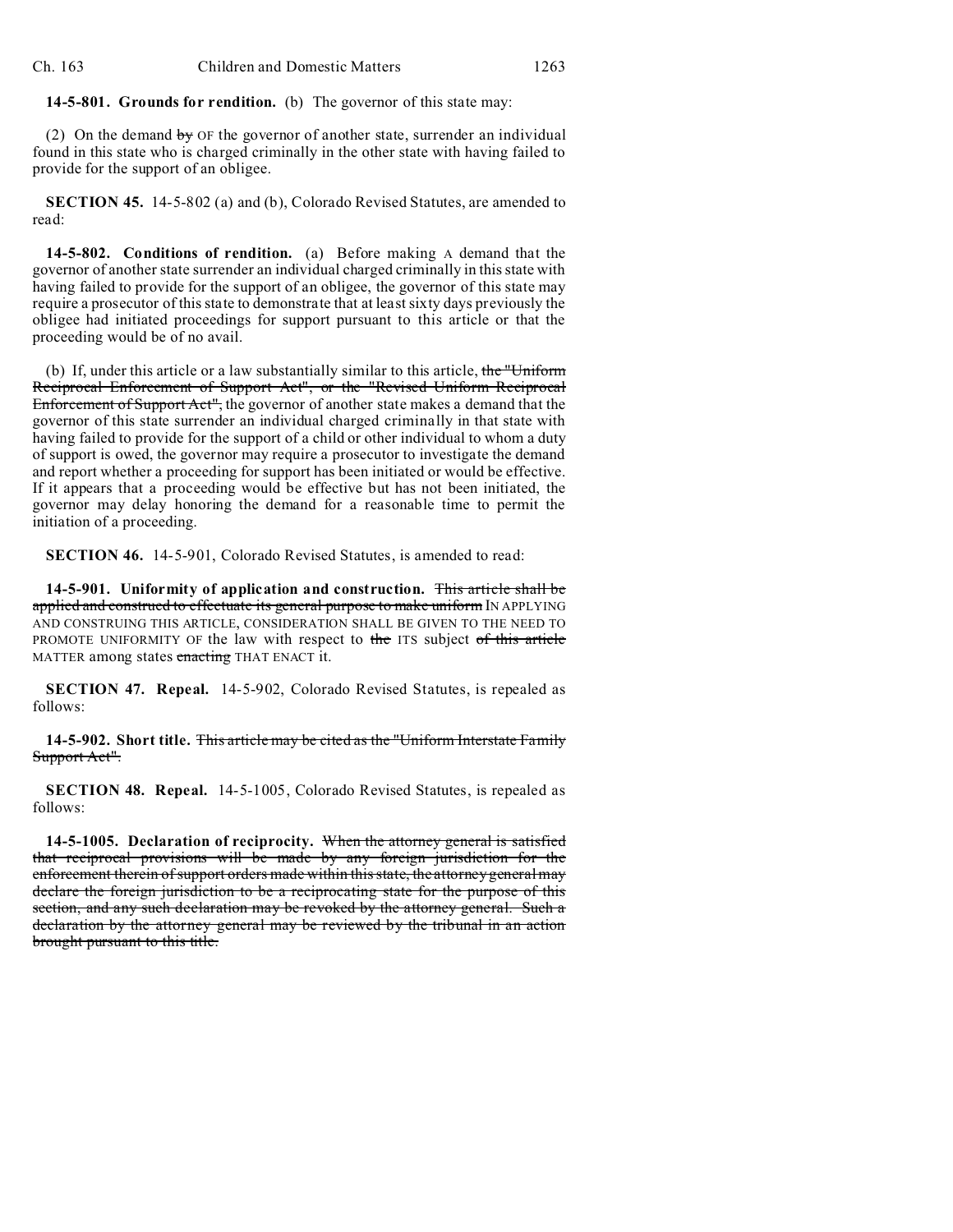**SECTION 49. Repeal.** 14-5-1006, Colorado Revised Statutes, is repealed as follows:

**14-5-1006. Interstate central registry - duties as the responding and initiating state.** (1) For purposes of this section, "interstate central registry" means a single unit or office within the state department of human services which receives, disseminates, and has oversight responsibility for initiated and responding interstate actions filed under Title IV-D of the federal "Social Security Act", as amended, including any proceedings filed pursuant to this article.

(2) The interstate central registry shall receive filings under title IV-D of the federal "Social Security Act", as amended, and shall transmit such filings for processing as the responding state to the appropriate delegate child support enforcement unit or transmit the filings to the other state's interstate central registry as the initiating state.

**SECTION 50.** 14-10-106 (1), Colorado Revised Statutes, is amended BY THE ADDITION OF THE FOLLOWING NEW PARAGRAPHS to read:

**14-10-106. Dissolution of marriage - legal separation.** (1) (c) IN A PROCEEDING TO DISSOLVE A MARRIAGE OR IN A PROCEEDING FOR LEGAL SEPARATION OR IN A PROCEEDING FOR DECLARATION OF INVALIDITY, THE COURT IS DEEMED TO HAVE MADE AN ADJUDICATION OF THE PARENTAGE OF A CHILD OF THE MARRIAGE IF THE COURT ACTS UNDER CIRCUMSTANCES THAT SATISFY THE JURISDICTIONAL REQUIREMENTS OF SECTION 14-5-201 AND THE FINAL ORDER:

(I) EXPRESSLY IDENTIFIES A CHILD AS A "CHILD OF THE MARRIAGE", "ISSUE OF THE MARRIAGE", OR SIMILAR WORDS INDICATING THAT THE HUSBAND IS THE FATHER OF THE CHILD; OR

(II) PROVIDES FOR SUPPORT OF THE CHILD BY THE HUSBAND UNLESS PATERNITY IS SPECIFICALLY DISCLAIMED IN THE ORDER.

(d) PATERNITY IS NOT ADJUDICATED FOR A CHILD NOT MENTIONED IN THE FINAL ORDER.

**SECTION 51.** 14-10-115 (10) (a) (II) (B), (10) (a) (II) (C), and (10) (a) (II) (D), Colorado Revised Statutes, are amended to read:

**14-10-115. Child support - guidelines - schedule of basic child support obligations.** (10) **Basic child support obligations.** (a) (II) (B) Except as otherwise provided in sub-subparagraph (D) of this subparagraph (II), in circumstances in which the parents' combined monthly adjusted gross income is LESS THAN eight hundred fifty dollars, or less, a child support payment of fifty dollars per month shall be required OF THE OBLIGOR. THE MINIMUM ORDER OF FIFTY DOLLARS SHALL NOT APPLY WHEN EACH PARENT KEEPS THE CHILDREN MORE THAN NINETY-TWO OVERNIGHTS EACH YEAR AS DEFINED IN SUBSECTION (8) OF THIS SECTION. IN NO CASE, HOWEVER, SHALL THE AMOUNT OF CHILD SUPPORT ORDERED TO BE PAID EXCEED THE AMOUNT OF CHILD SUPPORT THAT WOULD OTHERWISE BE ORDERED TO BE PAID IF THE PARENTS DID NOT SHARE PHYSICAL CUSTODY.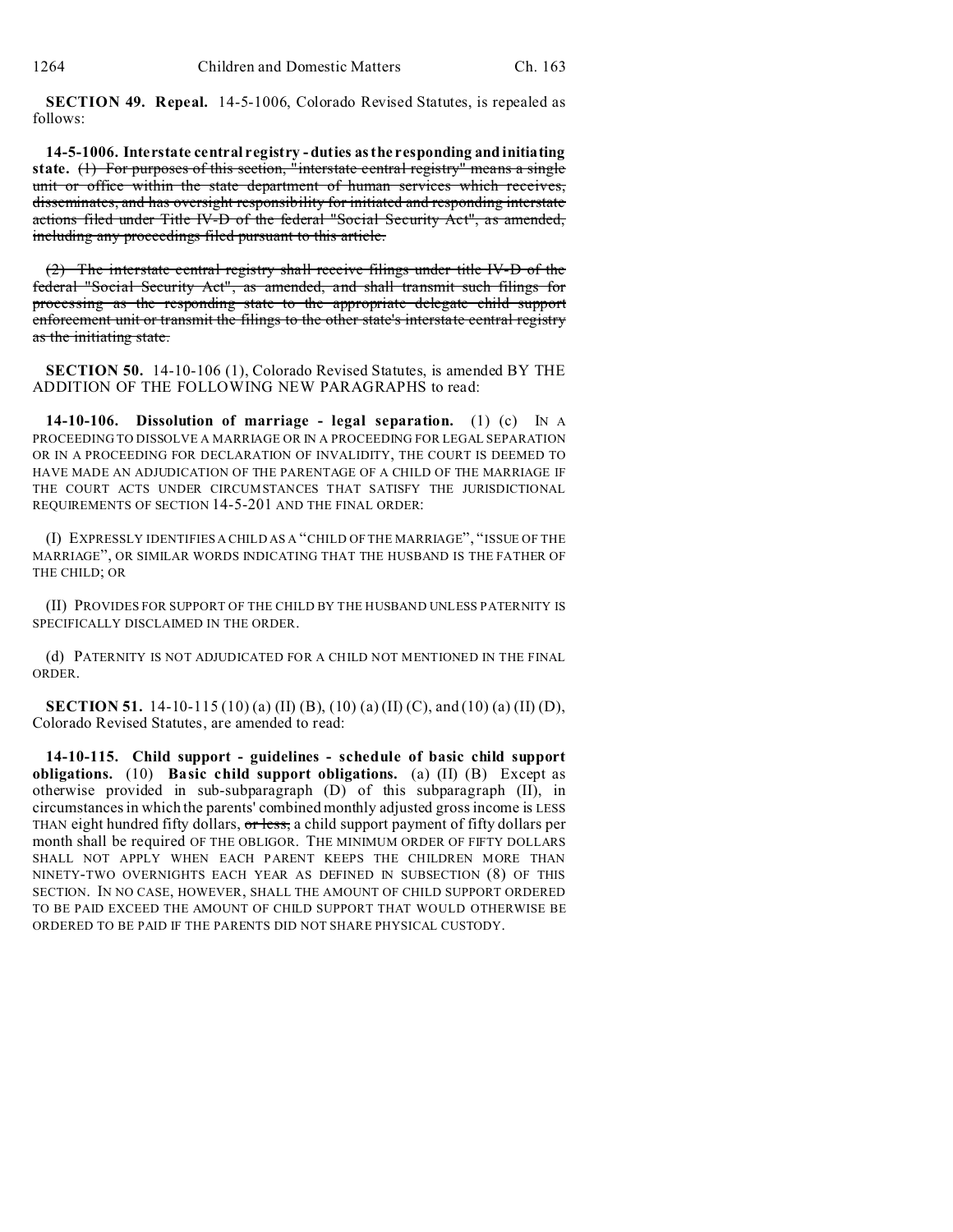(C) Except as otherwise provided in sub-subparagraph (D) of this subparagraph (II), in circumstances in which the parents' combined monthly adjusted gross income is more than eight hundred fifty dollars OR MORE, but in which the parent with the least number of overnights per year with the child has a monthly adjusted gross income of less than one thousand eight hundred fifty dollars, the court or delegate child support enforcement unit, pursuant to section 26-13.5-105 (4), C.R.S., shall perform a low-income adjustment calculation of child support as follows: The court or delegate child support enforcement unit shall determine each parent's monthly adjusted gross income, as that term is defined in sub-subparagraph (A) of this subparagraph (II). Based upon the parents' combined monthly adjusted gross incomes, the court or delegate child support enforcement unit shall determine the monthly basic child support obligation, using the schedule of basic child support obligations set forth in paragraph  $(b)$  of this subsection  $(10)$  and shall determine each parent's presumptive proportionate share of said obligation. The court or delegate child support enforcement unit shall then adjust the income of the parent with the fewest number of overnights per year with the child by subtracting nine hundred dollars from that parent's monthly adjusted gross income. The court shall multiply the resulting amount by a factor of forty percent. The product of the multiplication shall be added to the following basic minimum child support amount as additional minimum support, unless the product of the multiplication amount is zero or a negative figure, in which case the court shall add zero to the following basic minimum child support amount: Seventy-five dollars for one child; one hundred fifty dollars for two children; two hundred twenty-five dollars for three children; two hundred seventy-five dollars for four children; three hundred twenty-five dollars for five children; and three hundred fifty dollars for six or more children. The court or delegate child support enforcement unit shall compare the product of this addition to the parent's presumptive proportionate share of the monthly basic support obligation determined previously from the schedule of basic child support obligations. The lesser of the two amounts shall be the basic monthly support obligation to be paid by the low-income parent, as adjusted by the low-income parent's proportionate share of the work-related and education-related child care costs, health insurance, extraordinary medical expenses, and other extraordinary adjustments as described in subsections (11) to (13.5) of this section. THE LOW-INCOME ADJUSTMENT SHALL NOT APPLY WHEN EACH PARENT KEEPS THE CHILDREN MORE THAN NINETY-TWO OVERNIGHTS EACH YEAR AS DEFINED IN SUBSECTION (8) OF THIS SECTION. IN NO CASE, HOWEVER, SHALL THE AMOUNT OF CHILD SUPPORT ORDERED TO BE PAID EXCEED THE AMOUNT OF CHILD SUPPORT THAT WOULD OTHERWISE BE ORDERED TO BE PAID IF THE PARENTS DID NOT SHARE PHYSICAL CUSTODY.

(D) In any circumstance in which the obligor's monthly adjusted gross income is less than eight hundred fifty dollars, regardless of the monthly adjusted gross income of the obligee, the obligor shall be ordered to pay fifty dollars per month in child support. THE MINIMUM ORDER OF FIFTY DOLLARS SHALL NOT APPLY WHEN EACH PARENT KEEPS THE CHILDREN MORE THAN NINETY-TWO OVERNIGHTS EACH YEAR AS DEFINED IN SUBSECTION (8) OF THIS SECTION. IN NO CASE, HOWEVER, SHALL THE AMOUNT OF CHILD SUPPORT ORDERED TO BE PAID EXCEED THE AMOUNT OF CHILD SUPPORT THAT WOULD OTHERWISE BE ORDERED TO BE PAID IF THE PARENTS DID NOT SHARE PHYSICAL CUSTODY.

**SECTION 52.** 14-14-102 (2), Colorado Revised Statutes, is amended to read: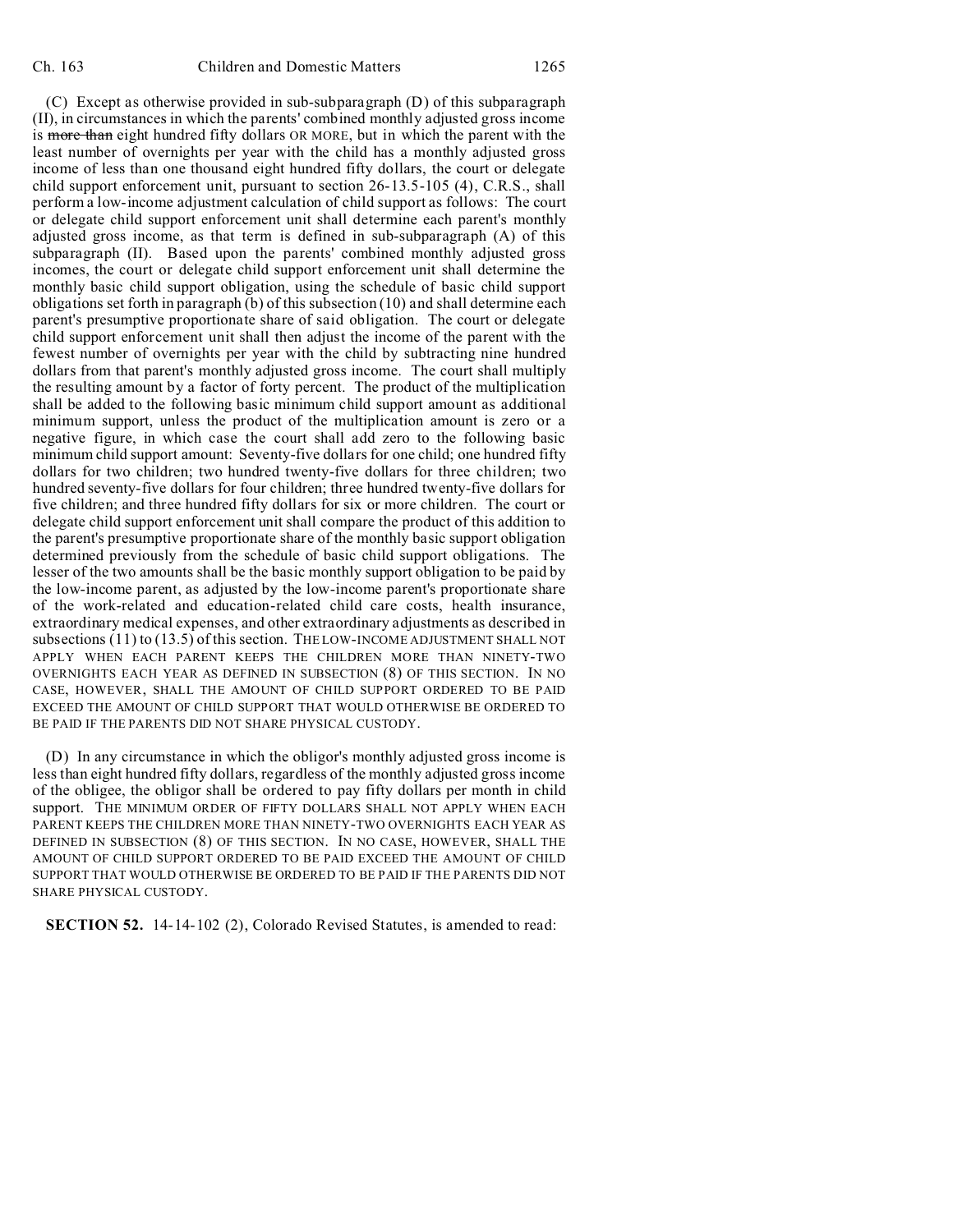**14-14-102. Definitions.** As used in this article, unless the context otherwise requires:

(2) "Delegate child support enforcement unit" means the unit of a county department of social services or its contractual agent which is responsible for carrying out the provisions of THIS article.  $13$  of title  $26$ , C.R.S. THE TERM CONTRACTUAL AGENT SHALL INCLUDE A PRIVATE CHILD SUPPORT COLLECTION AGENCY, OPERATING AS AN INDEPENDENT CONTRACTOR WITH A COUNTY DEPARTMENT OF SOCIAL SERVICES, THAT CONTRACTS TO PROVIDE ANY SERVICESTHAT THE DELEGATE CHILD SUPPORT ENFORCEMENT UNIT IS REQUIRED BY LAW TO PROVIDE.

**SECTION 53.** 14-14-106, Colorado Revised Statutes, is amended to read:

**14-14-106. Interest.** Interest per annum at four percent greater than the statutory rate set forth in section 5-12-101, C.R.S., on any arrearages and child support debt due and owing may be compounded monthly and may be collected by the judgment creditor; however, such interest may be waived by the judgment creditor, and such creditor shall not be required to maintain interest balance due accounts. In cases in which the delegate child support enforcement unit is providing support enforcement services pursuant to section 26-13-106, C.R.S., interest collected on arrearages and child support debt shall be treated as a child support collection and distributed in accordance with federal regulations. Interest collected on obligations due recipients receiving assistance under the Colorado works program, as described in part 7 of article 2 of title 26, C.R.S., shall be deposited in the county social services fund and shall be distributed in accordance with the provisions of section 26-13-108, C.R.S.

**SECTION 54.** 19-1-103, Colorado Revised Statutes, is amended BY THE ADDITION OF THE FOLLOWING NEW SUBSECTIONS to read:

**19-1-103. Definitions.** As used in this title or in the specified portion of this title, unless the context otherwise requires:

(44.5) "DONOR", AS USED IN SECTION 19-4-106, MEANS AN INDIVIDUAL WHO PRODUCES EGGS OR SPERM USED FOR ASSISTED REPRODUCTION, WHETHER OR NOT FOR CONSIDERATION. "DONOR" DOES NOT INCLUDE A HUSBAND WHO PROVIDES SPERM, OR A WIFE WHO PROVIDES EGGS, TO BE USED FOR ASSISTED REPRODUCTION BY THE WIFE.

(91.5) "RECORD", AS USED IN SECTION 19-4-106, MEANS INFORMATION THAT IS INSCRIBED ON A TANGIBLE MEDIUM OR THAT IS STORED IN AN ELECTRONIC OR OTHER MEDIUM AND IS RETRIEVABLE IN PERCEIVABLE FORM.

**SECTION 55.** 19-1-302 (1), Colorado Revised Statutes, is amended BY THE ADDITION OF A NEW PARAGRAPH to read:

**19-1-302. Legislative declaration.** (1) (d) THE GENERAL ASSEMBLY RECOGNIZES THE IMPORTANCE OF CHILDREN RECEIVING SUPPORT FROM ALL RESPONSIBLE PARTIES AND FURTHER FINDS THAT THE STATE CHILD SUPPORT ENFORCEMENT AGENCY AND THE DELEGATE CHILD SUPPORT ENFORCEMENT UNITS HAVE A NEED TO EXCHANGE INFORMATION WITH OTHER STATE, FEDERAL, AND LOCAL AGENCIES IN ORDER TO EFFECTIVELY LOCATE RESPONSIBLE PARTIES; ESTABLISH PATERNITY AND CHILD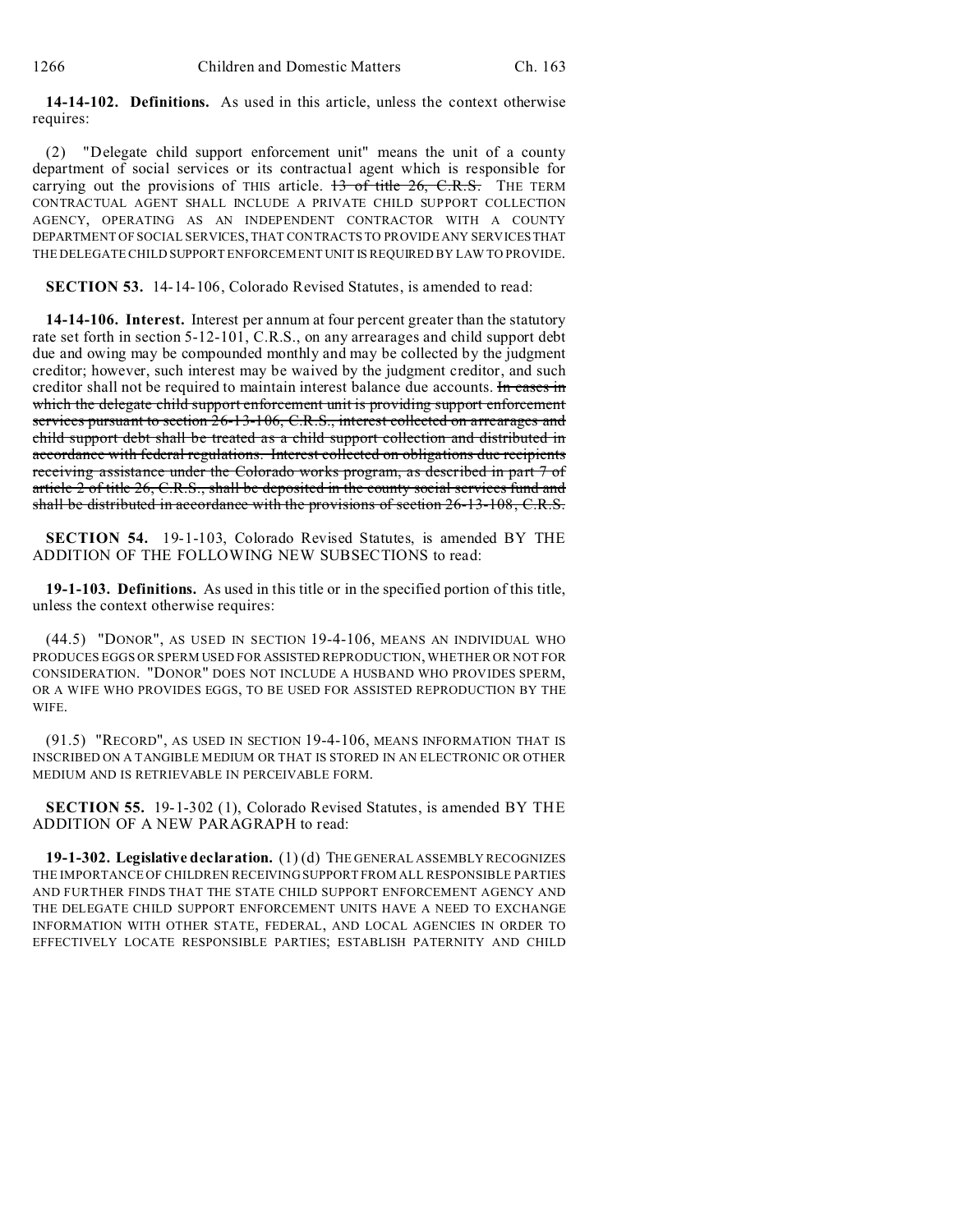SUPPORT, INCLUDING CHILD SUPPORT DEBT PURSUANT TO SECTION 14-14-104,C.R.S.; ENFORCE SUPPORT ORDERS; DISBURSE COLLECTED CHILD SUPPORT PAYMENTS; AND FACILITATE THE EFFICIENT AND EFFECTIVE DELIVERY OF SERVICES UNDER ARTICLES 13 AND 13.5 OF TITLE 26, C.R.S. THEREFORE, THE GENERAL ASSEMBLY RECOGNIZES THAT THE STATE CHILD SUPPORT ENFORCEMENT AGENCY AND THE DELEGATE CHILD SUPPORT ENFORCEMENT UNITS NEED ACCESS TO THE RECORDS AND DATABASES OF THE JUDICIAL DEPARTMENT, THE CONTENTS OF WHICH ARE OTHERWISE PROTECTED UNDER THE PROVISIONS OF THIS PART 3. THE GENERAL ASSEMBLY, HOWEVER, RECOGNIZES THAT ANY SUCH INFORMATION SHARING MANDATES AN AWARENESS OF RESPONSIBILITY ON THE PART OF THE STATE CHILD SUPPORT ENFORCEMENT AGENCY AND THE DELEGATE CHILD SUPPORT ENFORCEMENT UNITS RECEIVING INFORMATION THAT IT BE USED ONLY FOR ITS INTENDED PURPOSES AS AUTHORIZED BY LAW AND IN ACCORDANCE WITH THE PROVISIONS OF SECTION 26-13-102.7,C.R.S., AND THAT THE CONFIDENTIAL NATURE OF THE INFORMATION BE PRESERVED.

**SECTION 56.** 19-1-303, Colorado Revised Statutes, is amended BY THE ADDITION OF A NEW SUBSECTION to read:

**19-1-303. General provisions - delinquency and dependency and neglect cases - exchange of information - civil penalty.** (4.4) THE JUDICIAL DEPARTMENT, WITH RESPECT TO DEPENDENCY OR NEGLECTCASESOR ANY OTHER PROVISIONS UNDER THIS TITLE, SHALL EXCHANGE INFORMATION, TO THE EXTENT NECESSARY, WITH THE STATE CHILD SUPPORT ENFORCEMENT AGENCY AND THE DELEGATE CHILD SUPPORT ENFORCEMENT UNITS FOR THE PURPOSES OF EFFECTIVELY LOCATING RESPONSIBLE PARTIES, ESTABLISHING PATERNITY AND CHILD SUPPORT, INCLUDING CHILD SUPPORT DEBT PURSUANT TO SECTION 14-14-104, C.R.S., ENFORCING SUPPORT ORDERS, DISBURSING COLLECTED CHILD SUPPORT PAYMENTS,ANDFACILITATINGTHEEFFICIENT AND EFFECTIVE DELIVERY OF SERVICES UNDER ARTICLES 13 AND 13.5 OF TITLE 26, C.R.S.

**SECTION 57.** 19-1-308, Colorado Revised Statutes, is amended to read:

**19-1-308. Parentage information.** Notwithstanding any other law concerning public hearings and records, any hearing or trial held under article 4 of this title shall be held in closed court without admittance of any person other than those necessary to the action or proceeding. In addition to access otherwise provided for pursuant to section 19-1-303, all papers and records pertaining to the action or proceeding which are part of the permanent record of the court are subject to inspection by the parties to the action and their attorneys of record, and such parties and their attorneys shall be subject to a court order which shall be in effect against all parties to the action prohibiting such parties from disclosing the genetic testing information contained in the court's record. Such court papers and records shall not be subject to inspection by any person not a party to the action except THE STATE CHILD SUPPORT ENFORCEMENT AGENCY OR DELEGATE CHILD SUPPORT ENFORCEMENT UNITS FOR THE PURPOSES SET FORTH IN SECTION 19-1-303 (4.4) OR upon consent of the court and all parties to the action, or, in exceptional cases only, upon an order of the court for good cause shown. All papers and records in the custody of the county department of social services shall be available for inspection by the parties to the action only upon the consent of all parties to the action and as provided by section 26-1-114, C.R.S., or by the rules governing discovery, but such papers and records shall not be subject to inspection by any person not a party to the action except upon consent of all parties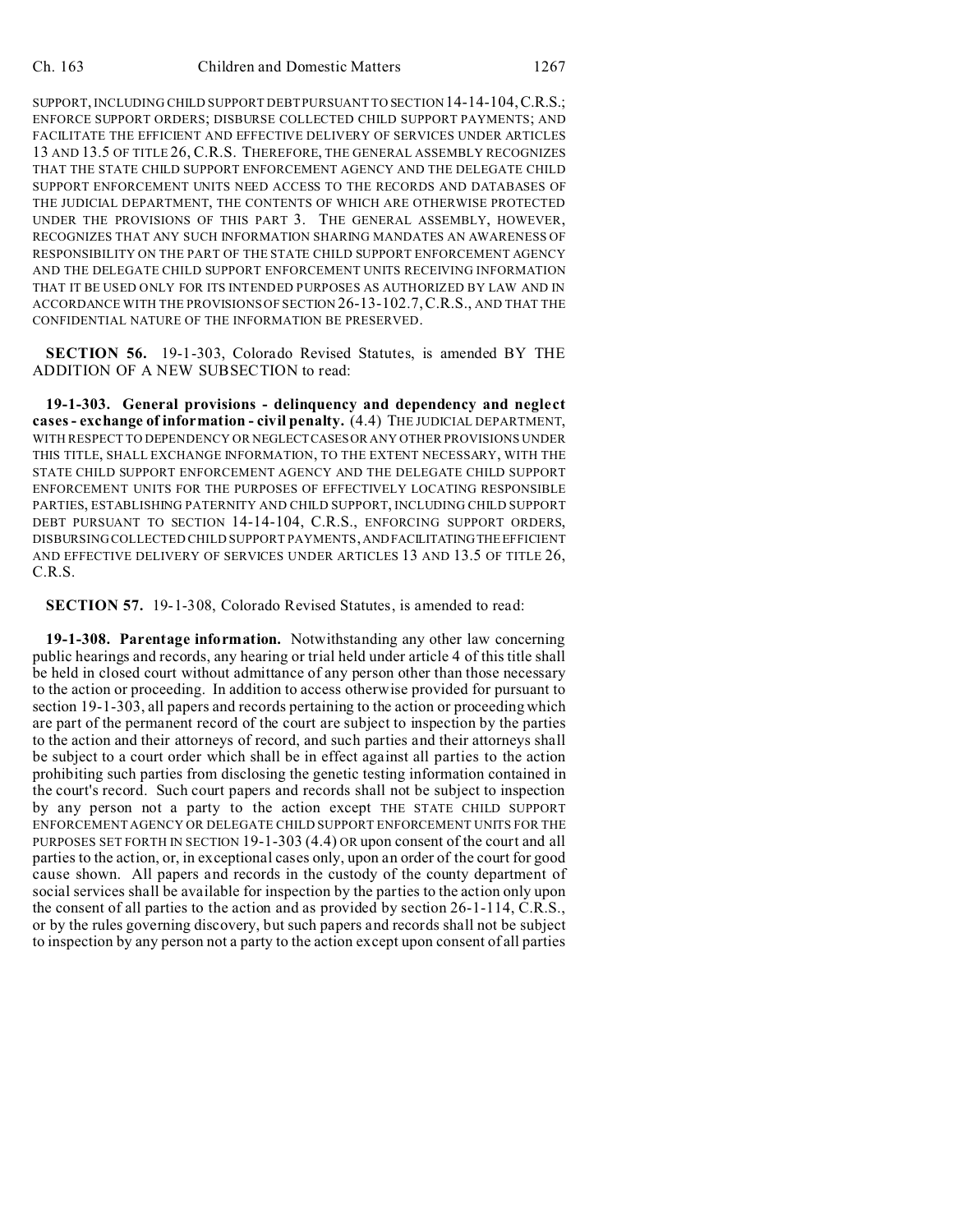to the action; except that the results of genetic testing may be provided to all parties, when available, notwithstanding laws governing confidentiality and without the necessity of formal discovery. Any person receiving or inspecting paternity information in the custody of the county department of social services shall be subject to a court order which shall be in effect prohibiting such persons from disclosing the genetic testing information contained in the department's record.

**SECTION 58.** Part 3 of article 1 of title 19, Colorado Revised Statutes, is amended BY THE ADDITION OF A NEW SECTION to read:

**19-1-309.3. Exchange of information for child support purposes - process.** THE STATE COURT ADMINISTRATOR OF THE JUDICIAL DEPARTMENT AND THE EXECUTIVE DIRECTOR OF THE STATE DEPARTMENT OF HUMAN SERVICES, OR THEIR DESIGNEES, SHALL DESIGN A PROCESS FOR EXCHANGING INFORMATION RELATED TO DEPENDENCY OR NEGLECT ACTIONS, PARENTAGE ACTIONS, AND ANY OTHER ACTIONS BROUGHT PURSUANT TO THIS TITLE, AS CONTEMPLATED IN SECTIONS 19-1-303 (4.4), 19-1-308, AND 19-1-309, FOR PURPOSES OF LOCATING RESPONSIBLE PARTIES TO PAY CHILD SUPPORT, ESTABLISHING PATERNITY AND CHILD SUPPORT, INCLUDING CHILD SUPPORT DEBT PURSUANT TO SECTION 14-14-104,C.R.S., ENFORCINGCHILD SUPPORT ORDERS, DISBURSING COLLECTED CHILD SUPPORT PAYMENTS, AND FACILITATING THE EFFICIENT AND EFFECTIVE DELIVERY OF SERVICES UNDER ARTICLES 13 AND 13.5 OF TITLE 26, C.R.S. THE PROCESS SHALL ALLOW FOR THE EXCHANGE OF INFORMATION BY THE STATE CHILD SUPPORT ENFORCEMENT AGENCY OR THE DELEGATE CHILD SUPPORT ENFORCEMENT UNITS PRIOR TO OR AFTER INTERVENTION BY THE AGENCY OR UNITS IN AN ACTION BROUGHT PURSUANT TO THIS TITLE. EXCEPT FOR THE LIMITED PURPOSES OF THE DUTIES DESCRIBED IN THIS SECTION, THE STATE CHILD SUPPORT ENFORCEMENT AGENCY OR A DELEGATE CHILD SUPPORT ENFORCEMENT UNIT SHALL MAINTAIN THE CONFIDENTIALITY OF THE INFORMATION RECEIVED PURSUANT TO THIS PART 3 AND SUCH INFORMATION SHALL NOT BE SUBJECT TO DISCOVERY.

**SECTION 59.** 19-4-105 (2) (a), Colorado Revised Statutes, is amended to read:

**19-4-105. Presumption of paternity.** (2) (a) A presumption under this section may be rebutted in an appropriate action only by clear and convincing evidence. If two or more presumptions arise which conflict with each other, the presumption which on the facts is founded on the weightier considerations of policy and logic controls. The presumption is rebutted by a court decree establishing paternity of the child by another man. IN DETERMINING WHICH OF TWO OR MORE CONFLICTING PRESUMPTIONS SHOULD CONTROL, BASED UPON THE WEIGHTIER CONSIDERATIONS OF POLICY AND LOGIC, THE JUDGE OR MAGISTRATE SHALL CONSIDER ALL PERTINENT FACTORS, INCLUDING BUT NOT LIMITED TO THE FOLLOWING:

(I) THE LENGTH OF TIME BETWEEN THE PROCEEDING TO DETERMINE PARENTAGE AND THE TIME THAT THE PRESUMED FATHER WAS PLACED ON NOTICE THAT HE MIGHT NOT BE THE GENETIC FATHER;

(II) THE LENGTH OF TIME DURING WHICH THE PRESUMED FATHER HAS ASSUMED THE ROLE OF FATHER OF THE CHILD;

(III) THE FACTS SURROUNDING THE PRESUMED FATHER'S DISCOVERY OF HIS POSSIBLE NONPATERNITY;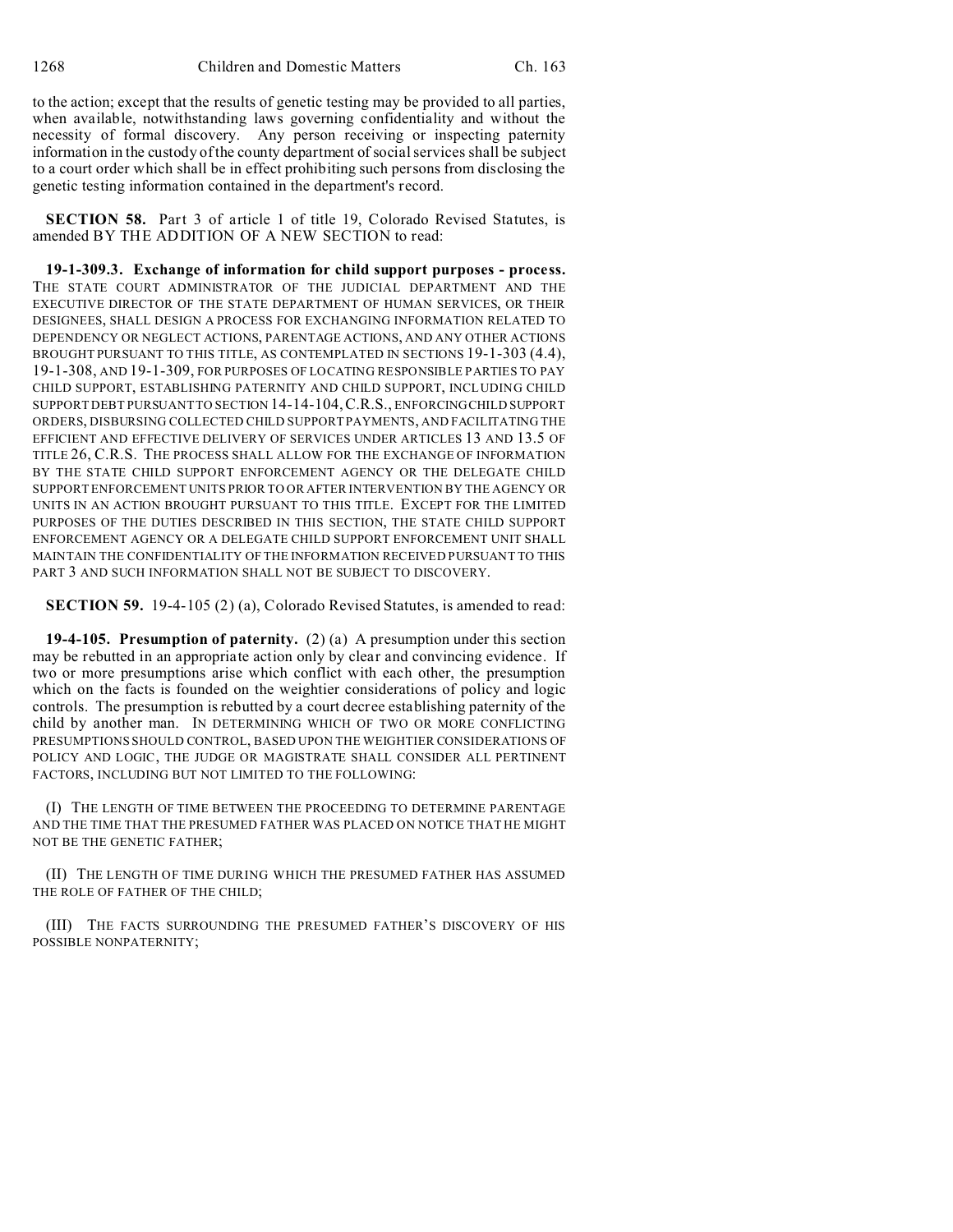(IV) THE NATURE OF THE FATHER-CHILD RELATIONSHIP;

(V) THE AGE OF THE CHILD;

(VI) THE RELATIONSHIP OF THE CHILD TO ANY PRESUMED FATHER OR FATHERS;

(VII) THE EXTENT TO WHICH THE PASSAGE OF TIME REDUCES THE CHANCES OF ESTABLISHING THE PATERNITY OF ANOTHER MAN AND A CHILD SUPPORT OBLIGATION IN FAVOR OF THE CHILD; AND

(VIII) ANY OTHER FACTORS THAT MAY AFFECT THE EQUITIES ARISING FROM THE DISRUPTION OF THE FATHER-CHILD RELATIONSHIP BETWEEN THE CHILD AND THE PRESUMED FATHER OR FATHERS OR THE CHANCE OF OTHER HARM TO THE CHILD.

**SECTION 60.** 19-4-106, Colorado Revised Statutes, is amended to read:

**19-4-106. Assisted reproduction.** (1) If, under the supervision of a licensed physician and with the consent of her husband, a wife is inseminated artificially CONSENTS TO ASSISTED REPRODUCTION with semen SPERM donated by a man not her husband, the husband is treated in law as if he were the natural father of a child thereby conceived. IF, UNDER THE SUPERVISION OF A LICENSED PHYSICIAN AND WITH THE CONSENT OF HER HUSBAND, A WIFE CONSENTS TO ASSISTED REPRODUCTION WITH AN EGG DONATED BY ANOTHER WOMAN, TO CONCEIVE A CHILD FOR HERSELF, NOT AS A SURROGATE, THE WIFE IS TREATED IN LAW AS IF SHE WERE THE NATURAL MOTHER OF A CHILD THEREBY CONCEIVED. The BOTH THE husband's AND THE WIFE'S consent must be in writing and signed by him and his wife EACH OF THEM. The physician shall certify their signatures and the date of the insemination ASSISTED REPRODUCTION and shall file the husband's consent CONSENTS with the department of public health and environment, where it THEY shall be kept confidential and in a sealed file; however, the physician's failure to do so does not affect the father and child relationship OR THE MOTHER AND CHILD RELATIONSHIP. All papers and records pertaining to the insemination ASSISTED REPRODUCTION, whether part of the permanent record of a court or of a file held by the supervising physician or elsewhere, are subject to inspection only upon an order of the court for good cause shown.

(2) The donor of semen provided to a licensed physician for use in artificial insemination of a woman other than the donor's wife is treated in law as if he were not the natural father of a child thereby conceived. A DONOR IS NOT A PARENT OF A CHILD CONCEIVED BY MEANS OF ASSISTED REPRODUCTION, EXCEPT AS PROVIDED IN SUBSECTION (3) OF THIS SECTION.

(3) IF A HUSBAND PROVIDES SPERM FOR, OR CONSENTS TO, ASSISTED REPRODUCTION BY HIS WIFE AS PROVIDED IN SUBSECTION (1) OF THIS SECTION, HE IS THE FATHER OF THE RESULTING CHILD.

(4) THE REQUIREMENT FOR CONSENT SET FORTH IN SUBSECTION (1) OF THIS SECTION DOES NOT APPLY TO THE DONATION OF EGGS BY A MARRIED WOMAN FOR ASSISTED REPRODUCTION BY ANOTHER WOMAN OR TO THE DONATION OF SPERM BY A MARRIED MAN FOR ASSISTED REPRODUCTION BY A WOMAN WHO IS NOT HIS WIFE.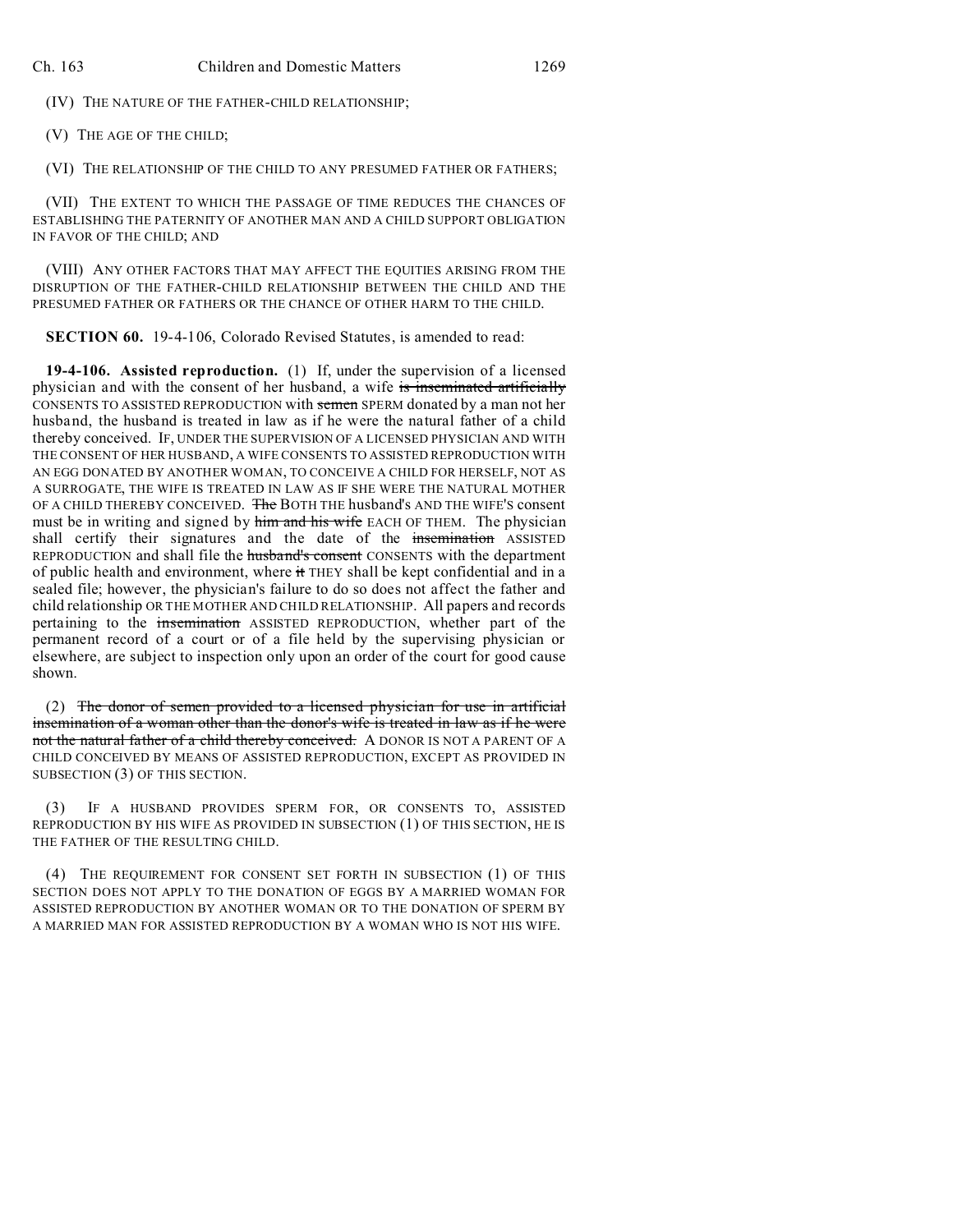(5) FAILURE OF THE HUSBAND TO SIGN A CONSENT REQUIRED BY SUBSECTION (1) OF THIS SECTION BEFORE OR AFTER THE BIRTH OF THE CHILD DOES NOT PRECLUDE A FINDING THAT THE HUSBAND IS THE FATHER OF A CHILD BORN TO HIS WIFE PURSUANT TO SECTION 19-4-105 (2) (a).

(6) IF THERE IS NO SIGNED CONSENT FORM, THE NONEXISTENCE OF THE FATHER-CHILD RELATIONSHIP SHALL BE DETERMINED PURSUANTTO SECTION 19-4-107 (1) (b).

(7) (a) IF A MARRIAGE IS DISSOLVED BEFORE PLACEMENT OF EGGS, SPERM, OR EMBRYOS, THE FORMER SPOUSE IS NOT A PARENT OF THE RESULTING CHILD UNLESS THE FORMER SPOUSE CONSENTED IN A RECORD THAT IF ASSISTED REPRODUCTION WERE TO OCCUR AFTER A DISSOLUTION OF MARRIAGE, THE FORMER SPOUSE WOULD BE A PARENT OF THE CHILD.

(b) THE CONSENT OF A FORMER SPOUSE TO ASSISTED REPRODUCTION MAY BE WITHDRAWN BY THAT INDIVIDUAL IN A RECORD AT ANY TIME BEFORE PLACEMENT OF EGGS, SPERM, OR EMBRYOS.

(8) IF A SPOUSE DIES BEFORE PLACEMENT OF EGGS, SPERM, OR EMBRYOS, THE DECEASED SPOUSE IS NOT A PARENT OF THE RESULTING CHILD UNLESS THE DECEASED SPOUSE CONSENTED IN A RECORD THAT IF ASSISTED REPRODUCTION WERE TO OCCUR AFTER DEATH, THE DECEASED SPOUSE WOULD BE A PARENT OF THE CHILD.

(9) THIS SECTION DOES NOT APPLY TO THE BIRTH OF A CHILD CONCEIVED BY MEANS OF SEXUAL INTERCOURSE.

(10) FOR PURPOSES OF THIS SECTION, "DONOR" IS DEFINED IN SECTION 19-1-103  $(44.5).$ 

**SECTION 61.** 19-4-114 (3), Colorado Revised Statutes, is amended to read:

**19-4-114. Pretrial recommendations - temporary orders.** (3) If a party refuses to accept a recommendation made under subsection (1) of this section and genetic tests have not been taken, the court shall require the parties to submit to genetic tests, if practicable. Thereafter, the judge or magistrate shall make an appropriate final recommendation. If a party refuses to accept the final recommendation, the action shall be set for trial. If the evidence relating to paternity meets the requirements set forth in section  $13-25-126$  (1) (e) (III), 13-25-126 (1) (g), C.R.S., the court shall issue temporary orders establishing current child support, foster care maintenance, and medical support to remain in effect pending a final disposition of the proceeding.

**SECTION 62.** 26-13-102.5 (1), Colorado Revised Statutes, is amended to read:

**26-13-102.5. Definitions.** As used in this article, unless the context otherwise requires:

(1) "Delegate child support enforcement unit" means the unit of a county department of social services or its contractual agent which is responsible for carrying out the provisions of this article. THE TERM CONTRACTUAL AGENT SHALL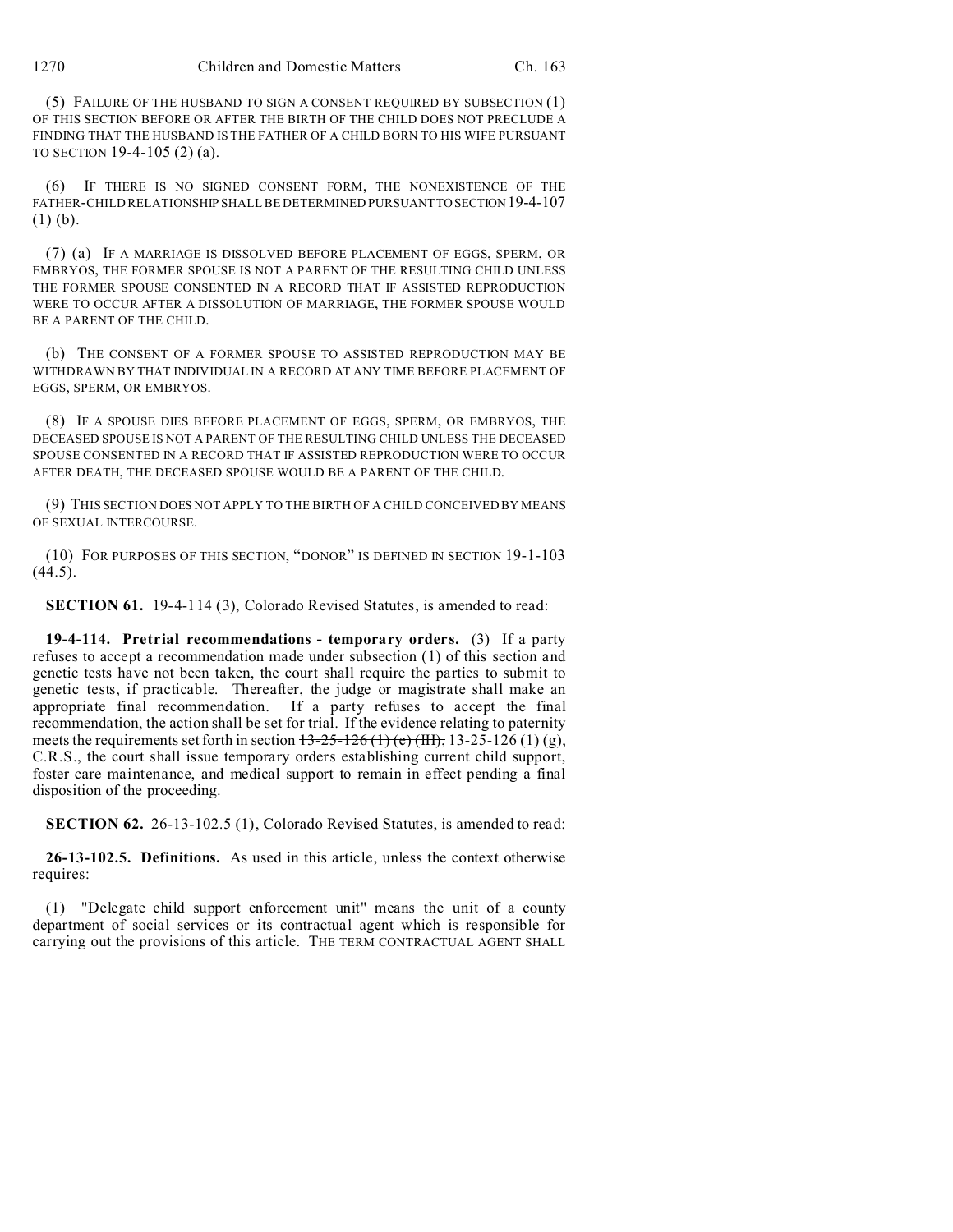INCLUDE A PRIVATE CHILD SUPPORT COLLECTION AGENCY, OPERATING AS AN INDEPENDENT CONTRACTOR WITH A COUNTY DEPARTMENT OF SOCIAL SERVICES,THAT CONTRACTS TO PROVIDE ANY SERVICES THAT THE DELEGATE CHILD SUPPORT ENFORCEMENT UNIT IS REQUIRED BY LAW TO PROVIDE.

**SECTION 63.** 26-13-108, Colorado Revised Statutes, is amended BY THE ADDITION OF A NEW SUBSECTION to read:

**26-13-108. Recovery of public assistance paid for child support and maintenance - interest collected on support obligations.** (4) ANY INTEREST COLLECTED ON SUPPORT OBLIGATIONS PURSUANT TO THE "COLORADO CHILD SUPPORT ENFORCEMENT PROCEDURES ACT", ARTICLE 14 OF TITLE 14,C.R.S., WHICH SUPPORT OBLIGATIONS WERE DUE TO RECIPIENTS RECEIVING ASSISTANCE UNDER THE COLORADO WORKS PROGRAM, AS DESCRIBED IN PART 7 OF ARTICLE 2 OF THIS TITLE, SHALL BE DEPOSITED IN THE COUNTY SOCIAL SERVICES FUND AND SHALL BE DISTRIBUTED IN ACCORDANCE WITH THE PROVISIONS OF THIS SECTION.

**SECTION 64.** 26-13.5-102 (7), Colorado Revised Statutes, is amended to read:

**26-13.5-102. Definitions.** As used in this article, unless the context otherwise requires:

(7) "Delegate child support enforcement unit" means the unit of a county department of social services or its contractual agent which is responsible for carrying out the provisions of article 13 of this title. THE TERM CONTRACTUAL AGENT SHALL INCLUDE A PRIVATE CHILD SUPPORT COLLECTION AGENCY, OPERATING AS AN INDEPENDENT CONTRACTOR WITH A COUNTYDEPARTMENT OF SOCIAL SERVICES, THAT CONTRACTS TO PROVIDE ANY SERVICES THAT THE DELEGATE CHILD SUPPORT ENFORCEMENT UNIT IS REQUIRED BY LAW TO PROVIDE.

**SECTION 65. Repeal.** 26-13.5-111, Colorado Revised Statutes, is repealed as follows:

**26-13.5-111. Establishment and enforcement of duties of support upon request of agency of another state.** (1) The delegate child support enforcement unit may establish all duties of support, including the duty to pay arrearages and to pay child support debt and may enforce such duties of support from an obligor pursuant to the provisions of this article if that action is requested by an agency of another state which is operating under Title IV-D of the federal "Social Security Act", as amended.

(2) If the delegate child support enforcement unit proceeds against an obligor under subsection (1) of this section, it shall seek establishment and enforcement of the liability imposed by the laws of the state where the obligor was located during the period for which support is sought. The obligor is presumed to have been present in this state during that period until otherwise shown.

(3) If the obligee is absent from this state and the obligor presents evidence which constitutes a defense, the obligor shall request a court hearing as provided in section  $26 - 13.5 - 108.$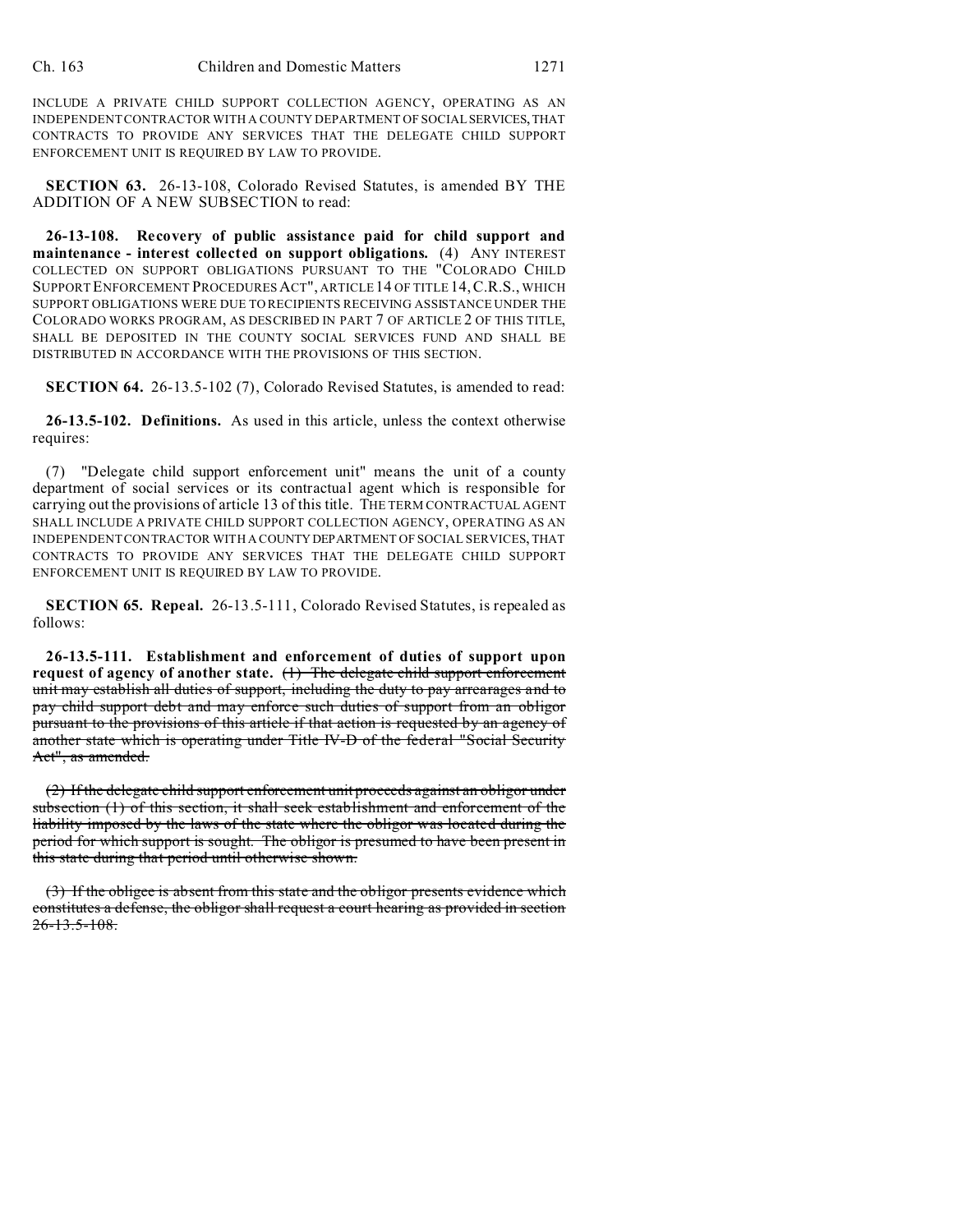(4) The remedies provided by this section are additional to those remedies provided by the "Uniform Interstate Family Support Act", article 5 of title 14, C.R.S.

**SECTION 66.** 26-13-118 (1) and (2), Colorado Revised Statutes, are amended to read:

**26-13-118. Lottery winnings offset.** (1) (a) The state department shall periodically certify to the department of revenue information regarding persons who owe a child support debt OR CHILD SUPPORT COSTS to the state pursuant to section 14-14-104, C.R.S., or who owe child support arrearages as requested as a part of an enforcement action pursuant to article 5 of title 14, C.R.S., or who owe child support arrearages OR CHILD SUPPORT COSTS which are the subject of enforcement services provided pursuant to section 26-13-106.

(b) Such information shall include the social security number of the person owing the child support debt, or arrearages, OR CHILD SUPPORT COSTS, the amount of same, and any other identifying information required by the department of revenue.

(2) Prior to the payment of lottery winnings required by rule and regulation of the commission to be paid only at the lottery offices, the department of revenue shall check the social security number of each winner with those certified by the state department. If the social security number of a lottery winner appears among those certified by the state department, the department of revenue shall obtain the current address of the winner, shall suspend the payment of the winnings, and shall notify the state department. UPON RECEIVING NOTIFICATION FROM THE DEPARTMENT OF REVENUE THAT A LOTTERY WINNER APPEARS AMONG THOSE CERTIFIED BY THE STATE DEPARTMENT PURSUANT TO SECTION 24-35-212, C.R.S., the state department shall notify the obligated parent, in writing, that the state intends to offset in the following order of priority, the parent's current monthly child support obligation, child support debt, or child support arrearages, AND CHILD SUPPORT COSTS against the parent's winnings from the state lottery. Such notification shall include information on the parent's right to object to the offset and to request an administrative review pursuant to the rules and regulations of the state board of human services.

**SECTION 67.** 24-35-201 (1), Colorado Revised Statutes, is amended, and the said 24-35-201 is further amended BY THE ADDITION OF THE FOLLOWING NEW SUBSECTIONS, to read:

**24-35-201. Definitions.** As used in this part 2, unless the context otherwise requires:

(1) "Commission" means the Colorado lottery commission. "CASH PRIZE" MEANS ANY PRIZE PAID IN CASH IN ITS ENTIRETY.

(1.5) "COMMISSION" MEANS THE COLORADO LOTTERY COMMISSION.

(7) "NON-CASH PRIZE" MEANS ANY PRIZE PAID IN MERCHANDISE OR A COMBINATION OF CASH AND MERCHANDISE.

**SECTION 68.** 24-35-212 (5), Colorado Revised Statutes, is amended to read: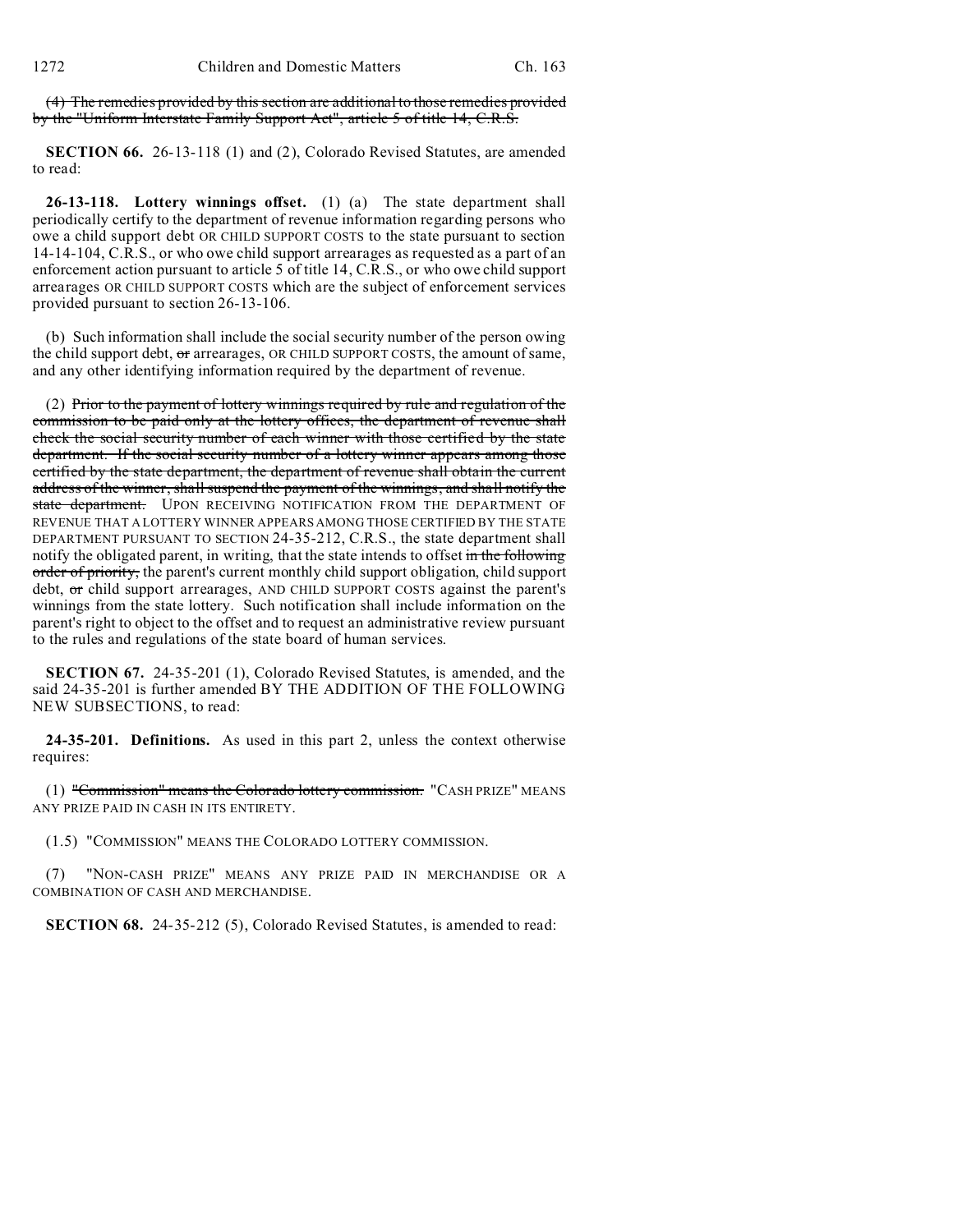**24-35-212. Prizes.** (5) (a) Prior to the payment of any lottery winnings CASH PRIZE OR NON-CASH PRIZE required by rule and regulation of the commission to be paid only at the lottery offices AND SUBJECT TO STATE AND FEDERAL TAX REPORTING, the department of revenue shall require the winner to submit the winner's social security number and federal employer identification number, if applicable, and shall check the social security number of the winner with those certified by the department of human services for the purpose of the state lottery winnings offset as provided in section 26-13-118, C.R.S. The social security number and the federal employer identification number shall not become part of the public record of the department of revenue. If the social security number of a lottery winner appears among those certified by the department of human services, the department of revenue shall OBTAIN THE CURRENT ADDRESS OF THE WINNER, NOTIFY THE DEPARTMENT OF HUMAN SERVICES, AND suspend the payment of such winnings THE CASH PRIZE OR NON-CASH PRIZE until the requirements of section 26-13-118, C.R.S., are met. If, after consulting with the department of human services, the department of revenue determines that the lottery winner owes a child support debt OR CHILD SUPPORT COSTS pursuant to section 14-14-104, C.R.S., or owes child support arrearages as part of an enforcement action pursuant to article 5 of title 14, C.R.S., or owes child support arrearages OR CHILD SUPPORT COSTS which are the subject of enforcement services provided pursuant to section 26-13-106, C.R.S., then the department of revenue shall withhold from the amount of winnings THE CASH PRIZE paid to the lottery winner an amount equal to the amount of child support debt,  $\sigma$  child support arrearages, AND CHILD SUPPORT COSTS which are due or, if the amount of winnings THE CASH PRIZE is less than or equal to the amount of child support debt,  $\sigma$  arrearages, AND COSTS due, shall withhold the entire amount of the lottery winnings CASH PRIZE. Any moneys CASH PRIZE so withheld shall be transmitted to the state treasurer for disbursement by the department of human services as directed in section 26-13-118, C.R.S.

(b) A LOTTERY WINNER OF A NON-CASH PRIZE WHO OWES CHILD SUPPORT DEBT, CHILD SUPPORT ARREARAGES, OR CHILD SUPPORT COSTS SHALL FORFEIT THE PRIZE, UNLESS:

(I) (A) ALL OF THE CHILD SUPPORT DEBT, CHILD SUPPORT ARREARAGES, AND CHILD SUPPORT COSTS ARE PAID BY THE LOTTERY WINNER WITHIN TEN WORKING DAYS AFTER CLAIMING THE SUSPENDED NON-CASH PRIZE; AND

(B) THE DEPARTMENT OF HUMAN SERVICES HAS NOTIFIED THE DEPARTMENT OF REVENUE THAT PAYMENT HAS BEEN RECEIVED; OR

(II) AN ADMINISTRATIVE REVIEW IS REQUESTED PURSUANT TO SECTION 26-13-118 (2), C.R.S., AND THE REQUIREMENTS SET FORTH IN PARAGRAPH (c) OF THIS SUBSECTION (5) ARE MET.

(c) IF AN ADMINISTRATIVE REVIEWISREQUESTED PURSUANT TO SECTION 26-13-118 (2),C.R.S., THE NON-CASH PRIZE SHALL REMAIN SUSPENDED UNTIL THE DEPARTMENT OF HUMAN SERVICES NOTIFIES THE DEPARTMENT OF REVENUE THAT THE ADMINISTRATIVEREVIEW PROCESS HAS BEEN COMPLETED PURSUANT TO RULES OF THE STATE BOARD OF HUMAN SERVICES. IF AT THE ADMINISTRATIVE REVIEW IT IS DETERMINED THAT THE WINNER OWES CHILD SUPPORT DEBT, CHILD SUPPORT ARREARAGES, OR CHILD SUPPORT COSTS, THE WINNER SHALL FORFEIT THE NON-CASH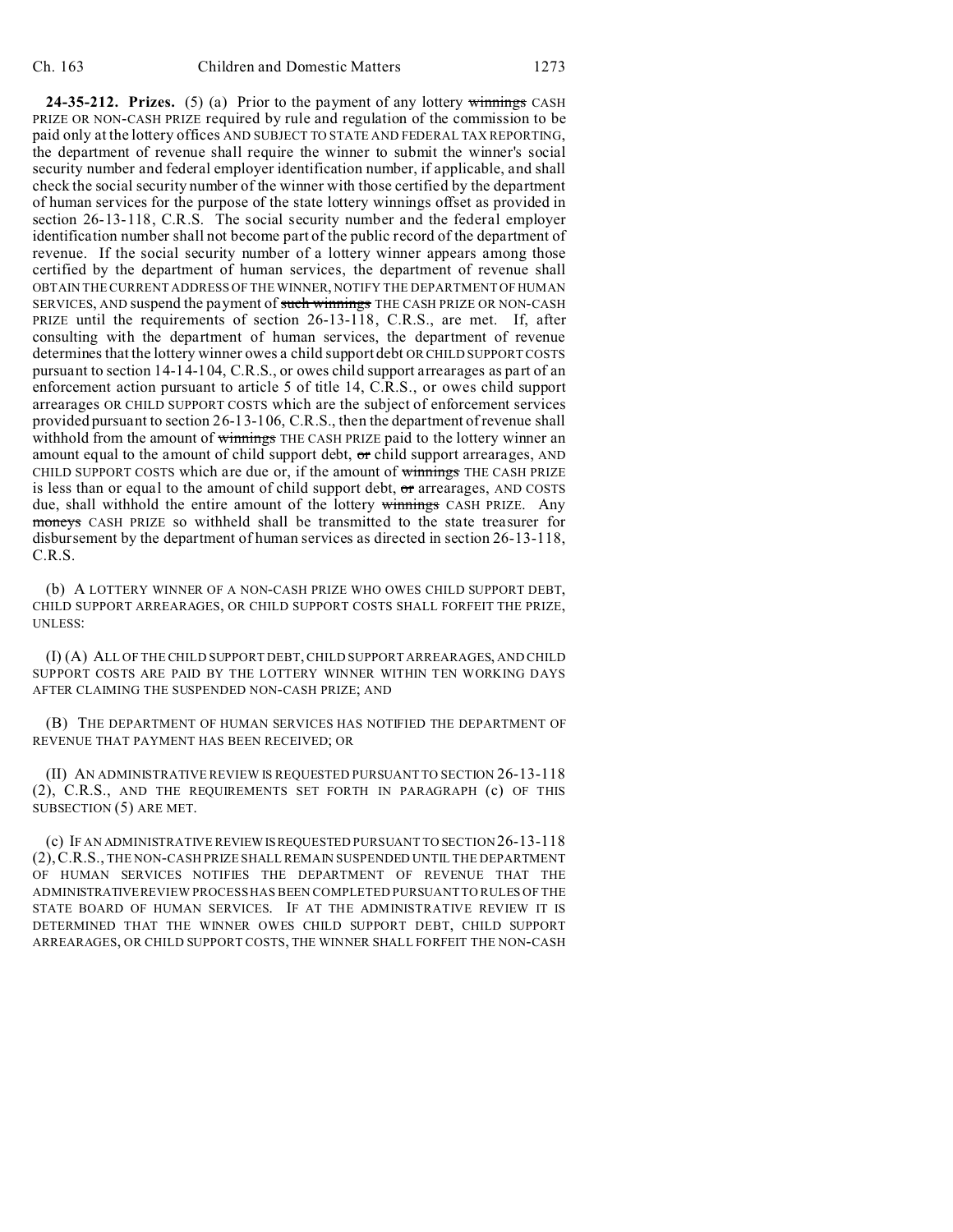PRIZE UNLESS:

(I) THE WINNER PAYS THE CHILD SUPPORT DEBT, CHILD SUPPORT ARREARAGES, AND CHILD SUPPORT COSTS IN FULL WITHIN TEN DAYS AFTER THE DATE OF THE LETTER INFORMING THE LOTTERY WINNER OF THE RESULTS OF THE ADMINISTRATIVE REVIEW; AND

(II) THE DEPARTMENT OF HUMAN SERVICES NOTIFIES THE DEPARTMENT OF REVENUE THAT PAYMENT HAS BEEN RECEIVED.

(d) IF FORFEITED BY THE LOTTERY WINNER, THE NON-CASH PRIZE SHALL BE DISBURSED AS DETERMINED BY THE DIRECTOR.

**SECTION 69. Repeal.** Section 2 of House Bill 03-1036, enacted at the First Regular Session of the Sixty-fourth General Assembly, is repealed.

**SECTION 70.** Part 2 of article 35 of title 24, Colorado Revised Statutes, is amended BY THE ADDITION OF A NEW SECTION to read:

**24-35-212.5. Prizes - lottery winnings offset for restitution.** (1) PRIOR TO THE PAYMENT OF ANY LOTTERY WINNINGS REQUIRED BY RULE AND REGULATION OF THE COMMISSION TO BE PAID ONLY AT THE LOTTERY OFFICES, THE DEPARTMENT OF REVENUE SHALL REQUIRE THE WINNER TO SUBMIT THE WINNER'S SOCIAL SECURITY NUMBER AND FEDERAL EMPLOYER IDENTIFICATION NUMBER, IF APPLICABLE, AND SHALL CHECK THE SOCIAL SECURITY NUMBER OF THE WINNER WITH THOSE CERTIFIED BY THE JUDICIAL DEPARTMENT FOR THE PURPOSE OF THE STATE LOTTERY WINNINGS OFFSET AS PROVIDED IN SECTION 16-18.5-106.5, C.R.S. THE SOCIAL SECURITY NUMBER AND THE FEDERAL EMPLOYER IDENTIFICATION NUMBER SHALL NOT BECOME PART OF THE PUBLIC RECORD OF THE DEPARTMENT OF REVENUE.

(2) IF THE SOCIAL SECURITY NUMBER OF A LOTTERY WINNER APPEARS AMONG THOSE CERTIFIED BY THE JUDICIAL DEPARTMENT, THE DEPARTMENT OF REVENUE SHALL SUSPEND THE PAYMENT OF SUCH WINNINGS UNTIL THE REQUIREMENTS OF SECTION 16-18.5-106.5,C.R.S., ARE MET. IF, AFTER CONSULTING WITH THE JUDICIAL DEPARTMENT, THE DEPARTMENT OF REVENUE DETERMINES THAT THE LOTTERY WINNER IS OBLIGATED TO PAY THE AMOUNTS CERTIFIED UNDER 16-18.5-106.5, C.R.S., THEN THE DEPARTMENT OF REVENUE SHALL WITHHOLD FROM THE AMOUNT OF WINNINGS PAID TO THE LOTTERY WINNER AN AMOUNT EQUAL TO THE AMOUNT OF RESTITUTION WHICH IS DUE OR, IF THE AMOUNT OF WINNINGS IS LESS THAN OR EQUAL TO THE AMOUNT OF RESTITUTION DUE, SHALL WITHHOLD THE ENTIRE AMOUNT OF THE LOTTERY WINNINGS. ANY MONEYS SO WITHHELD SHALL BE TRANSMITTED TO THE STATE TREASURER FOR DISBURSEMENT AS DIRECTED IN SECTION 16-18.5-106.5 (3), C.R.S.

(3) IF A LOTTERY WINNER OWES A CHILD SUPPORT DEBT OR ARREARAGES OR CHILD SUPPORT COSTS AS DESCRIBED IN SECTION 24-35-212 (5), AND ALSO OWES RESTITUTION AS DESCRIBED IN THIS SECTION, THE LOTTERY WINNINGS OFFSET AGAINST THE CHILD SUPPORT DEBT OR ARREARAGES OR COSTS SHALL TAKE PRIORITY AND BE APPLIED FIRST. THE REMAINING LOTTERY WINNING MONEYS, IF ANY, SHALL BE APPLIED TOWARD THE PAYMENT OF OUTSTANDING RESTITUTION AND PROCESSED IN ACCORDANCE WITH THIS SECTION.